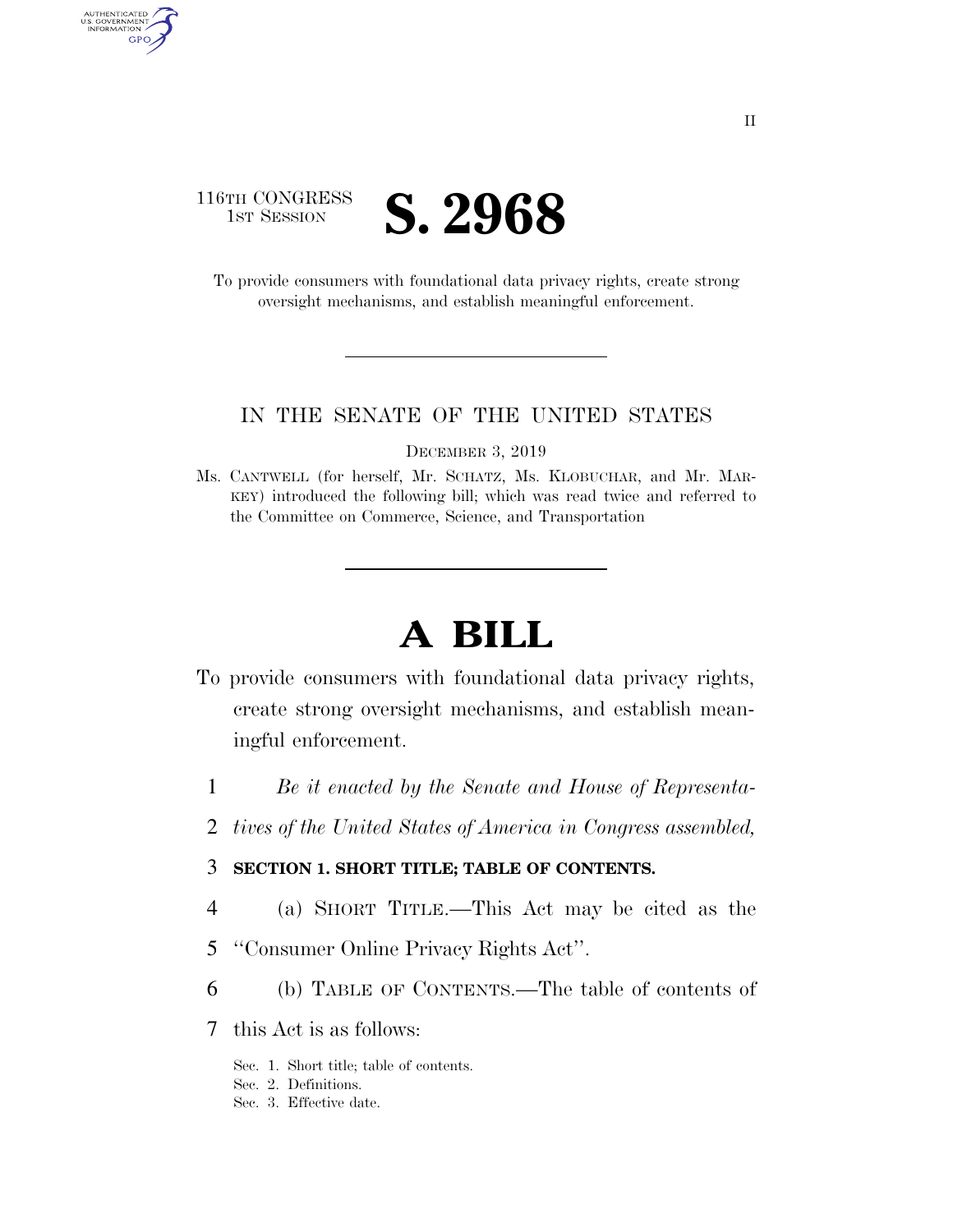#### TITLE I—DATA PRIVACY RIGHTS

- Sec. 101. Duty of loyalty.
- Sec. 102. Right to access and transparency.
- Sec. 103. Right to delete.
- Sec. 104. Right to correct inaccuracies.
- Sec. 105. Right to controls.
- Sec. 106. Right to data minimization.
- Sec. 107. Right to data security.
- Sec. 108. Civil rights.
- Sec. 109. Prohibition on waiver of rights.
- Sec. 110. Limitations and applicability.

#### TITLE II—OVERSIGHT AND RESPONSIBILITY

- Sec. 201. Executive responsibility.
- Sec. 202. Privacy and data security officers; comprehensive privacy and data security programs; risk assessments and compliance.
- Sec. 203. Service providers and third parties.
- Sec. 204. Whistleblower protections.
- Sec. 205. Digital content forgeries.

#### TITLE III—MISCELLANEOUS

- Sec. 301. Enforcement, civil penalties, and applicability.
- Sec. 302. Relationship to Federal and State laws.
- Sec. 303. Severability.
- Sec. 304. Authorization of appropriations.

#### 1 **SEC. 2. DEFINITIONS.**

- 2 In this Act:
- 3 (1) AFFIRMATIVE EXPRESS CONSENT.
- 4 (A) IN GENERAL.—The term ''affirmative 5 express consent'' means an affirmative act by 6 an individual that clearly communicates the in-7 dividual's authorization for an act or practice, 8 in response to a specific request that meets the 9 requirements of subparagraph (B).
- 10 (B) REQUEST REQUIREMENTS.—The re-11 quirements of this subparagraph with respect to 12 **a** request from a covered entity to an individual 13 are the following: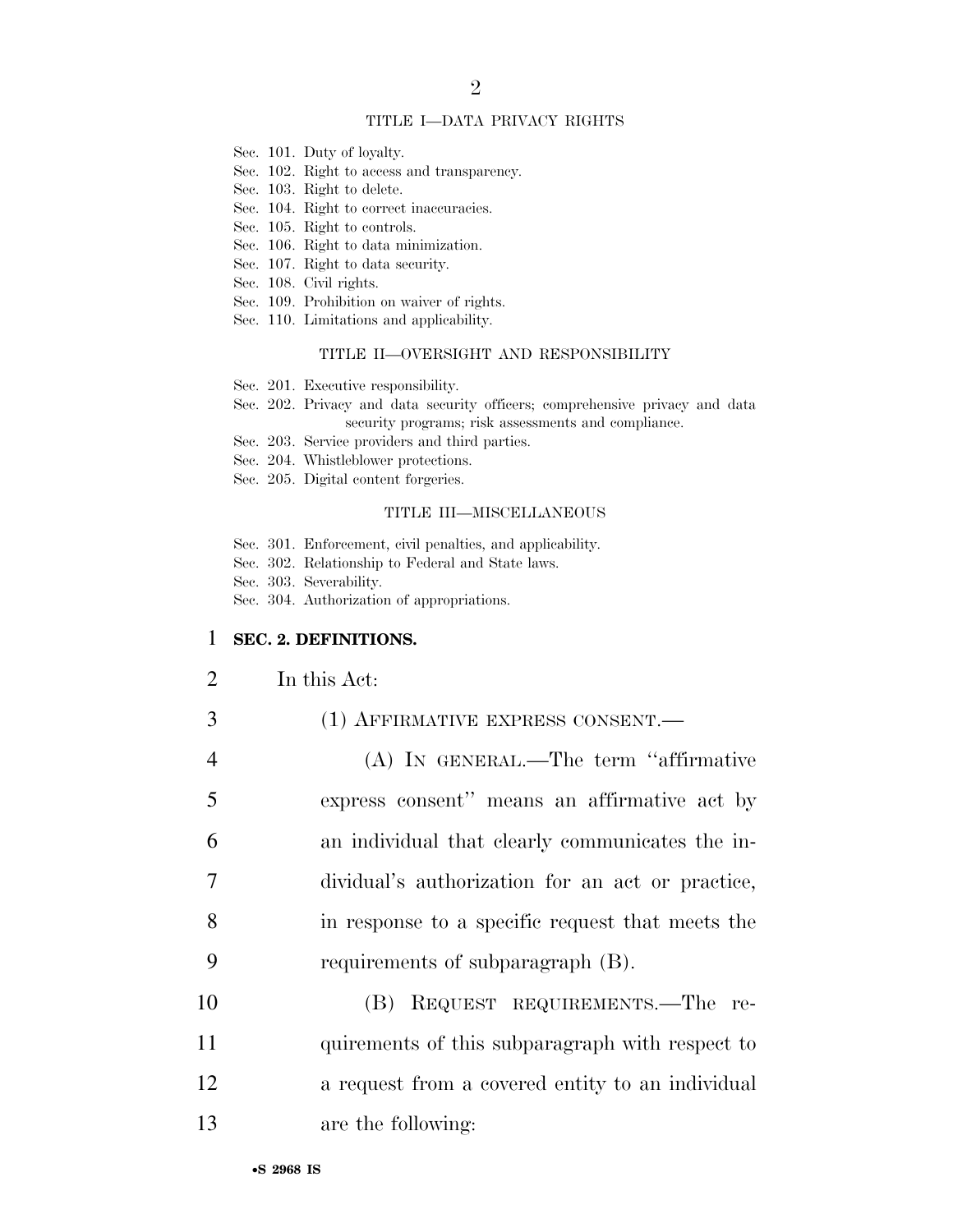(i) The request is provided to the indi- vidual in a standalone disclosure. (ii) The request includes a description of each act or practice for which the indi- vidual's consent is sought and— (I) clearly distinguishes between an act or practice which is necessary to fulfill a request of the individual and an act or practice which is for an- other purpose; and 11 (II) is written in easy-to-under- stand language and includes a promi- nent heading that would enable a rea- sonable individual to identify and un- derstand the act or practice. (iii) The request clearly explains the individual's applicable rights related to consent. (C) EXPRESS CONSENT REQUIRED.—An entity shall not infer that an individual has pro- vided affirmative express consent to an act or practice from the inaction of the individual or the individual's continued use of a service or product provided by the entity.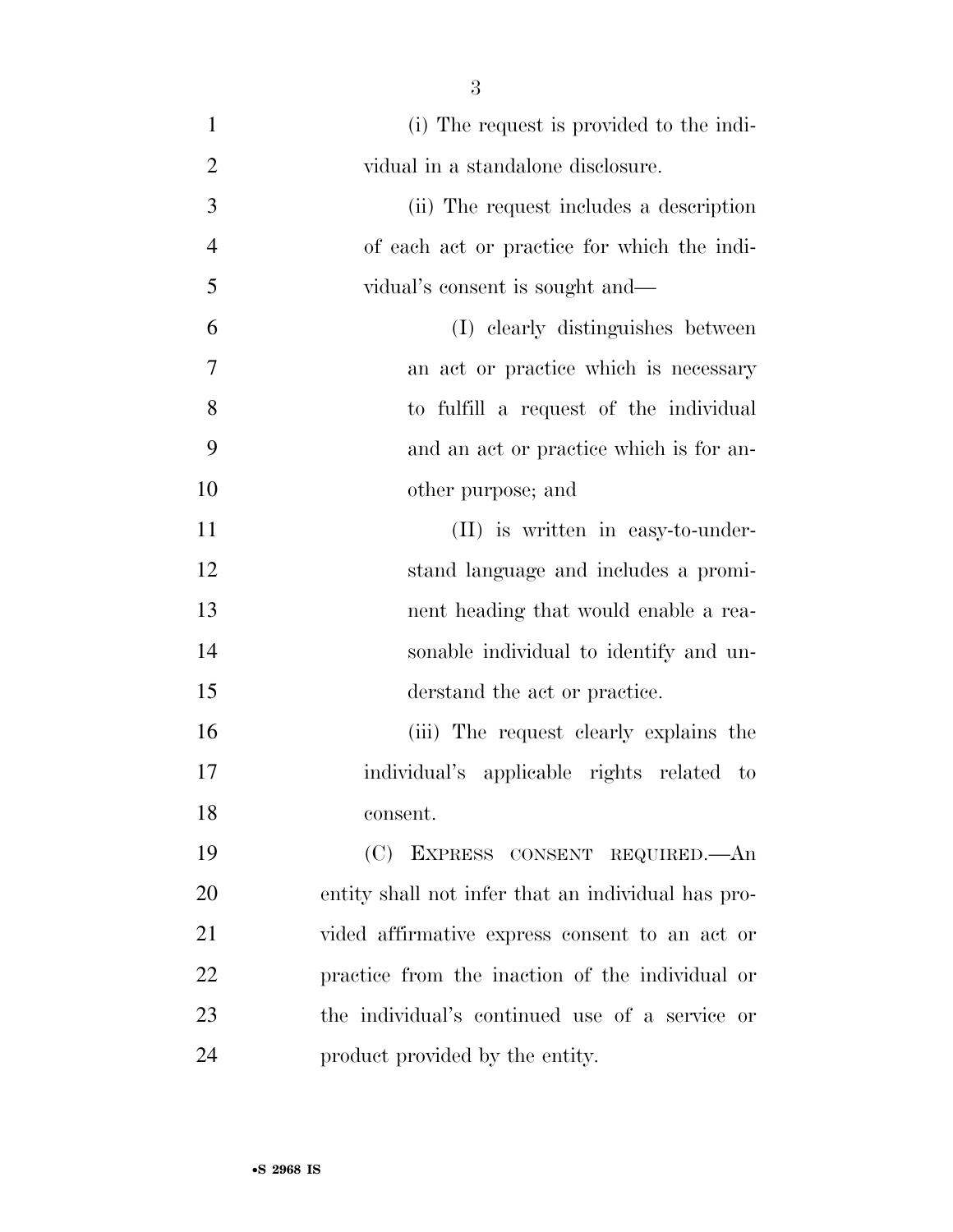| $\mathbf{1}$   | (2)<br>ALGORITHMIC DECISION-MAKING.—The                 |
|----------------|---------------------------------------------------------|
| $\overline{2}$ | term "algorithmic decision-making" means a com-         |
| 3              | putational process, including one derived from ma-      |
| $\overline{4}$ | chine learning, statistics, or other data processing or |
| 5              | artificial intelligence techniques that makes a deci-   |
| 6              | sion or facilitates human decision-making with re-      |
| 7              | spect to covered data.                                  |
| 8              | (3) BIOMETRIC INFORMATION.—                             |
| 9              | (A) IN GENERAL.—The term "biometric                     |
| 10             | information" means any covered data generated           |
| 11             | from the measurement or specific technological          |
| 12             | processing of an individual's biological, physical,     |
| 13             | or physiological characteristics, including—            |
| 14             | (i) fingerprints;                                       |
| 15             | (ii) voice prints;                                      |
| 16             | (iii) iris or retina seans;                             |
| 17             | (iv) facial scans or templates;                         |
| 18             | (v) deoxyribonucleic acid (DNA) infor-                  |
| 19             | mation; and                                             |
| 20             | (vi) gait.                                              |
| 21             | (B) EXCLUSIONS.—Such term does not in-                  |
| 22             | clude writing samples, written signatures, pho-         |
| 23             | tographic data, voice recordings, demographic data,     |
| 24             | or physical characteristics such as height,             |
| 25             | weight, hair color, or eye color, provided that         |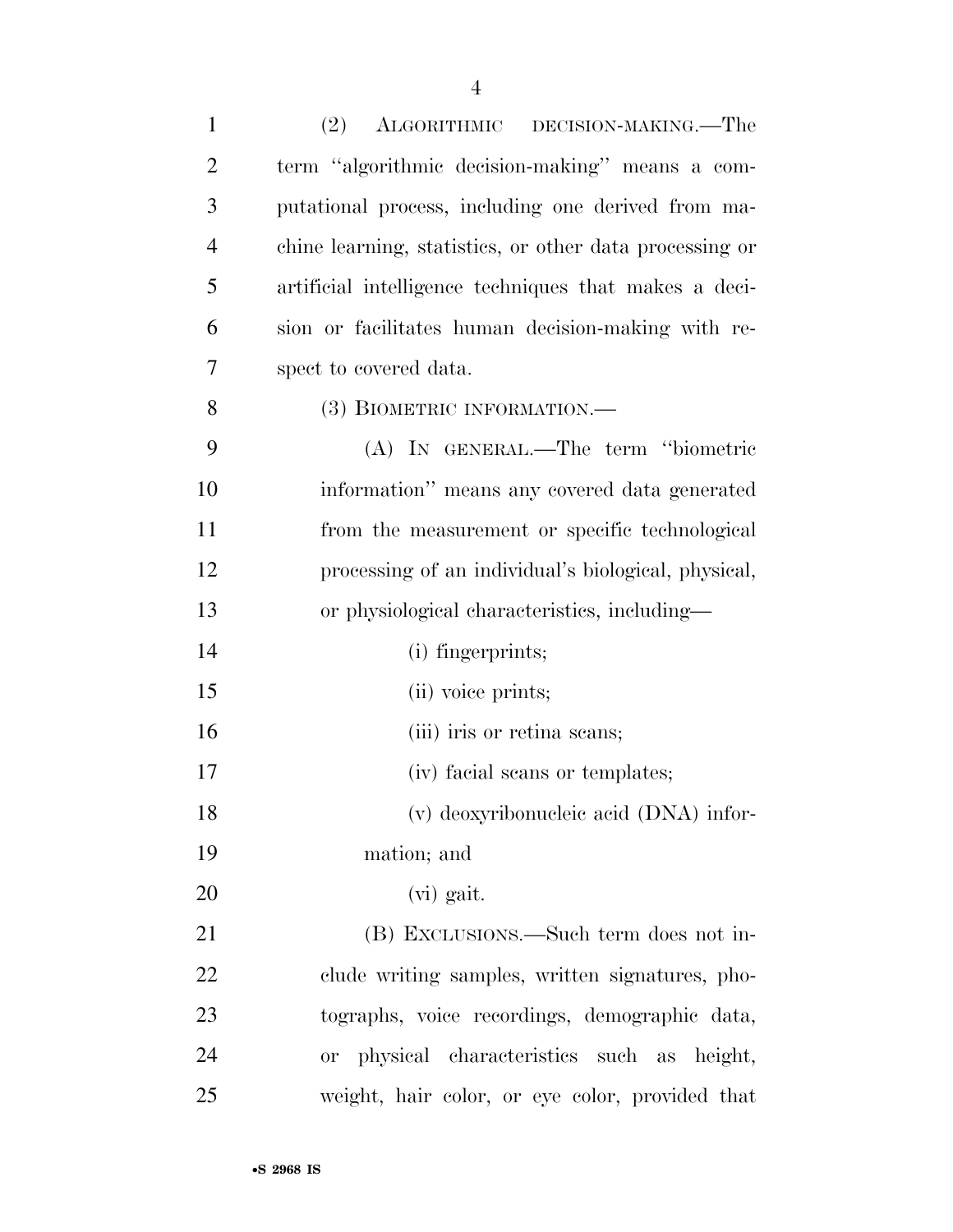| $\mathbf{1}$   | such data is not used for the purpose of identi-        |
|----------------|---------------------------------------------------------|
| $\overline{2}$ | fying an individual's unique biological, physical,      |
| 3              | or physiological characteristics.                       |
| $\overline{4}$ | (4) COLLECT; COLLECTION.—The terms "col-                |
| 5              | lect" and "collection" mean buying, renting, gath-      |
| 6              | ering, obtaining, receiving, accessing, or otherwise    |
| 7              | acquiring covered data by any means, including by       |
| 8              | passively or actively observing the individual's behav- |
| 9              | ior.                                                    |
| 10             | (5) COMMON BRANDING.—The term "common                   |
| 11             | branding" means a shared name, servicemark, or          |
| 12             | trademark.                                              |
| 13             | (6) CONTROL.—The term "control"<br>means,               |
| 14             | with respect to an entity—                              |
| 15             | $(A)$ ownership of, or the power to vote,               |
| 16             | more than 50 percent of the outstanding shares          |
| 17             | of any class of voting security of the entity;          |
| 18             | (B) control in any manner over the election             |
| 19             | of a majority of the directors of the entity (or        |
| 20             | of individuals exercising similar functions); or        |
| 21             | (C) the power to exercise a controlling in-             |
| 22             | fluence over the management of the entity.              |
| 23             | COMMISSION.—The term "Commission"<br>(7)                |
| 24             | means the Federal Trade Commission.                     |
| 25             | $(8)$ COVERED DATA.—                                    |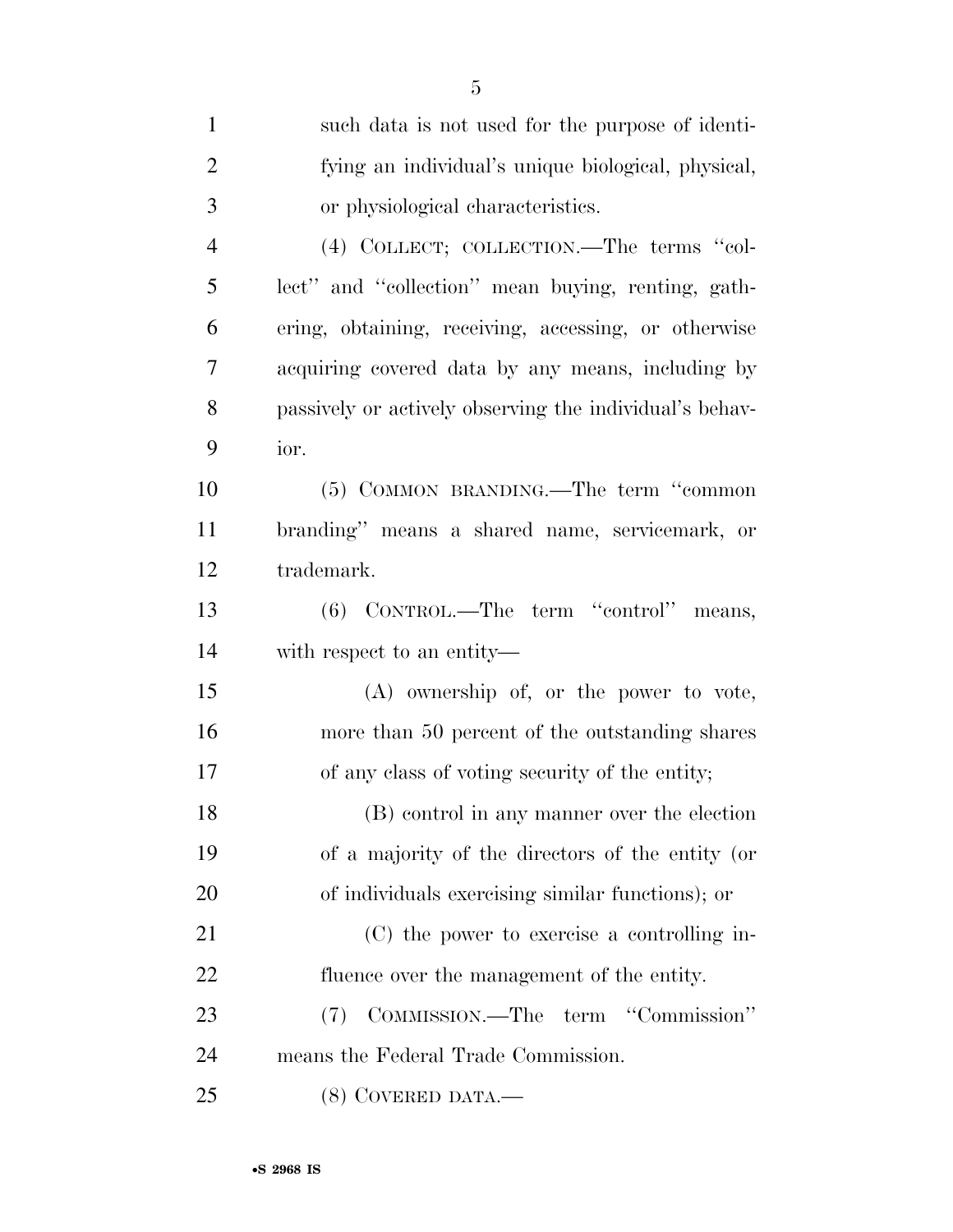| $\mathbf{1}$   | (A) IN GENERAL.—The term "covered                                                    |
|----------------|--------------------------------------------------------------------------------------|
| $\overline{2}$ | data" means information that identifies, or is                                       |
| 3              | linked or reasonably linkable to an individual or                                    |
| $\overline{4}$ | a consumer device, including derived data.                                           |
| 5              | (B) EXCLUSIONS.—Such term does not in-                                               |
| 6              | clude—                                                                               |
| 7              | (i) de-identified data;                                                              |
| 8              | (ii) employee data; and                                                              |
| 9              | (iii) public records.                                                                |
| 10             | $(9)$ COVERED ENTITY.—                                                               |
| 11             | (A) IN GENERAL.—The term "covered en-                                                |
| 12             | tity" means any entity or person that—                                               |
| 13             | (i) is subject to the Federal Trade                                                  |
| 14             | Commission Act $(15 \text{ U.S.C. } 41 \text{ et seq.});$                            |
| 15             | and                                                                                  |
| 16             | processes or transfers covered<br>(ii)                                               |
| 17             | data.                                                                                |
| 18             | (B) INCLUSION OF COMMONLY CON-                                                       |
| 19             | $\operatorname{AND}$<br><b>COMMONLY</b><br><b>TROLLED</b><br><b>BRANDED</b><br>ENTI- |
| 20             | TIES.—Such term includes any entity or person                                        |
| 21             | that controls, is controlled by, is under common                                     |
| 22             | control with, or shares common branding with                                         |
| 23             | a covered entity.                                                                    |
| 24             | (C)<br>EXCLUSION OF SMALL BUSINESS.                                                  |
| 25             | Such term does not include a small business.                                         |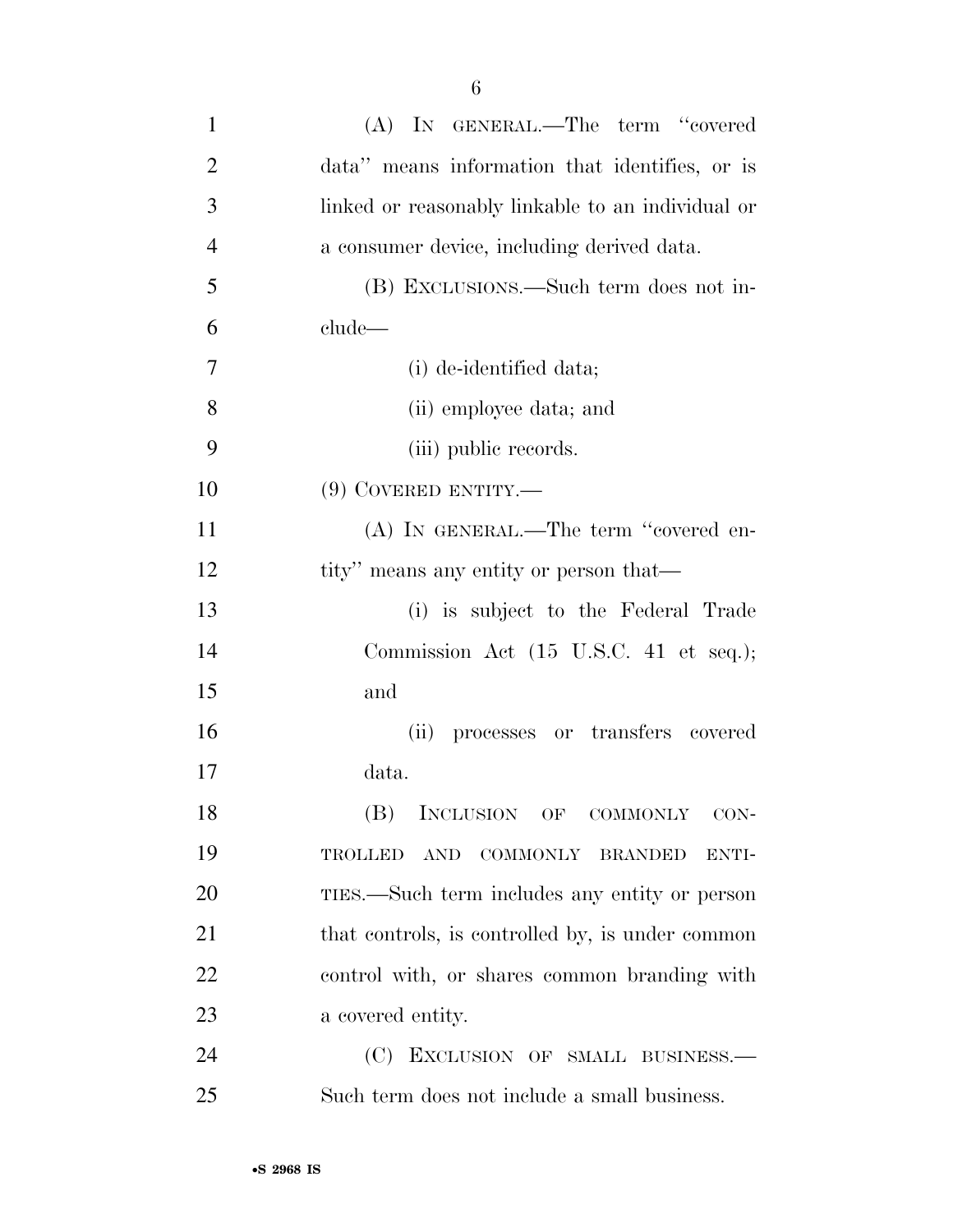| $\mathbf{1}$   | (10) DE-IDENTIFIED DATA.-Term "de-identi-            |
|----------------|------------------------------------------------------|
| $\overline{2}$ | fied data" means information that cannot reasonably  |
| 3              | be used to infer information about, or otherwise be  |
| $\overline{4}$ | linked to, an individual, a household, or a device   |
| 5              | used by an individual or household, provided that    |
| 6              | the entity—                                          |
| 7              | (A) takes reasonable measures to ensure              |
| 8              | that the information cannot be reidentified, or      |
| 9              | associated with, an individual, a household, or      |
| 10             | a device used by an individual or household;         |
| 11             | (B) publicly commits in a conspicuous                |
| 12             | manner-                                              |
| 13             | (i) to process and transfer the infor-               |
| 14             | mation in a de-identified form; and                  |
| 15             | (ii) not to attempt to reidentify or as-             |
| 16             | sociate the information with any individual,         |
| 17             | household, or device used by an individual           |
| 18             | or household; and                                    |
| 19             | (C) contractually obligates any person or            |
| 20             | entity that receives the information from the        |
| 21             | covered entity to comply with all of the provi-      |
| 22             | sions of this paragraph.                             |
| 23             | (11) DERIVED DATA.—The term "derived data"           |
| 24             | means covered data that is created by the derivation |
| 25             | of information, data, assumptions, or conclusions    |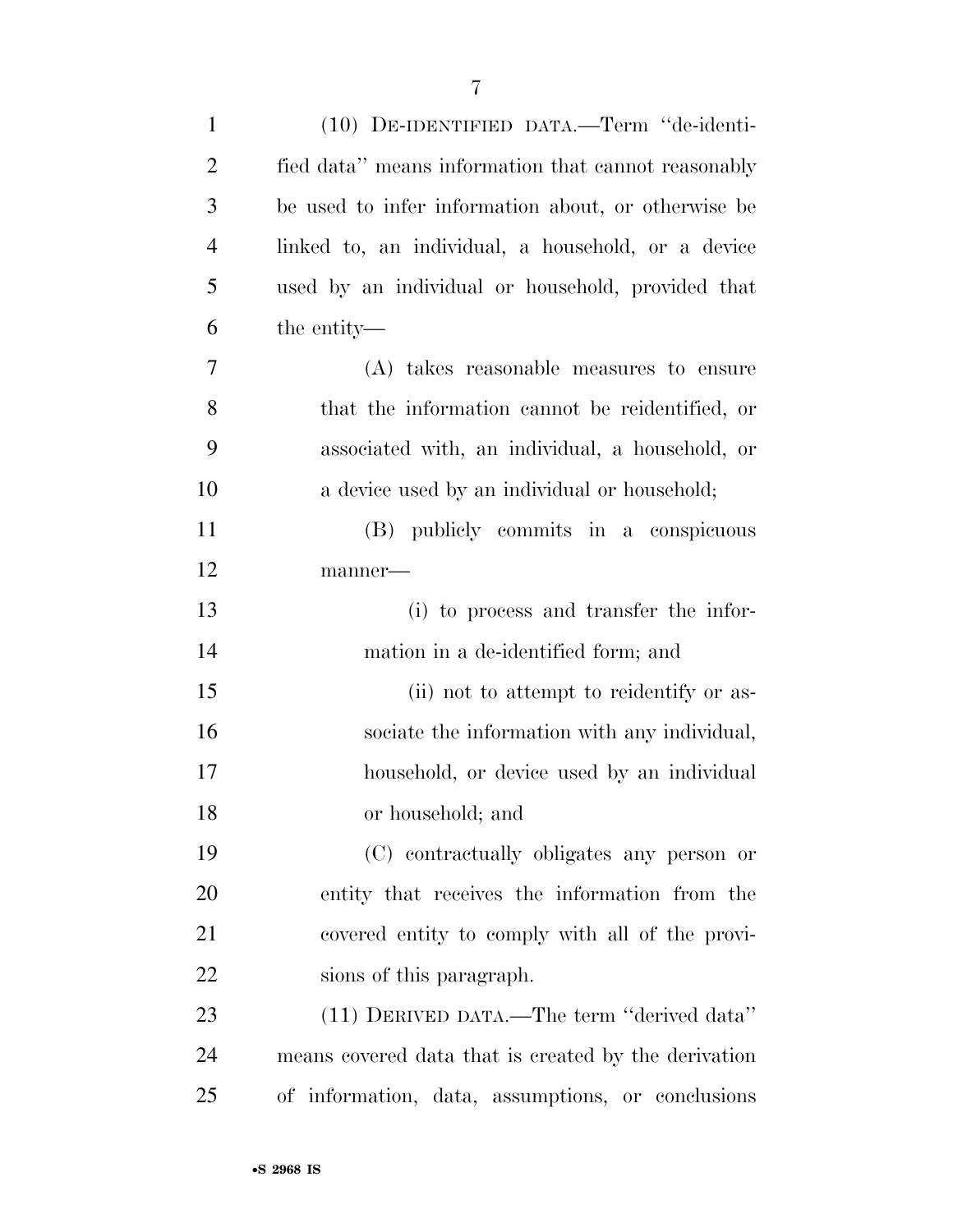| $\mathbf{1}$   | from facts, evidence, or another source of informa- |
|----------------|-----------------------------------------------------|
| $\overline{2}$ | tion or data about an individual, household, or de- |
| 3              | vice used by an individual or household.            |
|                |                                                     |
| $\overline{4}$ | (12) EMPLOYEE DATA.—The term "employee              |
| 5              | data" means—                                        |
| 6              | (A) covered data that is collected by a cov-        |
| 7              | ered entity or the covered entity's service pro-    |
| 8              | vider about an individual in the course of the      |
| 9              | individual's employment or application for em-      |
| 10             | ployment (including on a contract or temporary      |
| 11             | basis) provided that such data is retained or       |
| 12             | processed by the covered entity or the covered      |
| 13             | entity's service provider solely for purposes nec-  |
| 14             | essary for the individual's employment or appli-    |
| 15             | cation for employment;                              |
| 16             | (B) covered data that is collected by a cov-        |
| 17             | ered entity or the covered entity's service pro-    |
| 18             | vider that is emergency contact information for     |
| 19             | an individual who is an employee, contractor, or    |
| 20             | job applicant of the covered entity provided that   |
| 21             | such data is retained or processed by the cov-      |
| 22             | ered entity or the covered entity's service pro-    |
| 23             | vider solely for the purpose of having an emer-     |
| 24             | gency contact for such individual on file; and      |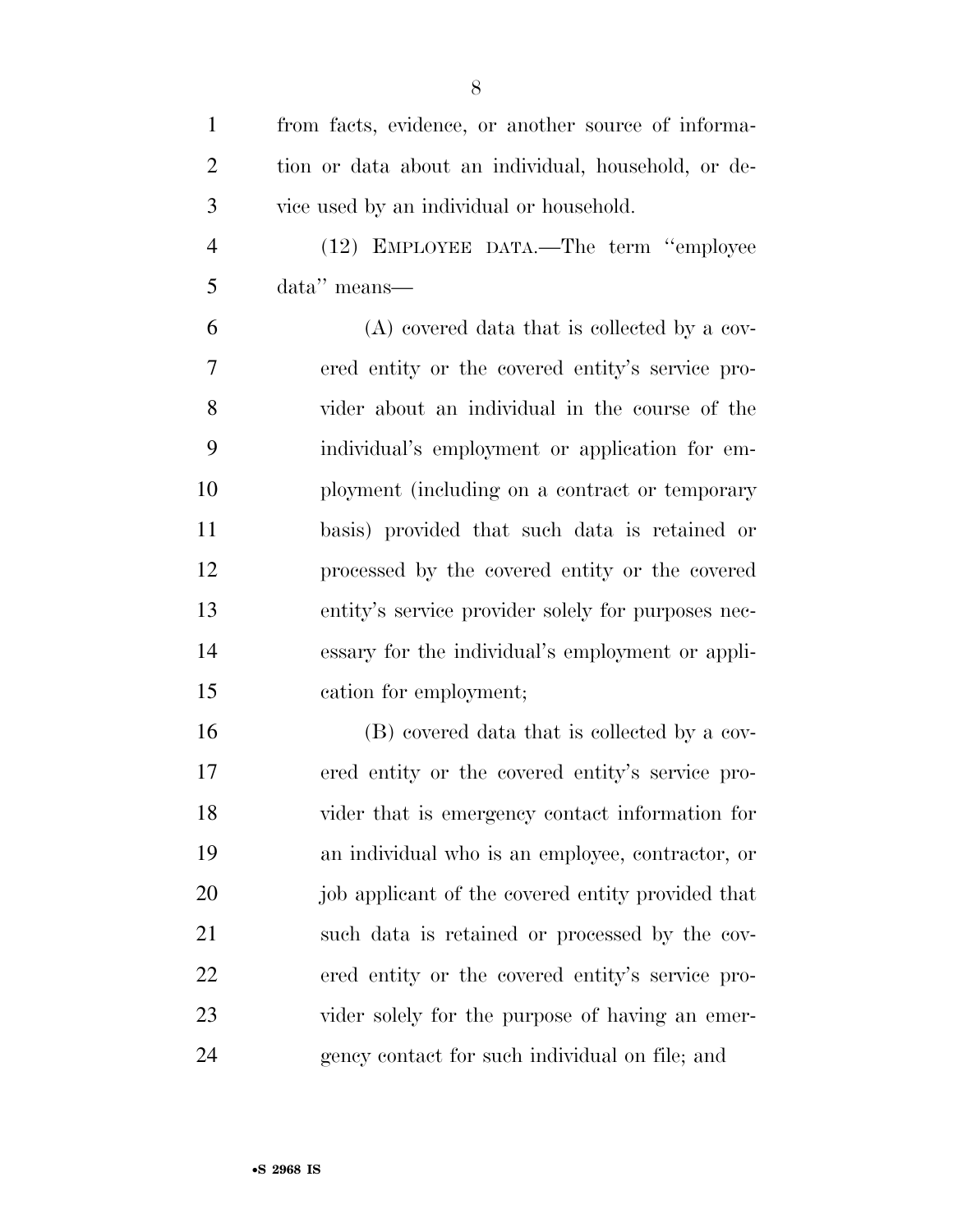(C) covered data that is collected by a cov- ered entity or the covered entity's service pro- vider about an individual (or a relative of an in- dividual) who is an employee or former em- ployee of the covered entity for the purpose of administering benefits to which such individual or relative is entitled on the basis of the individ- ual's employment with the covered entity, pro- vided that such data is retained or processed by the covered entity or the covered entity's service provider solely for the purpose of administering such benefits. (13) EXECUTIVE AGENCY.—The term ''Execu- tive agency'' has the meaning given such term in section 105 of title 5, United States Code. (14) INDIVIDUAL.—The term ''individual'' means a natural person residing in the United States, however identified, including by any unique identifier. (15) LARGE DATA HOLDER.—The term ''large data holder'' means a covered entity that, in the most recent calendar year— (A) processed or transferred the covered data of more than 5,000,000 individuals, de-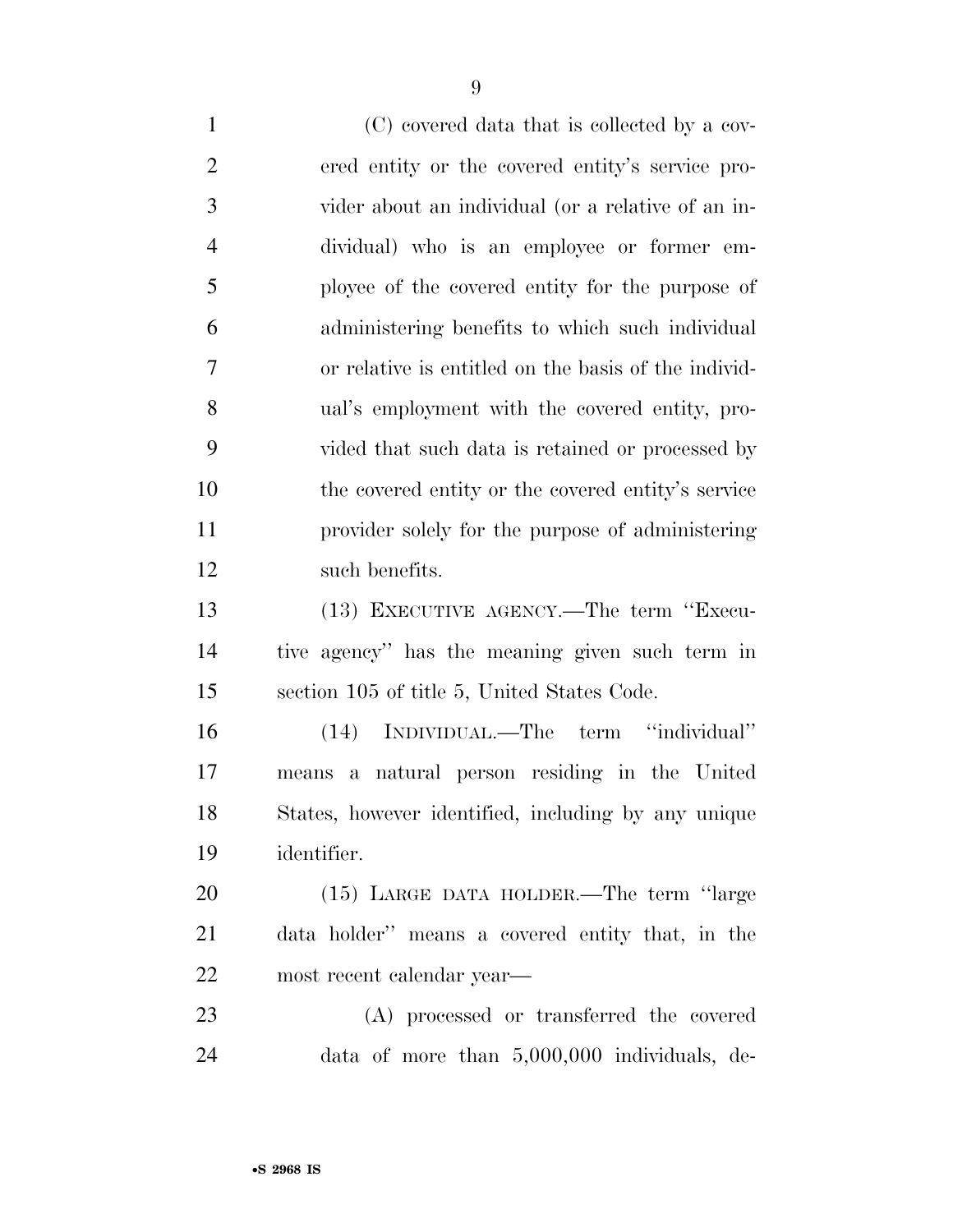| $\mathbf{1}$   | vices used by individuals or households, or             |
|----------------|---------------------------------------------------------|
| $\overline{2}$ | households; or                                          |
| 3              | (B) processed or transferred the sensitive              |
| $\overline{4}$ | covered data of more than 100,000 individuals,          |
| 5              | devices used by individuals or households, or           |
| 6              | households.                                             |
| $\overline{7}$ | (16) PROCESS.—The term "process" means                  |
| 8              | any operation or set of operations performed on cov-    |
| 9              | ered data including collection, analysis, organization, |
| 10             | structuring, retaining, using, or otherwise handling    |
| 11             | covered data.                                           |
| 12             | (17) PROCESSING PURPOSE.—The term "proc-                |
| 13             | essing purpose" means an adequately specific and        |
| 14             | granular reason for which a covered entity processes    |
| 15             | covered data that clearly describes the processing ac-  |
| 16             | tivity.                                                 |
| 17             | (18) PUBLICLY AVAILABLE INFORMATION.—                   |
| 18             | (A) IN GENERAL.—The term "publicly                      |
| 19             | available information" means—                           |
| 20             | (i) information that a covered entity                   |
| 21             | has a reasonable basis to believe is lawfully           |
| 22             | made available to the general public from               |
| 23             | widely distributed media; and                           |
| 24             | (ii) information that is directly and                   |
| 25             | voluntarily disclosed to the general public             |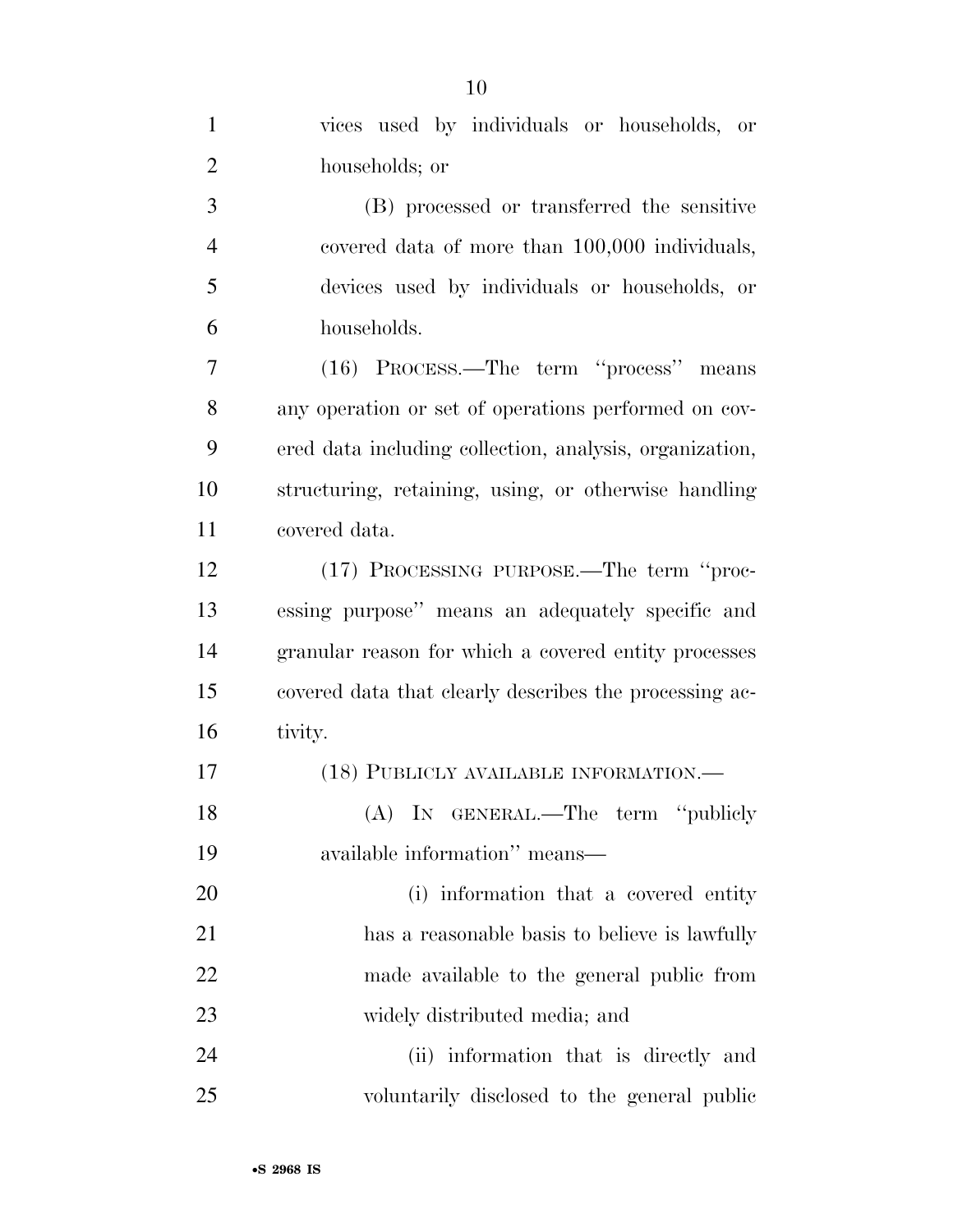| $\mathbf{1}$   | by the individual to whom the information             |
|----------------|-------------------------------------------------------|
| $\overline{2}$ | relates.                                              |
| 3              | (B) LIMITATION.—Such term does not in-                |
| $\overline{4}$ | clude—                                                |
| 5              | (i) information derived from publicly                 |
| 6              | available information;                                |
| 7              | (ii) biometric information; or                        |
| 8              | (iii) nonpublicly available information               |
| 9              | that has been combined with publicly avail-           |
| 10             | able information.                                     |
| 11             | (19) PUBLIC RECORDS.—The term "public                 |
| 12             | records" means information that is lawfully made      |
| 13             | available from Federal, State, or local government    |
| 14             | records provided that the covered entity processes    |
| 15             | and transfers such information in accordance with     |
| 16             | any restrictions or terms of use placed on the infor- |
| 17             | mation by the relevant government entity.             |
| 18             | (20) SENSITIVE COVERED DATA.—The term                 |
| 19             | "sensitive covered data" means the following forms    |
| 20             | of covered data:                                      |
| 21             | (A) A government-issued identifier, such as           |
| 22             | a Social Security number, passport number, or         |
| 23             | driver's license number.                              |
| 24             | (B) Any information that describes or re-             |
| 25             | veals the past, present, or future physical           |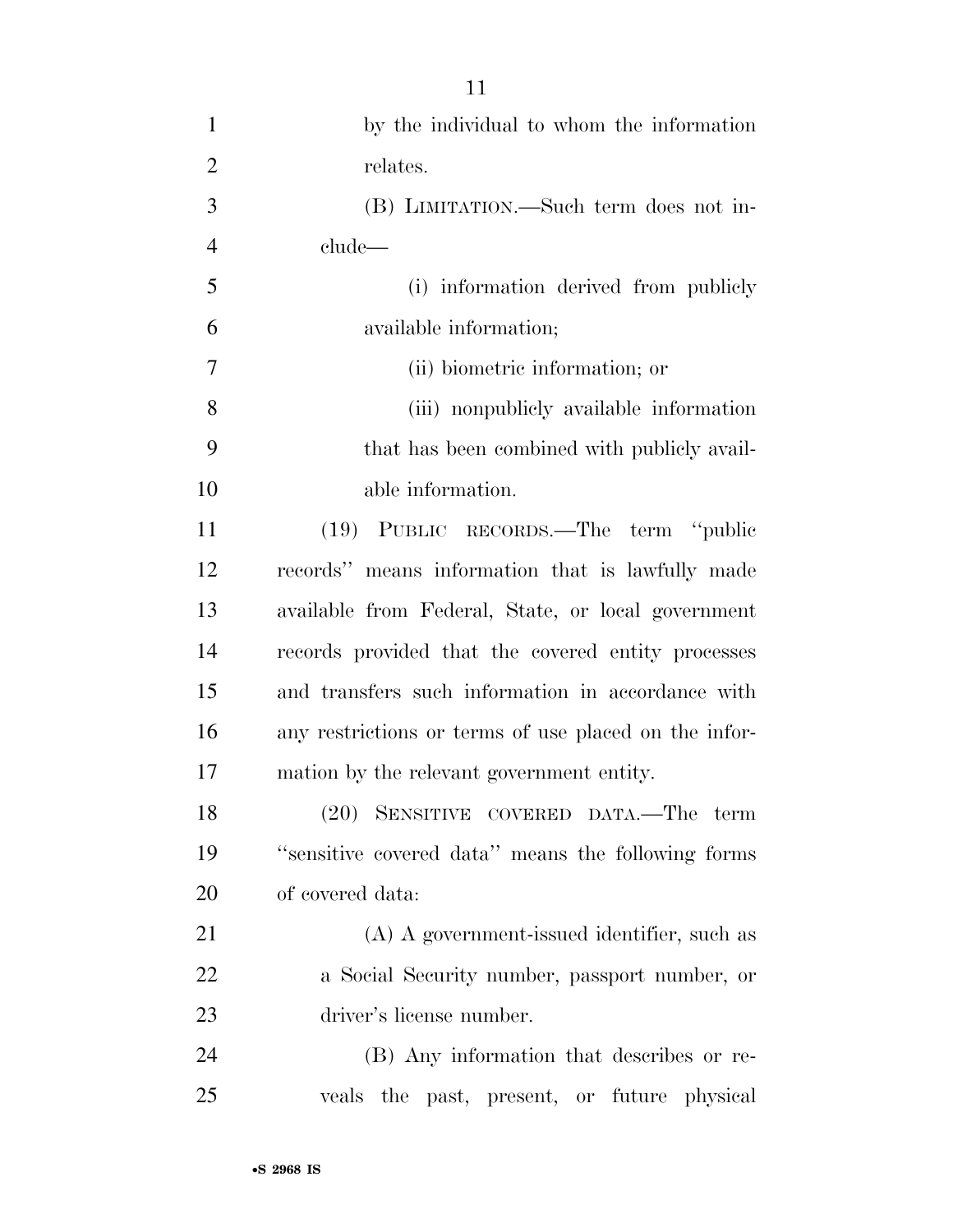| $\mathbf{1}$   | health, mental health, disability, or diagnosis of |
|----------------|----------------------------------------------------|
| $\overline{2}$ | an individual.                                     |
| 3              | (C) A financial account number, debit card         |
| $\overline{4}$ | number, credit card number, or any required        |
| 5              | security or access code, password, or credentials  |
| 6              | allowing access to any such account.               |
| 7              | (D) Biometric information.                         |
| 8              | (E) Precise geolocation information that           |
| 9              | reveals the past or present actual physical loca-  |
| 10             | tion of an individual or device.                   |
| 11             | (F) The content or metadata of an individ-         |
| 12             | ual's private communications or the identity of    |
| 13             | the parties to such communications unless the      |
| 14             | covered entity is an intended recipient of the     |
| 15             | communication.                                     |
| 16             | (G) An email address, telephone number,            |
| 17             | or account log-in credentials.                     |
| 18             | (H) Information revealing an individual's          |
| 19             | race, ethnicity, national origin, religion, or     |
| 20             | union membership in a manner inconsistent          |
| 21             | with the individual's reasonable expectation re-   |
| 22             | garding disclosure of such information.            |
| 23             | (I) Information revealing the sexual ori-          |
| 24             | entation or sexual behavior of an individual in    |
| 25             | a manner inconsistent with the individual's rea-   |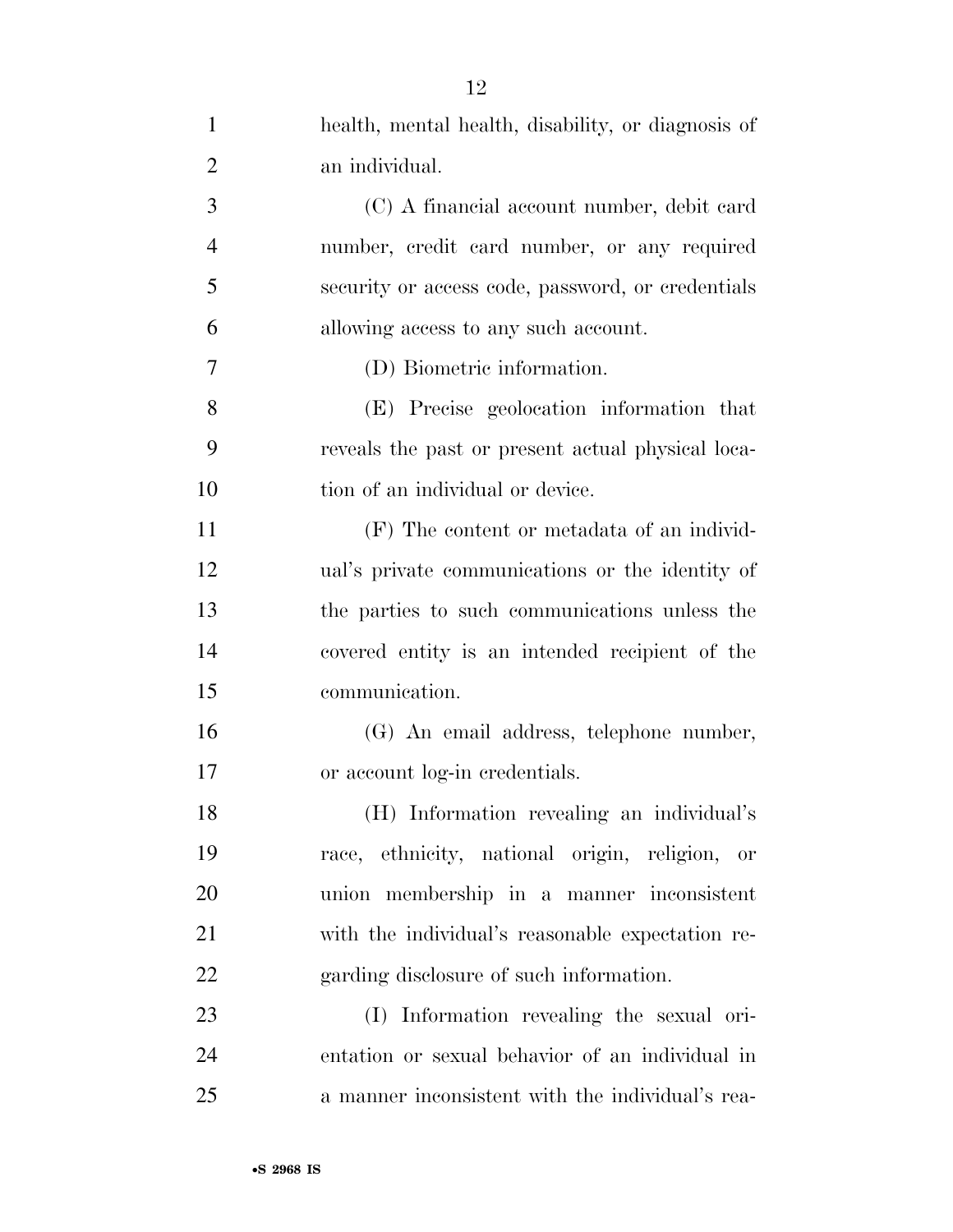| 1              | sonable expectation regarding disclosure of such |
|----------------|--------------------------------------------------|
| $\overline{2}$ | information.                                     |
| 3              | (J) Information revealing online activities      |
| $\overline{4}$ | over time and across third party websites or on- |
| 5              | line services.                                   |
| 6              | (K) Calendar information, address book in-       |
| 7              | formation, phone or text logs, photos, or videos |
| 8              | maintained on an individual's device.            |
| 9              | (L) A photograph, film, video recording, or      |
| 10             | other similar medium that shows the naked or     |
| 11             | undergarment-clad private area of an indi-       |
| 12             | vidual.                                          |
| 13             | (M) Any other covered data processed or          |
| 14             | transferred for the purpose of identifying the   |
| 15             | above data types.                                |
| 16             | (N) Any other covered data that the Com-         |
| 17             | mission determines to be sensitive covered data  |
| 18             | through a rulemaking pursuant to section 553     |
| 19             | of title 5, United States Code.                  |
| 20             | $(21)$ SERVICE PROVIDER.—                        |
| 21             | (A) IN GENERAL.—The term "service pro-           |
| 22             | vider" means a covered entity that processes or  |
| 23             | transfers covered data in the course of per-     |
| 24             | forming a service or function on behalf of, and  |
| 25             | at the direction of, another covered entity, but |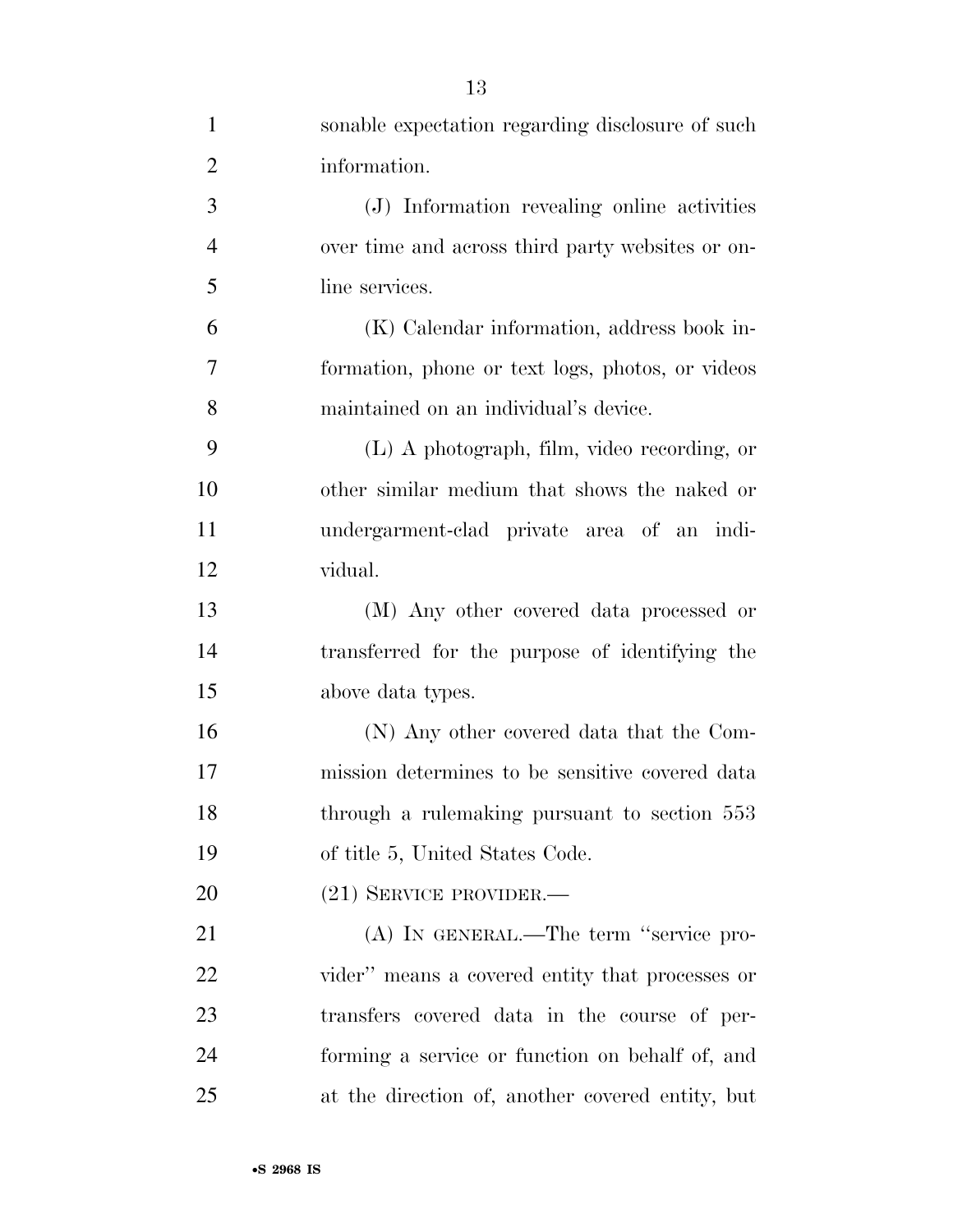| $\mathbf{1}$   | only to the extent that such processing or             |
|----------------|--------------------------------------------------------|
| $\overline{2}$ | transferral—                                           |
| 3              | (i) relates to the performance of such                 |
| $\overline{4}$ | service or function; or                                |
| 5              | (ii) is necessary to comply with a legal               |
| 6              | obligation or to establish, exercise, or de-           |
| $\overline{7}$ | fend legal claims.                                     |
| 8              | (B) EXCLUSION.—Such term does not in-                  |
| 9              | clude a covered entity that processes or trans-        |
| 10             | fers the covered data outside of the direct rela-      |
| 11             | tionship between the service provider and the          |
| 12             | covered entity.                                        |
| 13             | (22) SERVICE PROVIDER DATA.—The term                   |
| 14             | "service provider data" means covered data that is     |
| 15             | collected by or has been transferred to a service pro- |
| 16             | vider by a covered entity for the purpose of allowing  |
| 17             | the service provider to perform a service or function  |
| 18             | on behalf of, and at the direction of, such covered    |
| 19             | entity.                                                |
| 20             | $(23)$ SMALL BUSINESS.—                                |
| 21             | $(A)$ In GENERAL.—The term "small busi-                |
| 22             | ness" means an entity that can establish that,         |
| 23             | with respect to the 3 preceding calendar years         |
| 24             | (or for the period during which the entity has         |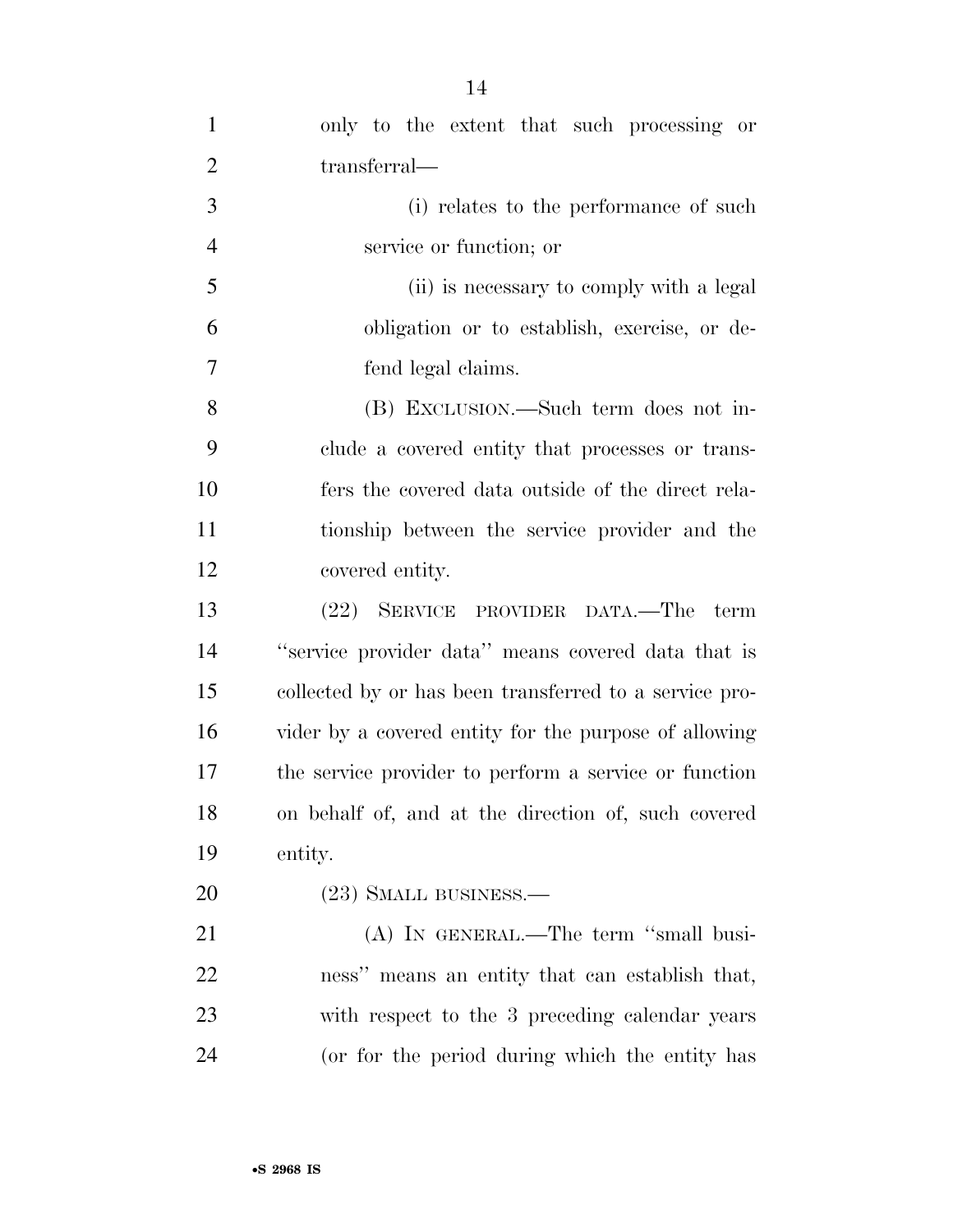| $\mathbf{1}$   | been in existence if, as of such date, such pe- |
|----------------|-------------------------------------------------|
| $\overline{2}$ | riod is less than 3 years) the entity does not— |
| 3              | (i) maintain annual average gross rev-          |
| $\overline{4}$ | enue in excess of $$25,000,000;$                |
| 5              | (ii) annually process the covered data          |
| 6              | of an average of 100,000 or more individ-       |
| 7              | uals, households, or devices used by indi-      |
| 8              | viduals or households; and                      |
| 9              | (iii) derive 50 percent or more of its          |
| 10             | annual revenue from transferring individ-       |
| 11             | uals' covered data.                             |
| 12             | (B) COMMON CONTROL; COMMON BRAND-               |
| 13             |                                                 |
| 14             | annual average gross revenue, data processing   |
| 15             | volume, and percentage of annual revenue of an  |
| 16             | entity shall include the revenue and processing |
| 17             | activities of any person that controls, is con- |
| 18             | trolled by, is under common control with, or    |
| 19             | shares common branding with such entity.        |
| 20             | (24) THIRD PARTY.—The term "third party"—       |
| 21             | (A) means any person or entity that—            |
| 22             | (i) processes or transfers third party          |
| 23             | data; and                                       |
| 24             | (ii) is not a service provider with re-         |
| 25             | spect to such data; and                         |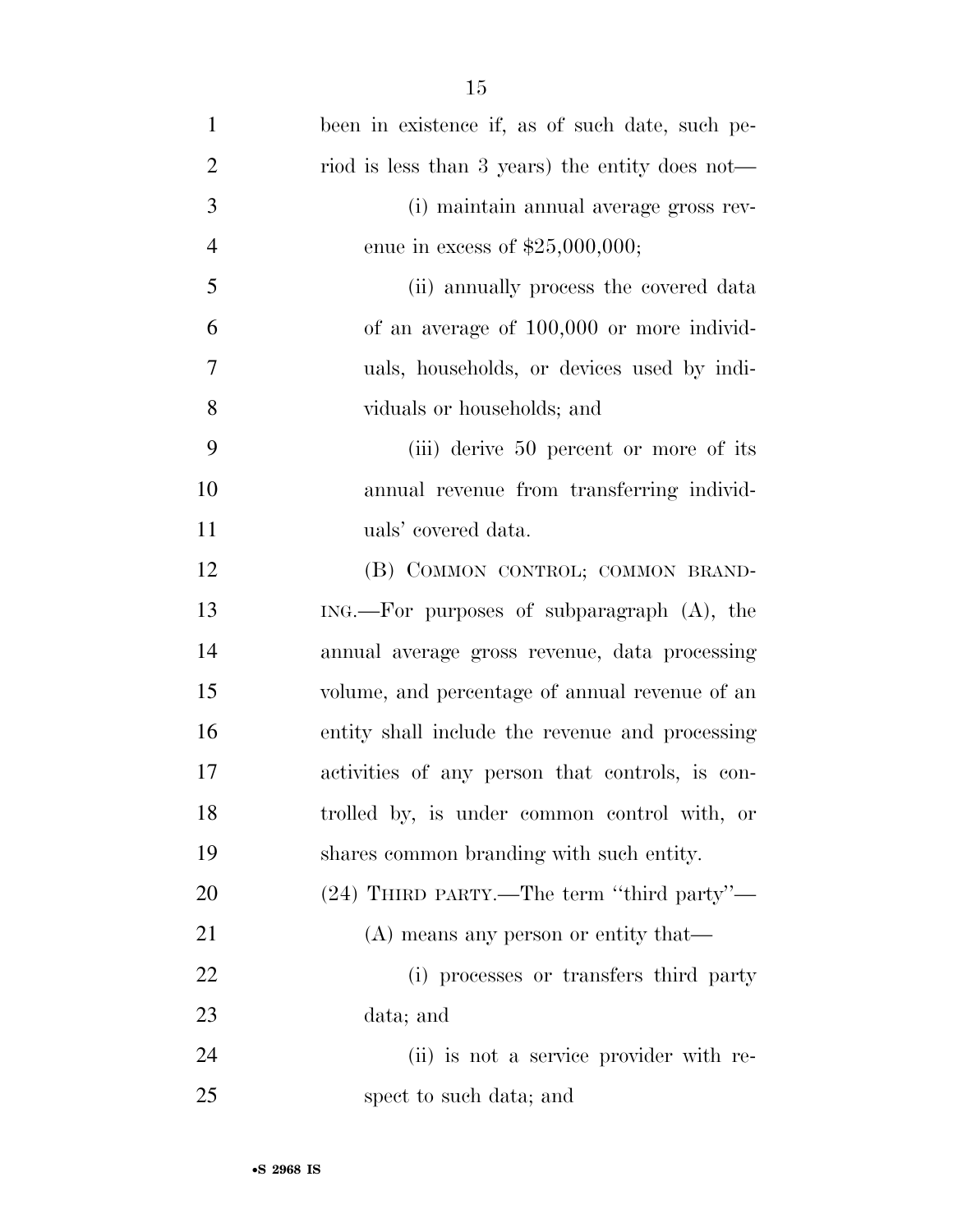| $\mathbf{1}$   | (B) does not include a person or entity                  |
|----------------|----------------------------------------------------------|
| $\overline{2}$ | that collects covered data from another entity if        |
| 3              | the two entities are related by common owner-            |
| $\overline{4}$ | ship or corporate control and share common               |
| 5              | branding.                                                |
| 6              | (25) THIRD PARTY DATA.—The term "third                   |
| 7              | party data" means covered data that is transferred       |
| 8              | to a third party by a covered entity.                    |
| 9              | (26) TRANSFER.—The term "transfer" means                 |
| 10             | to disclose, release, share, disseminate, make avail-    |
| 11             | able, sell, license, or otherwise communicate covered    |
| 12             | data by any means to a service provider or third         |
| 13             | party—                                                   |
| 14             | $(A)$ in exchange for consideration; or                  |
| 15             | (B) for a commercial purpose.                            |
| 16             | (27) UNIQUE IDENTIFIER.—The term "unique                 |
| 17             | identifier" means an identifier that is reasonably       |
| 18             | linkable to an individual, household, or device used     |
| 19             | by an individual or household, including a device        |
| 20             | identifier, an Internet Protocol address, cookies, bea-  |
| 21             | cons, pixel tags, mobile ad identifiers, or similar      |
| 22             | technology, customer number, unique pseudonym, or        |
| 23             | user alias, telephone numbers, or other forms of per-    |
| 24             | sistent or probabilistic identifiers that can be used to |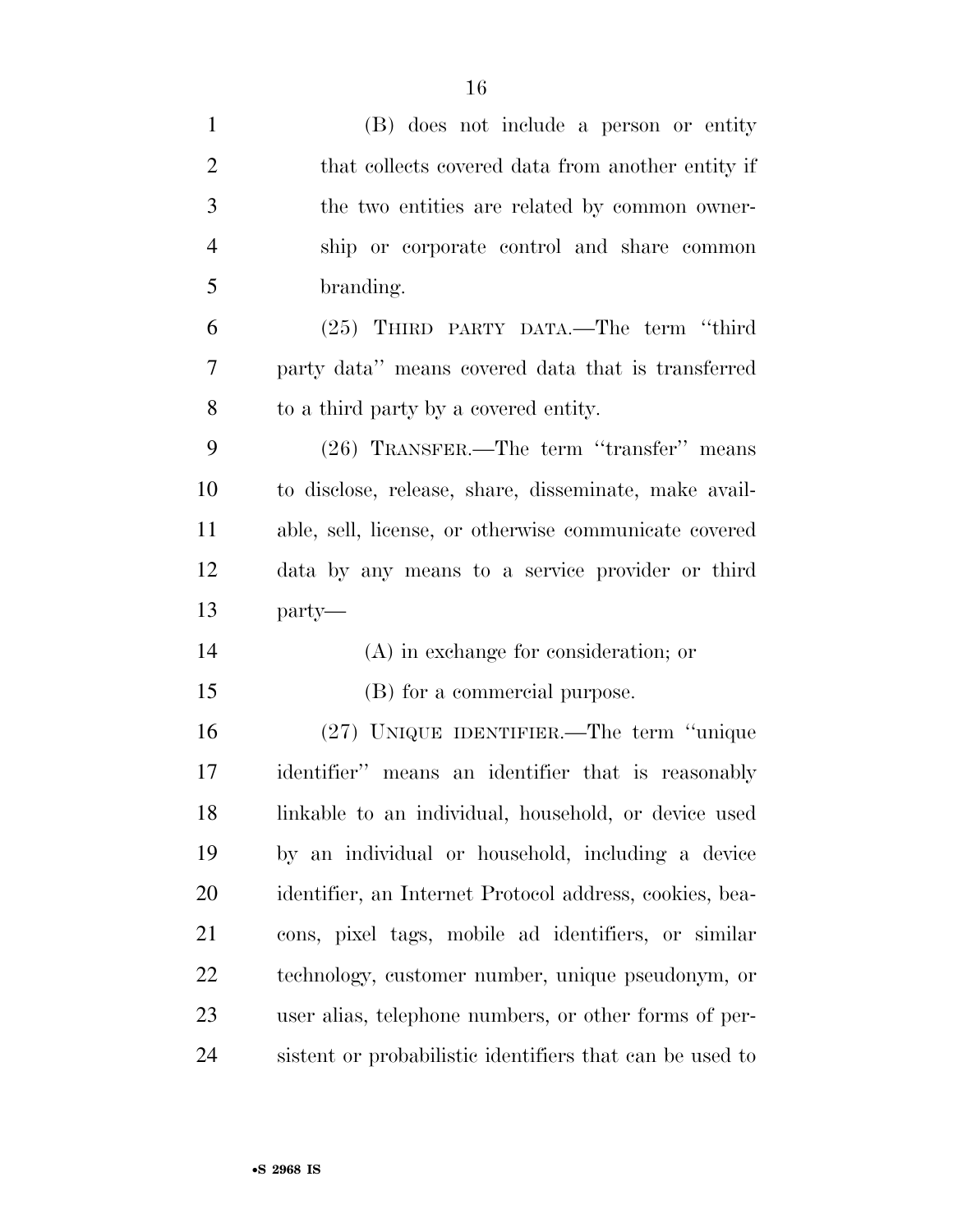identify a particular individual, a household, or a de-vice.

 (28) WIDELY DISTRIBUTED MEDIA.—The term ''widely distributed media'' means information that is available to the general public, including informa- tion from a telephone book or online directory, a tel- evision, internet, or radio program, the news media, or an internet site that is available to the general public on an unrestricted basis, but does not include an obscene visual depiction as defined in section 11 1460 of title 18, United States Code.

# **SEC. 3. EFFECTIVE DATE.**

 This Act shall take effect on the date that is 180 days after the date of enactment of this Act.

# **TITLE I—DATA PRIVACY RIGHTS**

# **SEC. 101. DUTY OF LOYALTY.**

(a) IN GENERAL.—A covered entity shall not—

 (1) engage in a deceptive data practice or a harmful data practice; or

 (2) process or transfer covered data in a man-ner that violates any provision of this Act.

(b) DEFINITIONS.—

 (1) DECEPTIVE DATA PRACTICE.—The term ''deceptive data practice'' means an act or practice involving the processing or transfer of covered data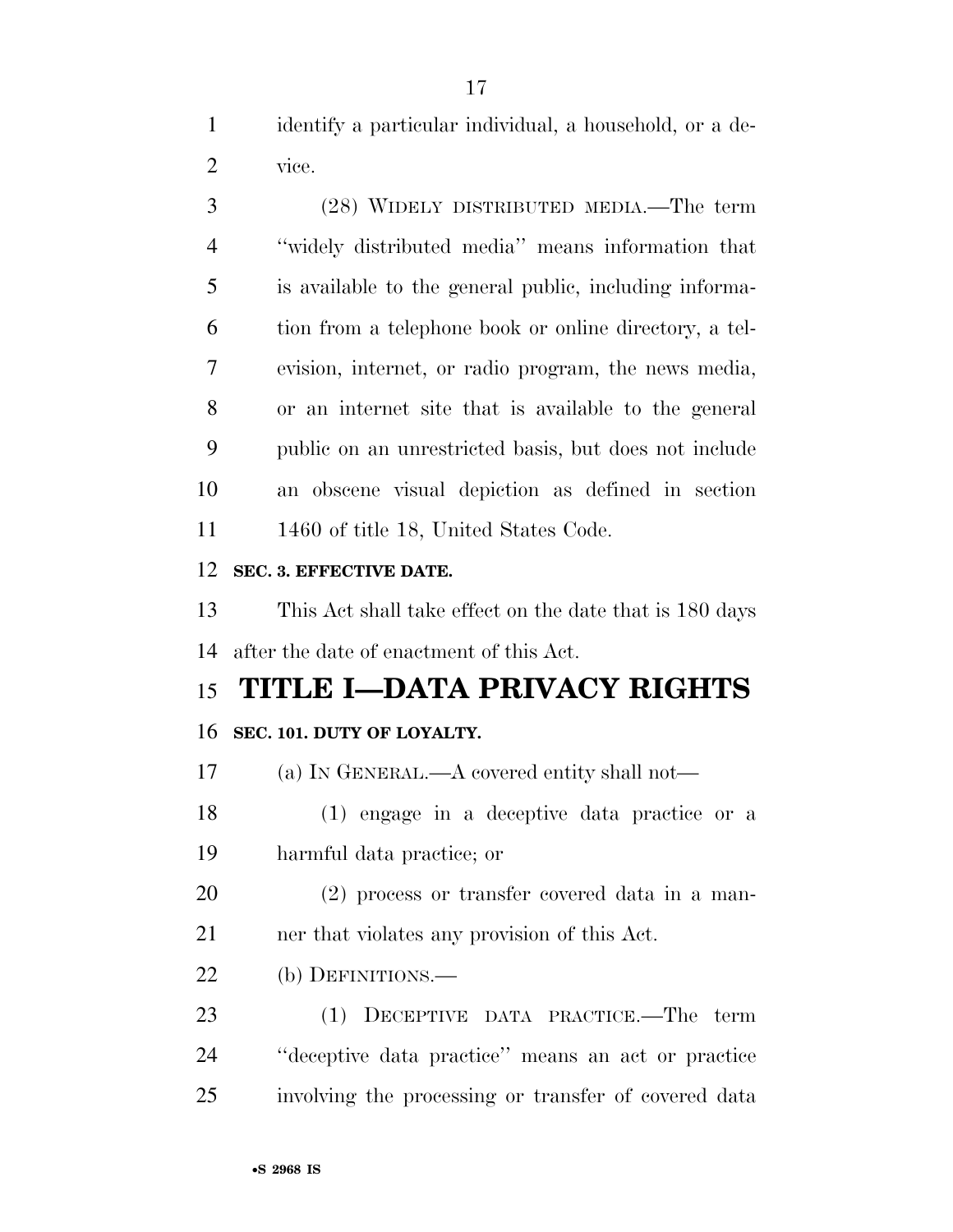| $\mathbf{1}$   | in a manner that constitutes a deceptive act or prac-      |
|----------------|------------------------------------------------------------|
| $\overline{2}$ | tice in violation of section $5(a)(1)$ of the Federal      |
| 3              | Trade Commission Act $(15 \text{ U.S.C. } 45(a)(1)).$      |
| $\overline{4}$ | (2) HARMFUL DATA PRACTICE.—The term                        |
| 5              | "harmful data practice" means the processing or            |
| 6              | transfer of covered data in a manner that causes or        |
| 7              | is likely to cause any of the following:                   |
| 8              | (A) Financial, physical, or reputational in-               |
| 9              | jury to an individual.                                     |
| 10             | (B) Physical or other offensive intrusion                  |
| 11             | upon the solitude or seclusion of an individual            |
| 12             | or the individual's private affairs or concerns,           |
| 13             | where such intrusion would be offensive to a               |
| 14             | reasonable person.                                         |
| 15             | (C) Other substantial injury to an indi-                   |
| 16             | vidual.                                                    |
| 17             | SEC. 102. RIGHT TO ACCESS AND TRANSPARENCY.                |
|                | 18 (a) RIGHT TO ACCESS.—A covered entity, upon the         |
| 19             | verified request of an individual, shall provide the indi- |
| 20             | vidual, in a human-readable format that a reasonable indi- |
| 21             | vidual can understand, with—                               |
| 22             | $(1)$ a copy or accurate representation of the             |
| 23             | covered data of the individual processed or trans-         |
| 24             | ferred by the covered entity; and                          |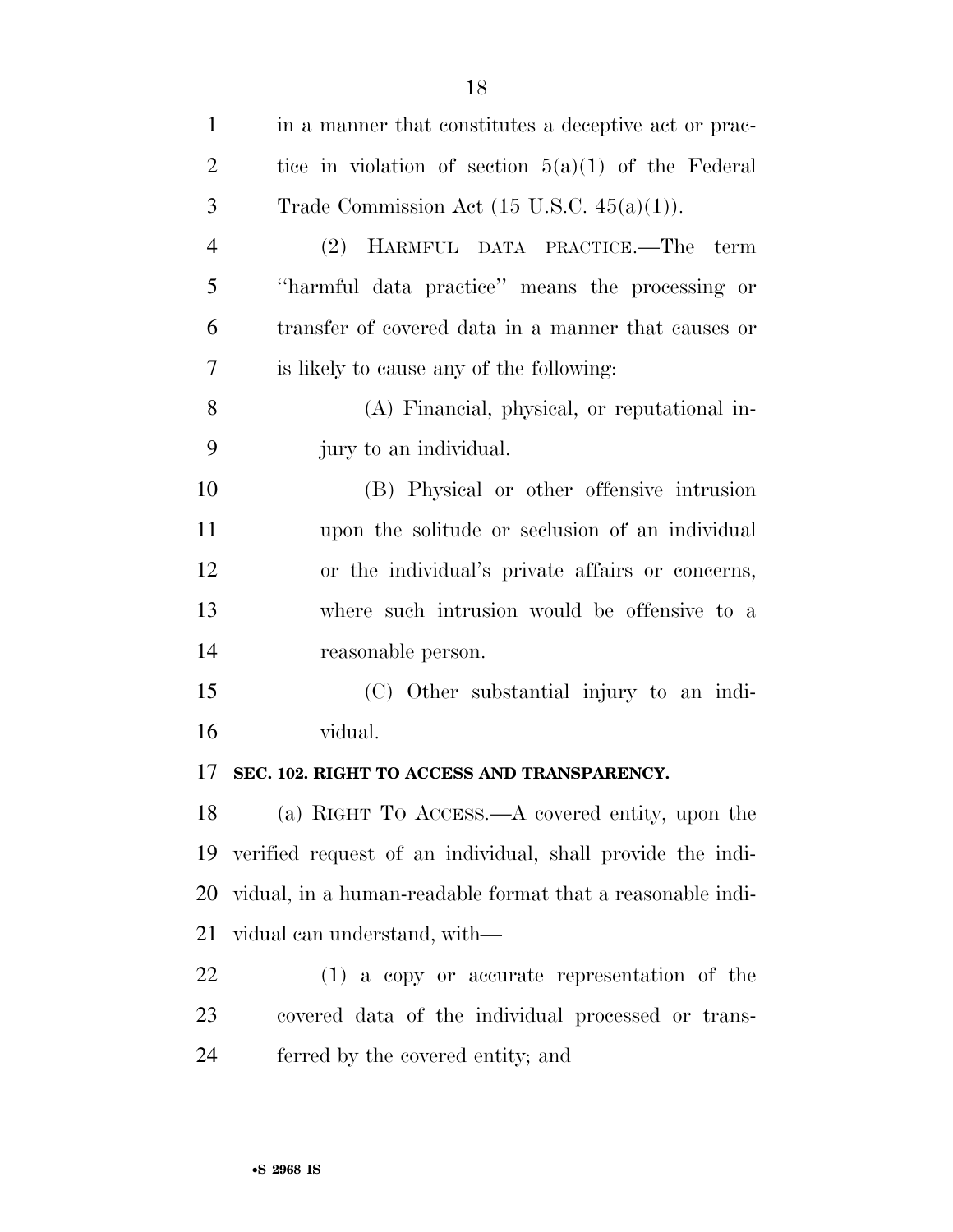(2) the name of any third party to whom cov- ered data of the individual has been transferred by the covered entity and a description of the purpose for which the entity transferred such data to such third party.

 (b) RIGHT TO TRANSPARENCY.—A covered entity shall make publicly and persistently available, in a con- spicuous and readily accessible manner, a privacy policy that provides a detailed and accurate representation of the entity's data processing and data transfer activities. Such privacy policy shall include, at a minimum—

 (1) the identity and the contact information of the covered entity, including the contact information for the covered entity's representative for privacy and data security inquiries;

 (2) each category of data the covered entity col- lects and the processing purposes for which such data is collected;

 (3) whether the covered entity transfers covered data and, if so—

 (A) each category of service provider and 22 third party to which the covered entity transfers covered data and the purposes for which such data is transferred to such categories; and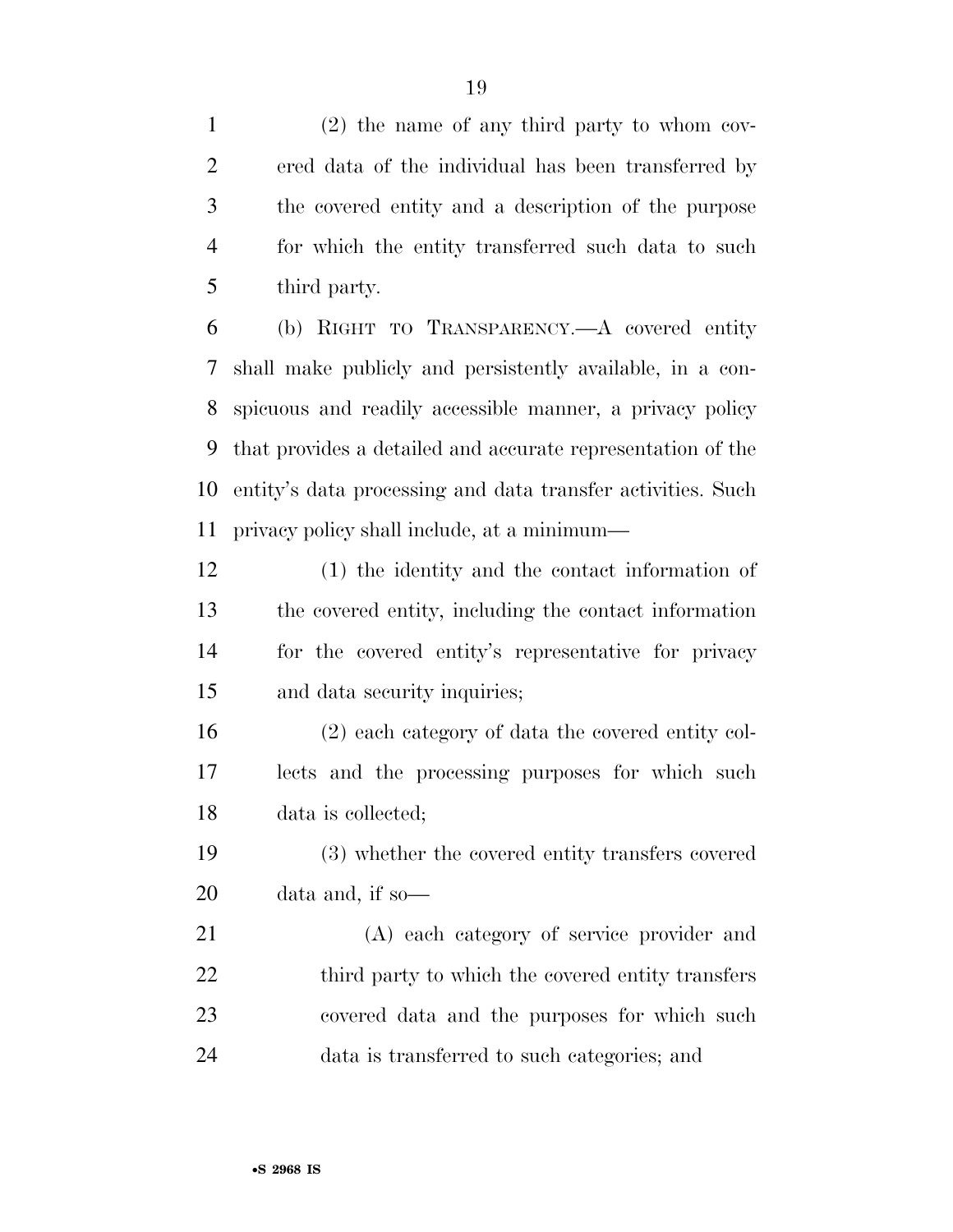| $\mathbf{1}$   | (B) the identity of each third party to                     |
|----------------|-------------------------------------------------------------|
| $\overline{2}$ | which the covered entity transfers covered data             |
| 3              | and the purposes for which such data is trans-              |
| $\overline{4}$ | ferred to such third party, except for transfers            |
| 5              | to governmental entities pursuant to a court                |
| 6              | order or law that prohibits the covered entity              |
| 7              | from disclosing such transfer;                              |
| 8              | (4) how long covered data processed by the cov-             |
| 9              | ered entity will be retained by the covered entity and      |
| 10             | a description of the covered entity's data minimiza-        |
| 11             | tion policies;                                              |
| 12             | (5) how individuals can exercise the individual             |
| 13             | rights described in this title;                             |
| 14             | $(6)$ a description of the covered entity's data se-        |
| 15             | curity policies; and                                        |
| 16             | (7) the effective date of the privacy policy.               |
| 17             | (c) LANGUAGES.—A covered entity shall make the              |
| 18             | privacy policy required under this section available to the |
| 19             | public in all of the languages in which the covered entity  |
| 20             | provides a product or service or carries out any other ac-  |
| 21             | tivities to which the privacy policy relates.               |
| 22             | (d) RIGHT TO CONSENT TO MATERIAL CHANGES.—                  |
| 23             | A covered entity shall not make a material change to its    |
| 24             | privacy policy or practices with respect to previously col- |
| 25             | lected covered data that would weaken the privacy protec-   |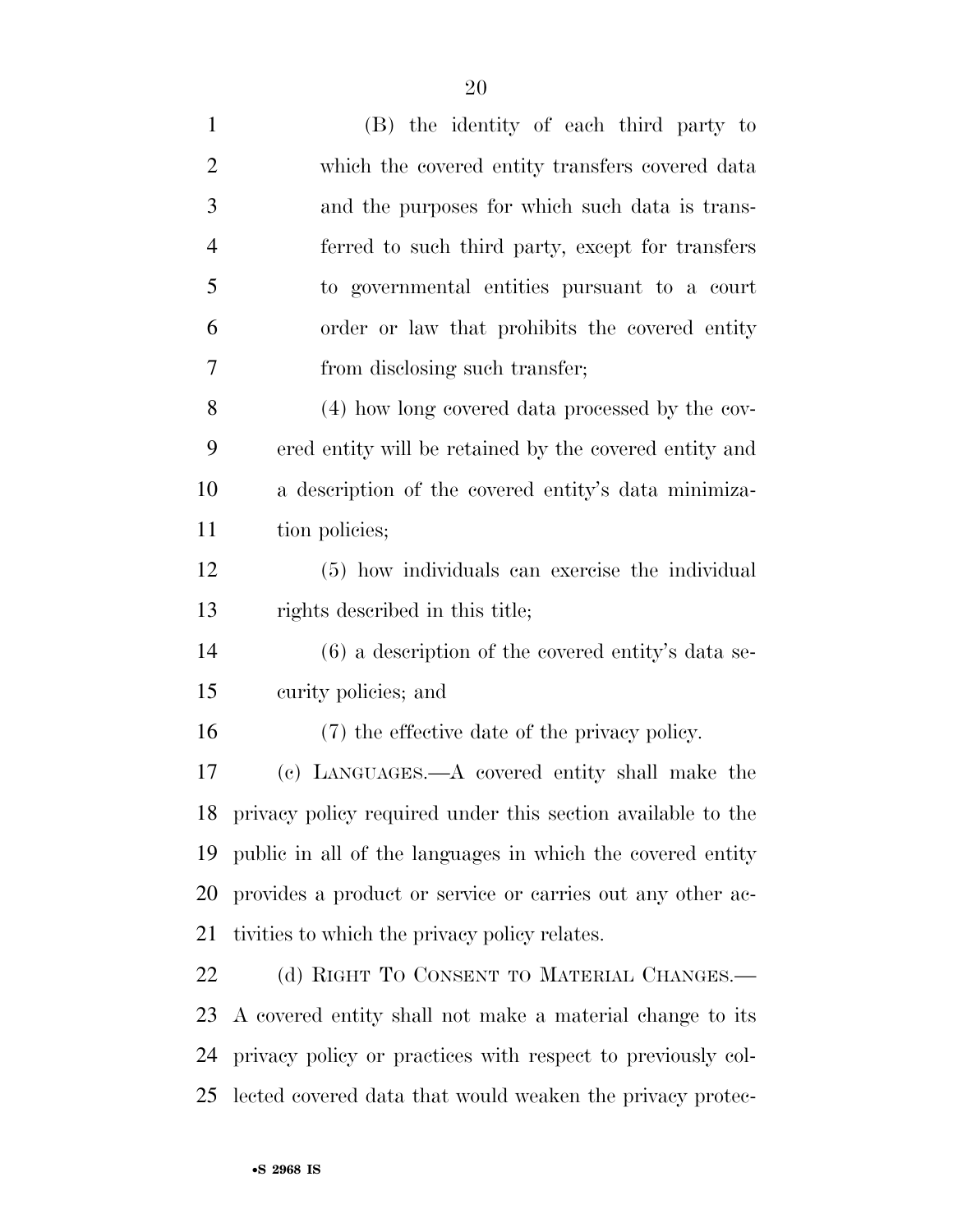tions applicable to such data without first obtaining prior affirmative express consent from the individuals affected. The covered entity shall provide direct notification, where possible, regarding material changes to affected individ- uals, taking into account available technology and the na-ture of the relationship.

# **SEC. 103. RIGHT TO DELETE.**

 A covered entity, upon the verified request of an indi-vidual, shall—

 (1) delete, or allow the individual to delete, any information in the covered data of the individual that is processed by the covered entity; and

 (2) inform any service provider or third party to which the covered entity transferred such data of the individual's deletion request.

#### **SEC. 104. RIGHT TO CORRECT INACCURACIES.**

 A covered entity, upon the verified request of an indi-vidual, shall—

 (1) correct, or allow the individual to correct, inaccurate or incomplete information in the covered data of the individual that is processed by the cov-ered entity; and

 (2) inform any service provider or third party to which the covered entity transferred such data of the corrected information.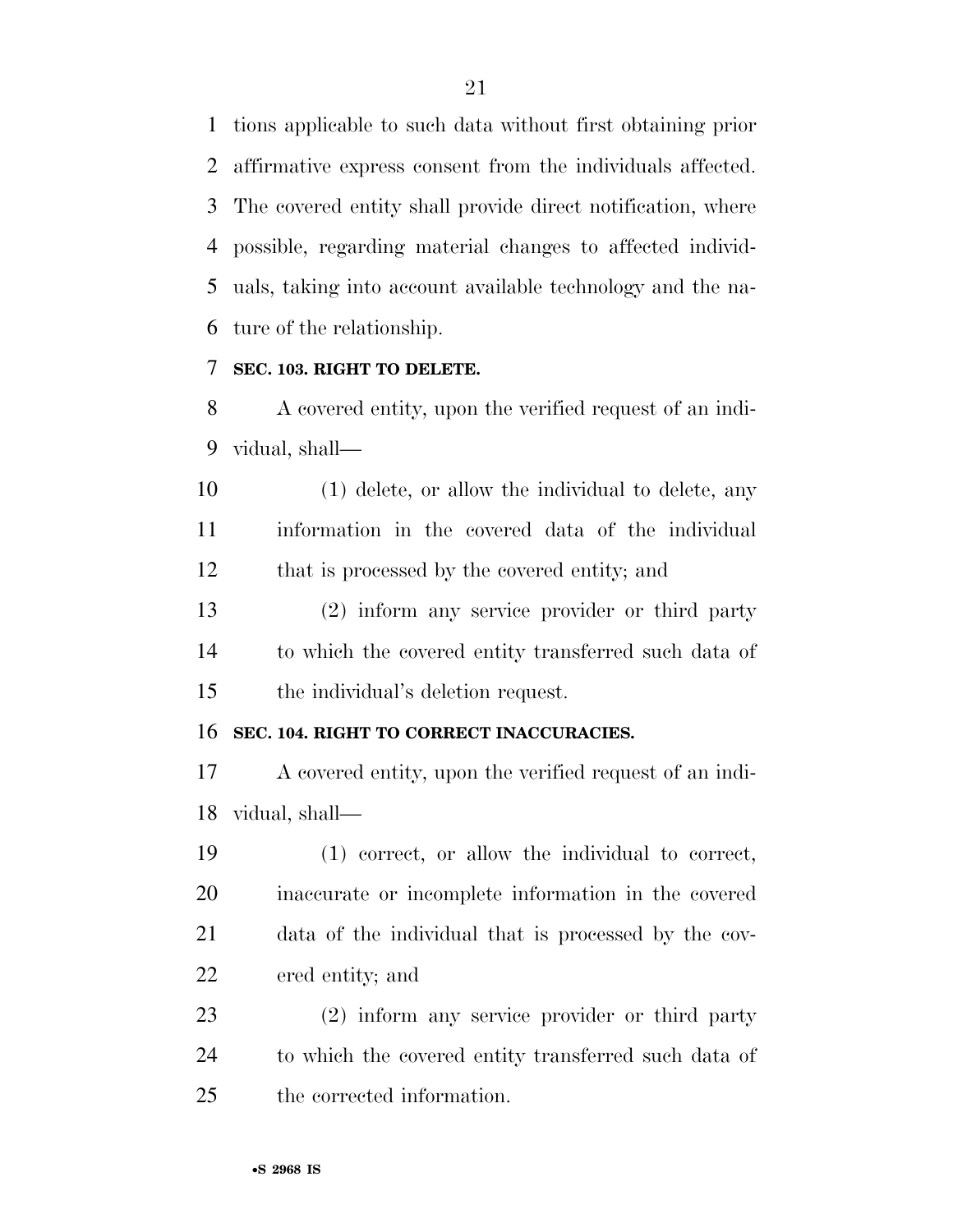# 

# **SEC. 105. RIGHT TO CONTROLS.**

| 2  | (a) RIGHT TO DATA PORTABILITY.—A covered enti-               |
|----|--------------------------------------------------------------|
| 3  | ty, upon the verified request of an individual, shall export |
| 4  | the individual's covered data, except for derived data,      |
| 5  | without licensing restrictions—                              |
| 6  | $(1)$ in a human-readable format that allows the             |
| 7  | individual to understand such covered data of the in-        |
| 8  | dividual; and                                                |
| 9  | $(2)$ in a structured, interoperable, and machine-           |
| 10 | readable format that includes all covered data or            |
| 11 | other information that the covered entity collected to       |
| 12 | the extent feasible.                                         |
| 13 | (b) RIGHT TO OPT OUT OF TRANSFERS.—                          |
| 14 | $(1)$ In GENERAL.—A covered entity—                          |
| 15 | (A) shall not transfer an individual's cov-                  |
| 16 | ered data to a third party if the individual ob-             |
| 17 | jects to the transfer; and                                   |
| 18 | (B) shall allow an individual to object to                   |
| 19 | the covered entity transferring covered data of              |
| 20 | the individual to a third party through a proc-              |
| 21 | ess established under the rule issued by the                 |
| 22 | Commission pursuant to paragraph (2).                        |
| 23 | $(2)$ RULEMAKING.—                                           |
| 24 | (A) IN GENERAL.—Not later than<br>18                         |
| 25 | months after the date of enactment of this Act,              |
| 26 | the Commission shall issue a rule under section              |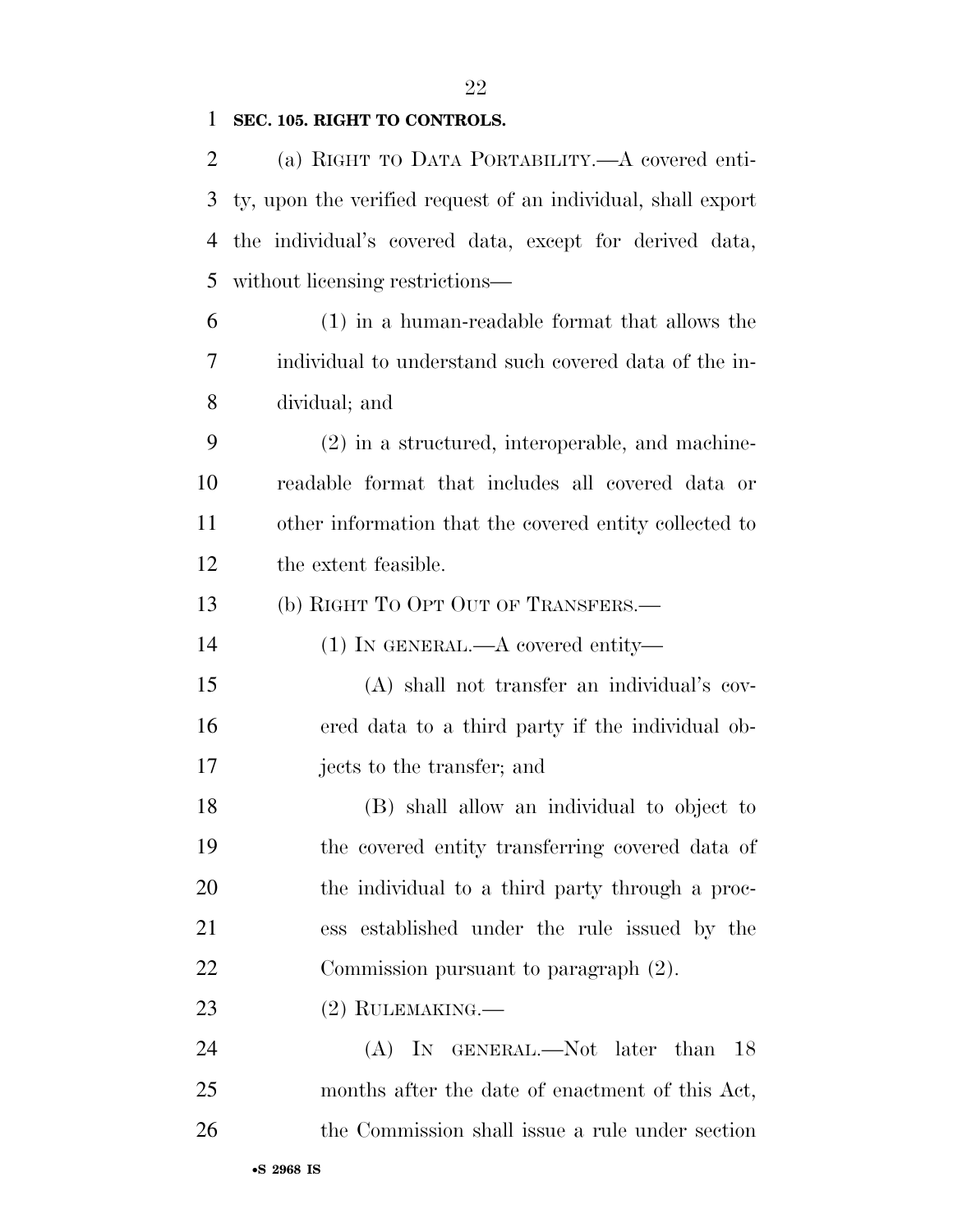| $\mathbf{1}$   | 553 of title 5, United States Code, establishing  |
|----------------|---------------------------------------------------|
| $\overline{2}$ | one or more acceptable processes for covered      |
| 3              | entities to follow in allowing individuals to opt |
| $\overline{4}$ | out of transfers of covered data.                 |
| 5              | (B) REQUIREMENTS.—The processes es-               |
| 6              | tablished by the Commission pursuant to this      |
| 7              | subparagraph shall—                               |
| 8              | (i) be centralized, to the extent fea-            |
| 9              | sible, to minimize the number of opt-out          |
| 10             | designations of a similar type that a con-        |
| 11             | sumer must make;                                  |
| 12             | (ii) include clear and conspicuous opt-           |
| 13             | out notices and consumer friendly mecha-          |
| 14             | nisms to allow an individual to opt out of        |
| 15             | transfers of covered data;                        |
| 16             | (iii) allow an individual that objects to         |
| 17             | a transfer of covered data to view the sta-       |
| 18             | tus of such objection;                            |
| 19             | (iv) allow an individual that objects to          |
| 20             | a transfer of covered data to change the          |
| 21             | status of such objection;                         |
| 22             | (v) be privacy protective; and                    |
| 23             | (vi) be informed by the Commission's              |
| 24             | experience developing and implementing            |
| 25             | the National Do Not Call Registry.                |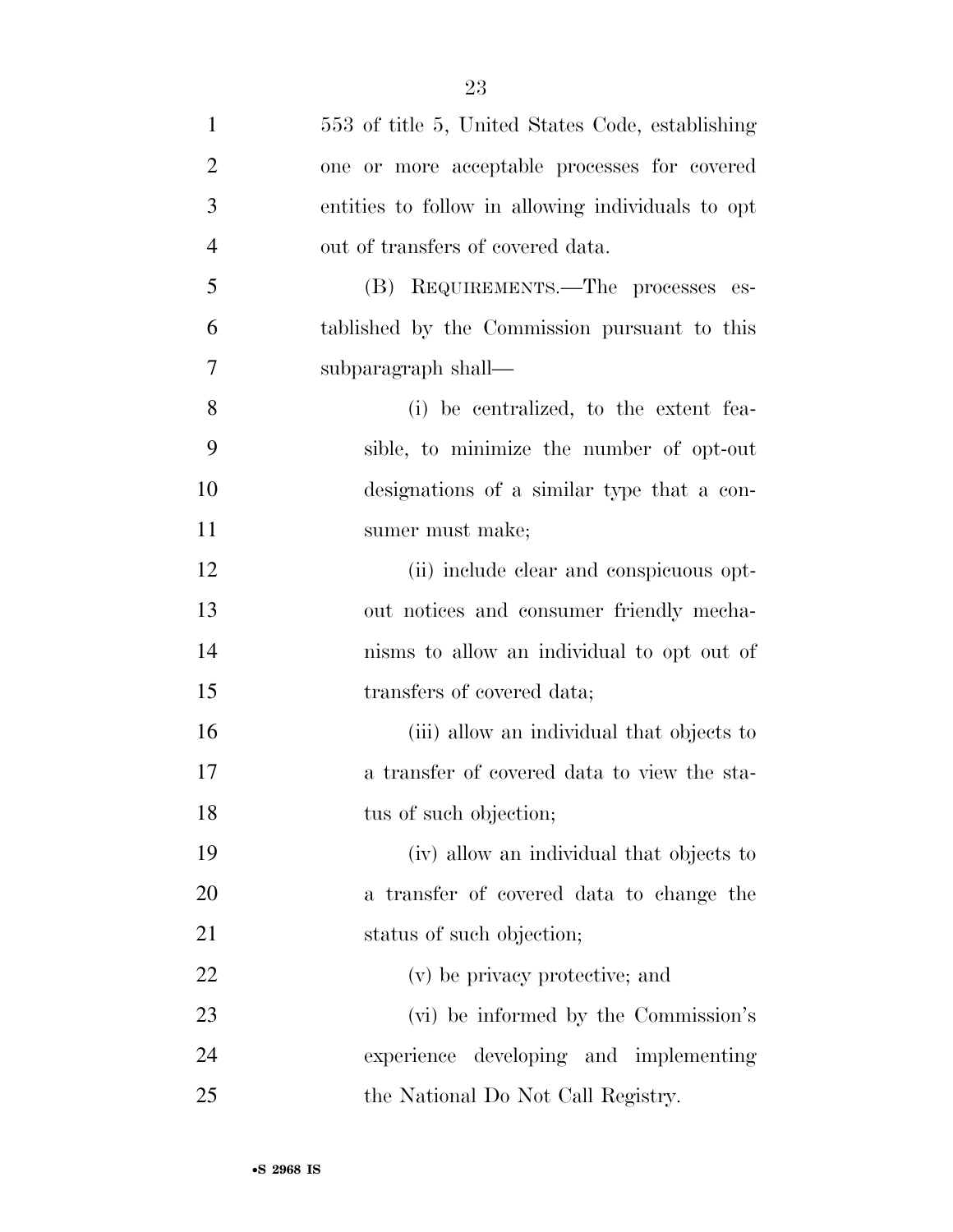| $\mathbf{1}$   | (c) SENSITIVE DATA.—A covered entity—                    |
|----------------|----------------------------------------------------------|
| $\overline{2}$ | (1) shall not process the sensitive covered data         |
| 3              | of an individual without the individual's prior, af-     |
| $\overline{4}$ | firmative express consent;                               |
| 5              | (2) shall not transfer the sensitive covered data        |
| 6              | of an individual without the individual's prior, af-     |
| 7              | firmative express consent;                               |
| 8              | (3) shall provide an individual with a consumer-         |
| 9              | friendly means to withdraw affirmative express con-      |
| 10             | sent to process the sensitive covered data of the indi-  |
| 11             | vidual; and                                              |
| 12             | $(4)$ is not required to obtain prior, affirmative       |
| 13             | express consent to process or transfer publicly avail-   |
| 14             | able information.                                        |
| 15             | SEC. 106. RIGHT TO DATA MINIMIZATION.                    |
| 16             | A covered entity shall not process or transfer covered   |
| 17             | data beyond what is reasonably necessary, proportionate, |
| 18             | and limited—                                             |
| 19             | (1) to carry out the specific processing purposes        |
| 20             | and transfers described in the privacy policy made       |
| 21             | available by the covered entity as required under sec-   |
| 22             | tion $102$ ;                                             |
| 23             | $(2)$ to carry out a specific processing purpose or      |
| 24             | transfer for which the covered entity has obtained       |
| 25             | affirmative express consent; or                          |
|                |                                                          |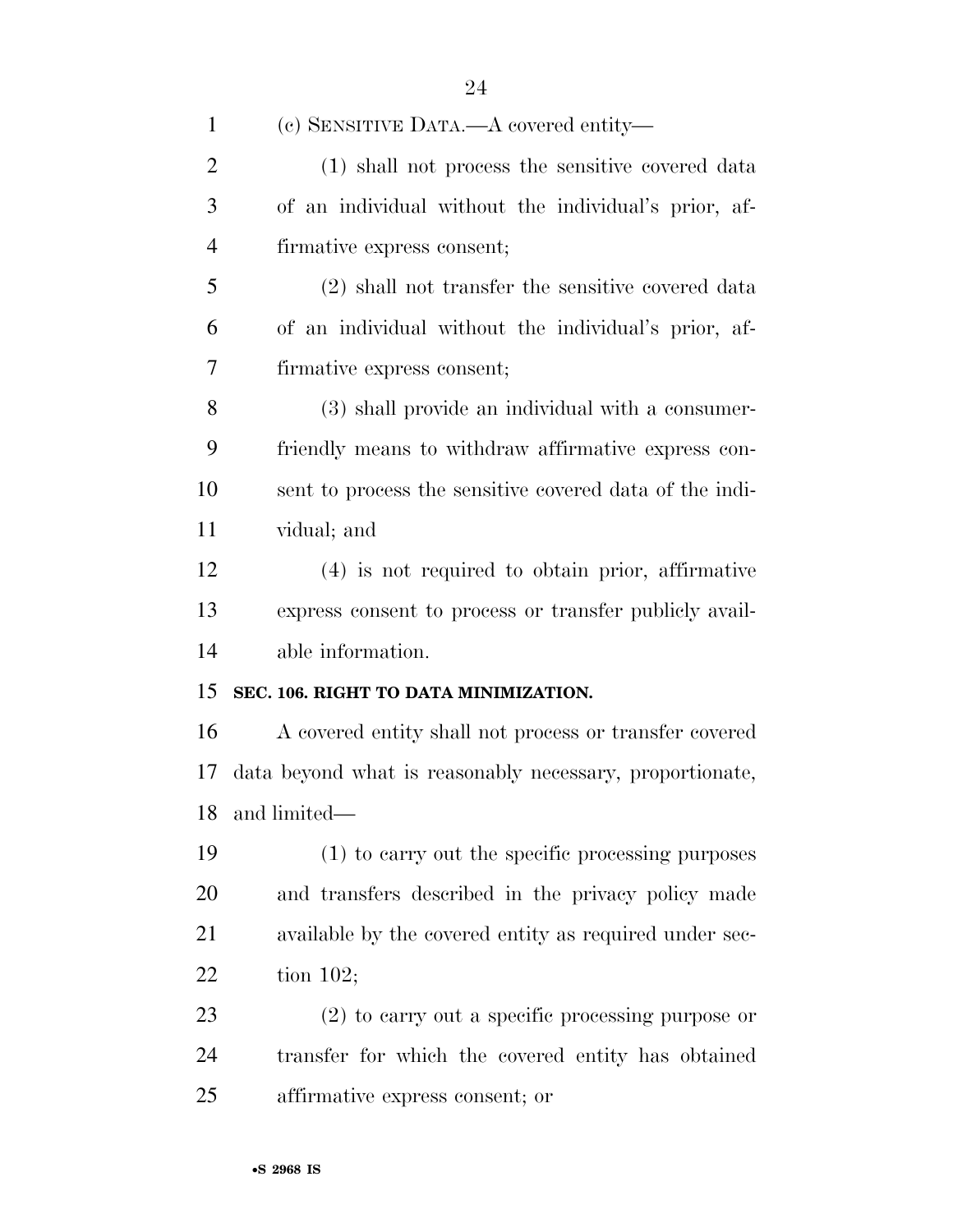(3) for a purpose specifically permitted under subsection (d) of section 110.

 Covered data processing and transfers consistent with this section shall not supersede any other provision of this Act.

# **SEC. 107. RIGHT TO DATA SECURITY.**

 (a) IN GENERAL.—A covered entity shall establish, implement, and maintain reasonable data security prac- tices to protect the confidentiality, integrity, and accessi- bility of covered data. Such data security practices shall be appropriate to the volume and nature of the covered data at issue.

 (b) SPECIFIC REQUIREMENTS.—Data security prac- tices required under subsection (a) shall include, at a min-imum, the following:

 (1) ASSESS VULNERABILITIES.—Identifying and assessing any reasonably foreseeable risks to, and vulnerabilities in, each system maintained by the covered entity that processes or transfers cov- ered data, including unauthorized access to or risks to covered data, human vulnerabilities, access rights, and use of service providers. Such activities shall in- clude a plan to receive and respond to unsolicited re-ports of vulnerabilities by entities and individuals.

 (2) PREVENTIVE AND CORRECTION ACTION.— Taking preventive and corrective action to mitigate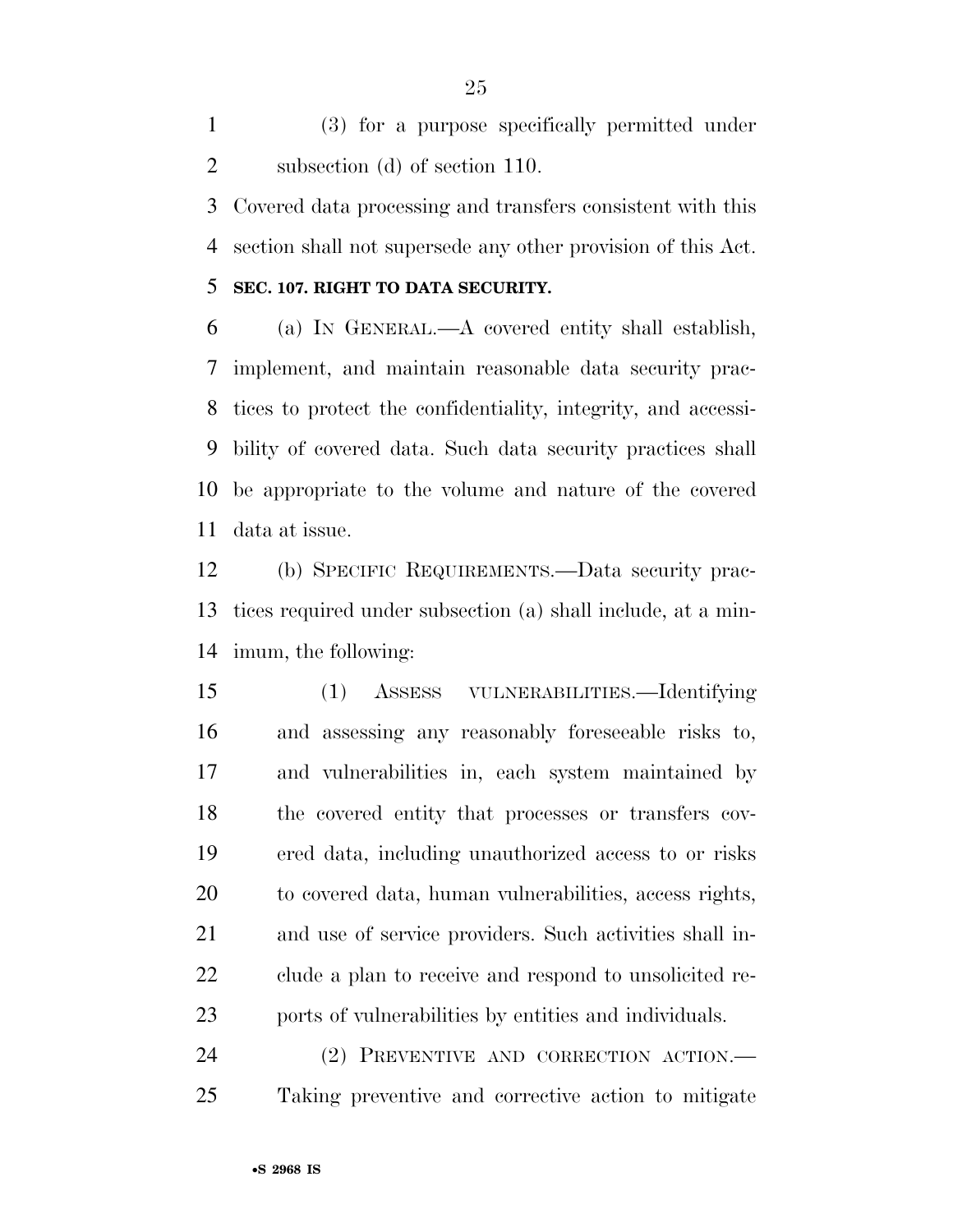any risks or vulnerabilities to covered data identified by the covered entity, which may include imple- menting administrative, technical, or physical safe- guards or changes to data security practices or the architecture, installation, or implementation of net-work or operating software.

 (3) INFORMATION RETENTION AND DIS- POSAL.—Disposing covered data that is required to be deleted or is no longer necessary for the purpose for which the data was collected unless an individual has provided affirmative express consent to such re- tention. Such process shall include destroying, per- manently erasing, or otherwise modifying the cov- ered data to make such data permanently unreadable or indecipherable and unrecoverable and data hygiene practices to ensure ongoing compliance with this subsection.

 (4) TRAINING.—Training all employees with ac- cess to covered data on how to safeguard covered data and protect individual privacy and updating 21 that training as necessary.

 (c) TRAINING GUIDELINES.—Not later than 1 year after the date of enactment of this Act, the Commission, in conjunction with the National Institute of Standards and Technology, shall publish guidance for covered entities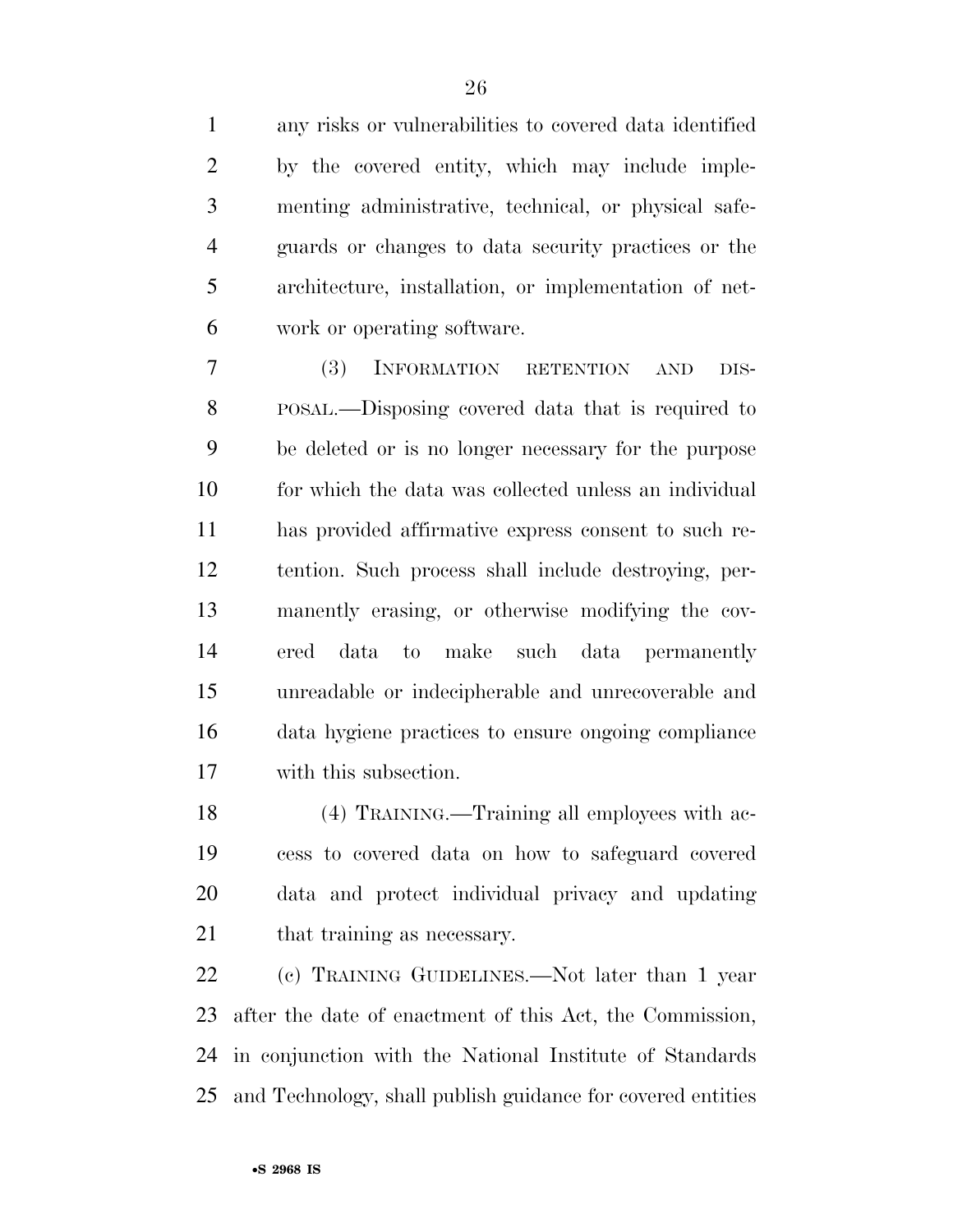on how to provide effective data security and privacy train-2 ing as described in subsection  $(b)(4)$ .

# **SEC. 108. CIVIL RIGHTS.**

(a) PROTECTIONS.—

 (1) IN GENERAL.—A covered entity shall not process or transfer covered data on the basis of an individual's or class of individuals' actual or per- ceived race, color, ethnicity, religion, national origin, sex, gender, gender identity, sexual orientation, fa- milial status, biometric information, lawful source of income, or disability—

 (A) for the purpose of advertising, mar- keting, soliciting, offering, selling, leasing, li- censing, renting, or otherwise commercially con- tracting for a housing, employment, credit, or education opportunity, in a manner that unlaw- fully discriminates against or otherwise makes the opportunity unavailable to the individual or class of individuals; or

 (B) in a manner that unlawfully seg- regates, discriminates against, or otherwise makes unavailable to the individual or class of individuals the goods, services, facilities, privi- leges, advantages, or accommodations of any place of public accommodation.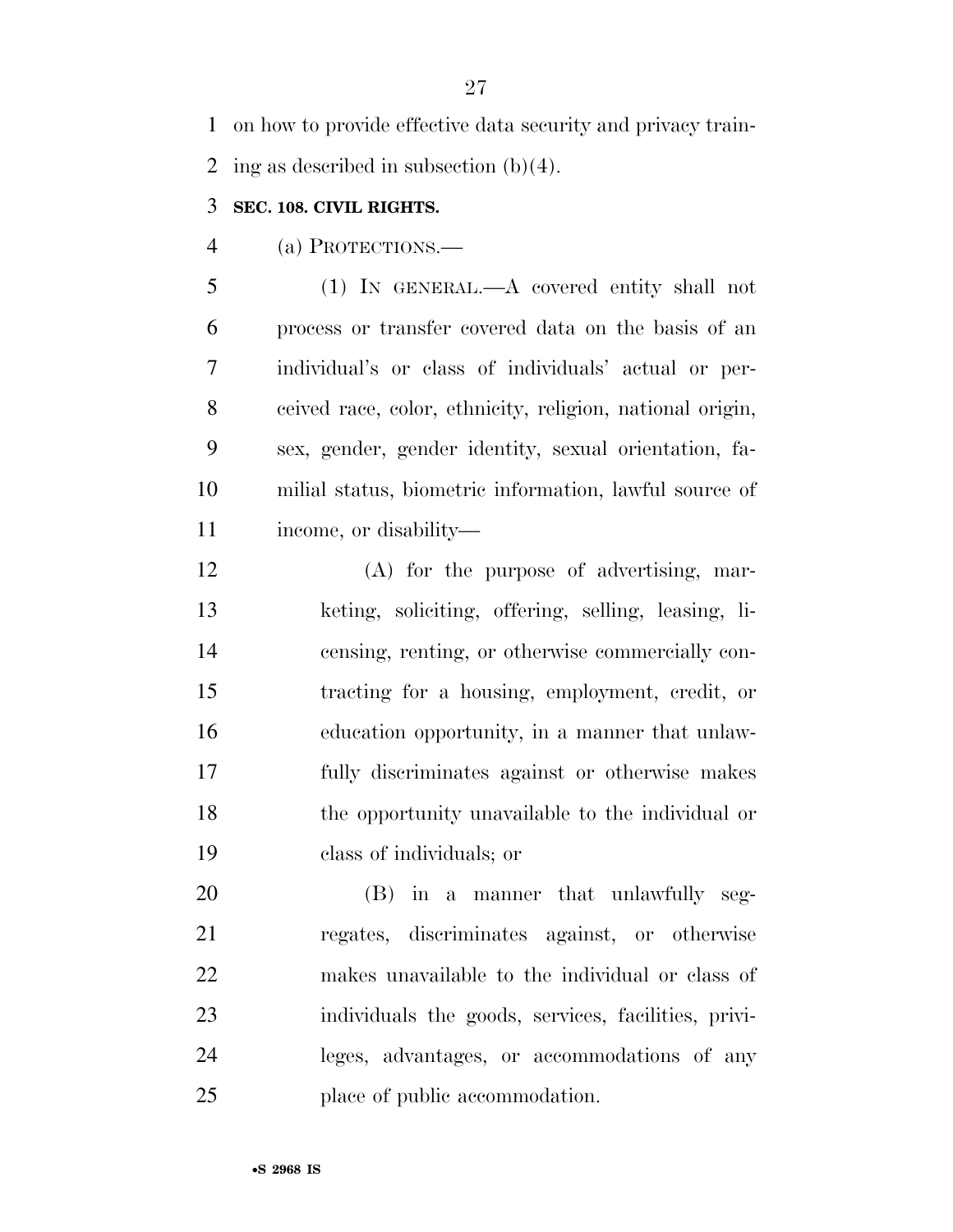| $\mathbf{1}$                     | (2) EXCEPTION.—Nothing in this section shall            |
|----------------------------------|---------------------------------------------------------|
| $\overline{2}$                   | limit a covered entity from processing covered data     |
| 3                                | for legitimate internal testing for the purpose of pre- |
| $\overline{4}$                   | venting unlawful discrimination or otherwise deter-     |
| 5                                | mining the extent or effectiveness of the covered en-   |
| 6                                | tity's compliance with this Act.                        |
| $\overline{7}$                   | (3) FTC ADVISORY OPINIONS.—A covered enti-              |
| 8                                | ty may request advice from the Commission con-          |
| 9                                | cerning the covered entity's potential compliance       |
| 10                               | with this subsection, in accordance with the Com-       |
| 11                               | mission's rules of practice on advisory opinions.       |
| 12                               | (b) ALGORITHMIC DECISION-MAKING IMPACT AS-              |
|                                  |                                                         |
|                                  | SESSMENT.-                                              |
|                                  | IMPACT ASSESSMENT.—Notwithstanding<br>(1)               |
|                                  | any other provision of law, a covered entity engaged    |
|                                  | in algorithmic decision-making, or in assisting others  |
|                                  | in algorithmic decision-making for the purpose of       |
| 13<br>14<br>15<br>16<br>17<br>18 | processing or transferring covered data, solely or in   |
| 19                               | part to make or facilitate advertising for housing,     |
| 20                               | education, employment or credit opportunities, or an    |
| 21                               | eligibility determination for housing, education, em-   |
| 22                               | ployment or credit opportunities or determining ac-     |
| 23                               | cess to, or restrictions on the use of, any place of    |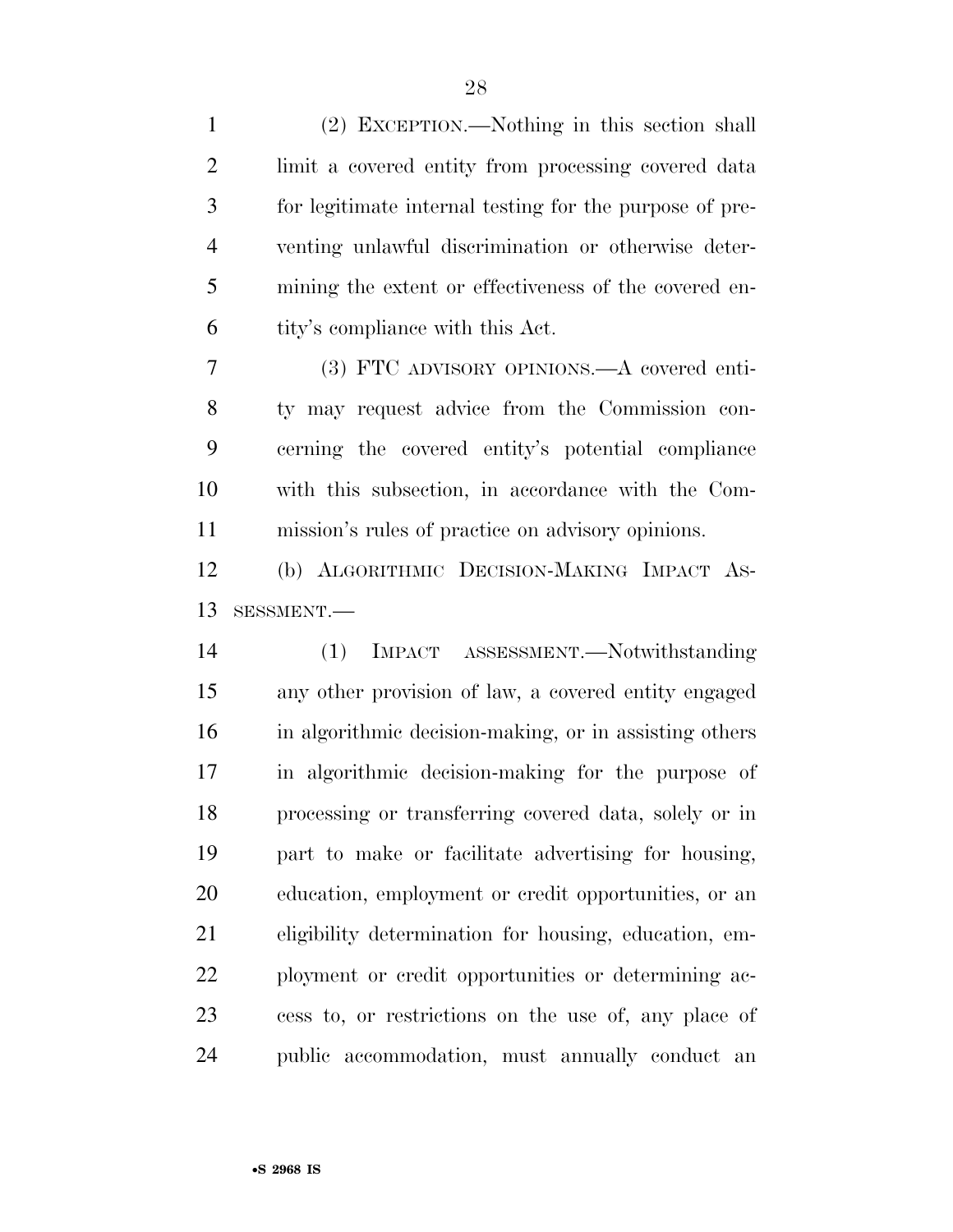impact assessment of such algorithmic decision-mak-ing that—

 (A) describes and evaluates the develop- ment of the covered entity's algorithmic deci- sion-making processes including the design and training data used to develop the algorithmic decision-making process, how the algorithmic decision-making process was tested for accu-racy, fairness, bias and discrimination; and

 (B) assesses whether the algorithmic deci- sion-making system produces discriminatory re- sults on the basis of an individual's or class of individuals' actual or perceived race, color, eth- nicity, religion, national origin, sex, gender, gender identity, sexual orientation, familial sta- tus, biometric information, lawful source of in-come, or disability.

 (2) EXTERNAL, INDEPENDENT AUDITOR OR RE- SEARCHER.—A covered entity may utilize an exter- nal, independent auditor or researcher to conduct 21 such assessments.

(3) AVAILABILITY.—The covered entity—

 (A) shall make the impact assessment available to the Commission upon request; and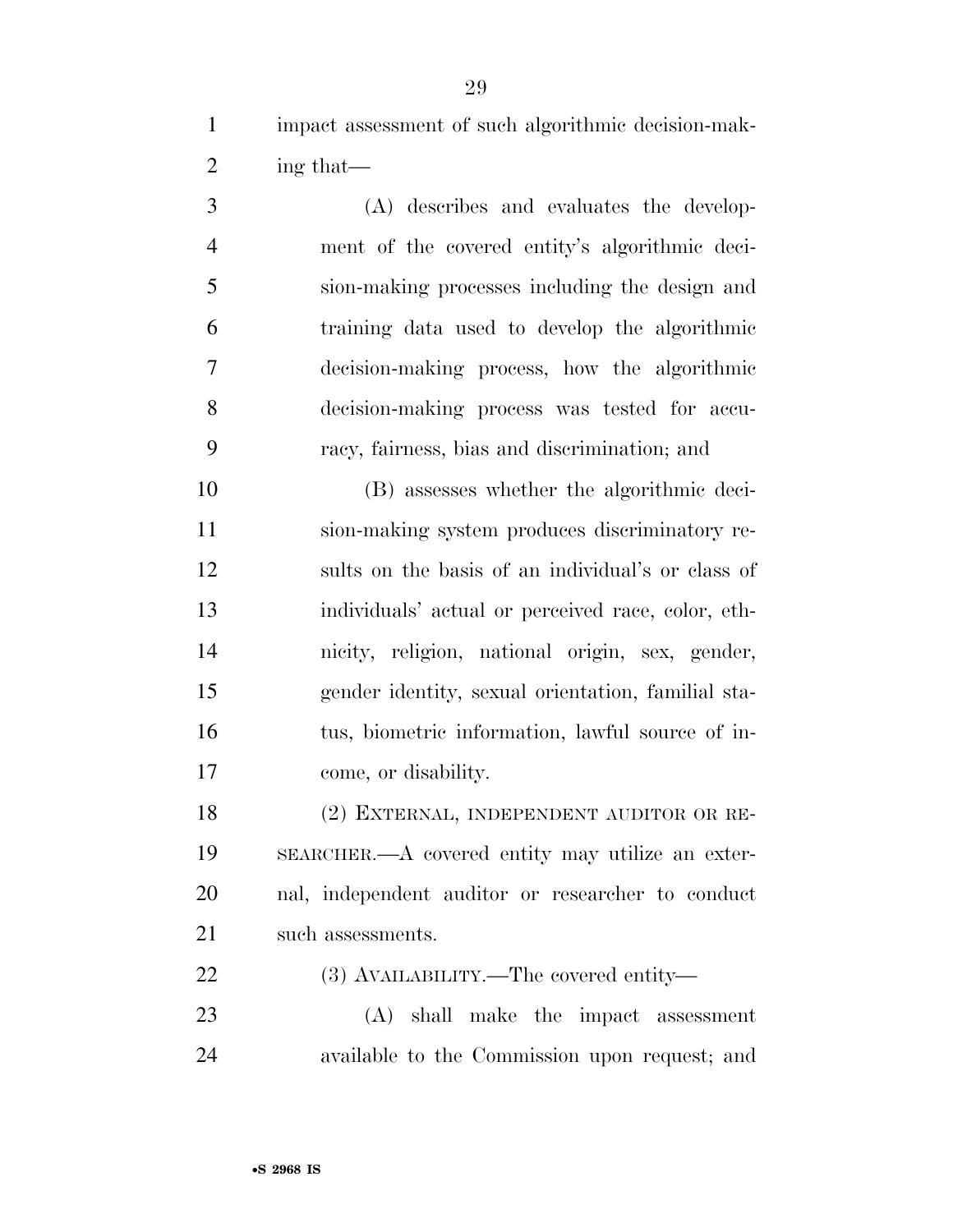|      |  |  | (B) may make the impact assessment pub- |  |
|------|--|--|-----------------------------------------|--|
| Tie. |  |  |                                         |  |

 A covered entity may redact and segregate trade se- crets as defined by section 1839 of title 18, United States Code, from public disclosure under this sub-section.

 (4) STUDY.—Not later than 3 years after the date of enactment of this Act, the Commission shall publish a report containing the results of a study, using the Commission's authority under section 6(b) of the Federal Trade Commission Act (15 U.S.C. 46(b)), examining the use of algorithms for the pur- poses described in this subsection. Not later than 3 years after the publication of the initial report, and as necessary thereafter, the Commission shall pub-16 lish a new and updated version of such report.

# **SEC. 109. PROHIBITION ON WAIVER OF RIGHTS.**

 A covered entity shall not condition the provision of a service or product to an individual on the individual's agreement to waive privacy rights guaranteed by—

 (1) sections 101, 105(a), and 106 through 109 of this Act; and

 (2) sections 102 through 104, and 105(b) and (c) of this Act, except in the case where—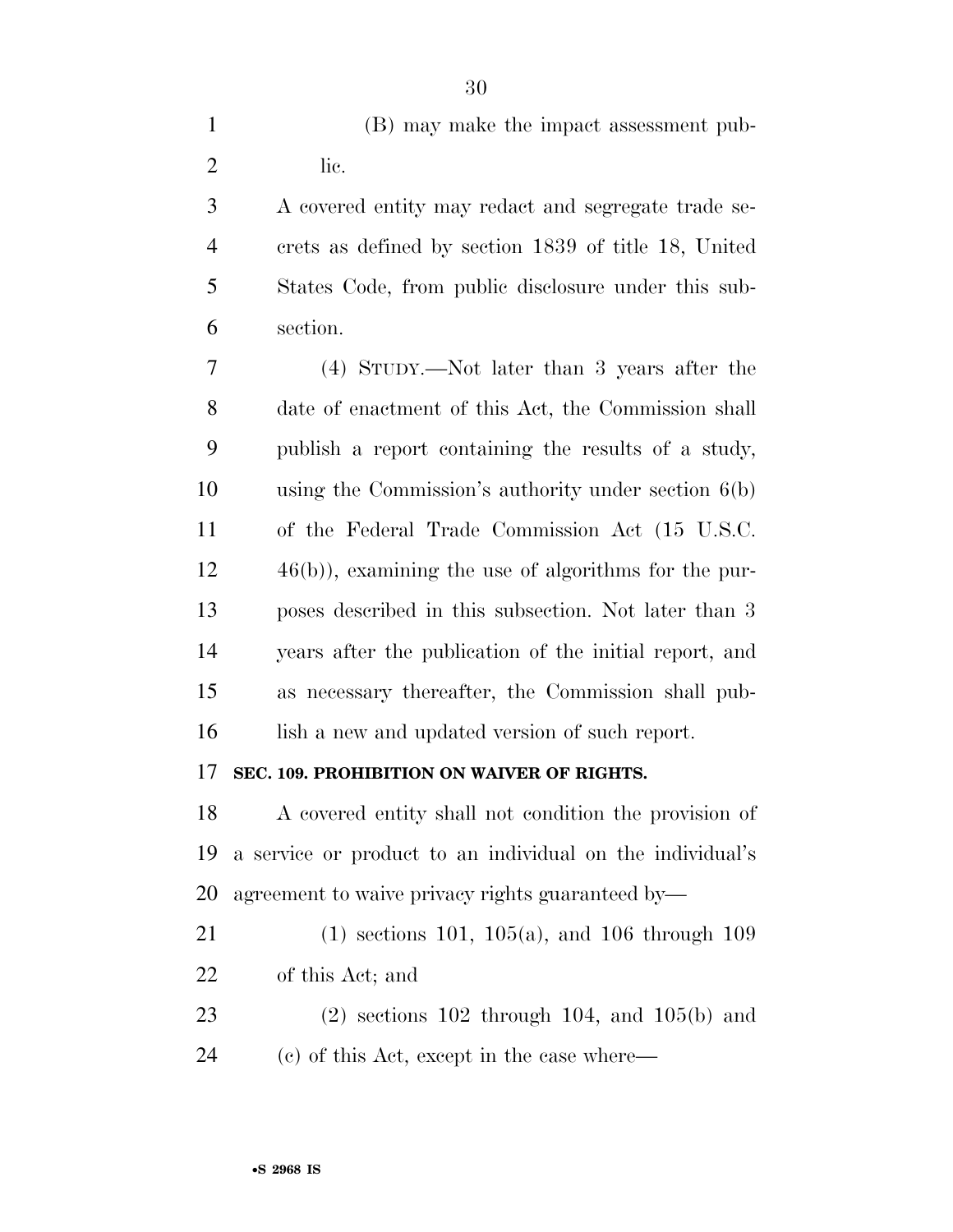| $\mathbf{1}$   | $(A)$ there exists a direct relationship be-          |
|----------------|-------------------------------------------------------|
| $\overline{2}$ | tween the individual and the covered entity ini-      |
| 3              | tiated by the individual;                             |
| $\overline{4}$ | (B) the provision of the service or product           |
| 5              | requested by the individual requires the proc-        |
| 6              | essing or transferring of the specific covered        |
| 7              | data of the individual and the covered data is        |
| 8              | strictly necessary to provide the service or prod-    |
| 9              | uct; and                                              |
| 10             | (C) an individual provides affirmative ex-            |
| 11             | press consent to such specific limitations.           |
| 12             | SEC. 110. LIMITATIONS AND APPLICABILITY.              |
| 13             | (a) VERIFICATION OF REQUESTS.                         |
| 14             | $(1)$ IN GENERAL.—A covered entity shall not          |
| 15             | permit an individual to exercise a right described in |
| 16             | sections $102$ through $105(a)$ if—                   |
| 17             | (A) the covered entity cannot reasonably              |
| 18             | verify that the individual making the request to      |
| 19             | exercise the right is the individual whose cov-       |
| 20             | ered data is the subject of the request or an in-     |
| 21             | dividual authorized to make such a request on         |
| 22             | the individual's behalf; or                           |
| 23             |                                                       |
|                | (B) the covered entity reasonably believes            |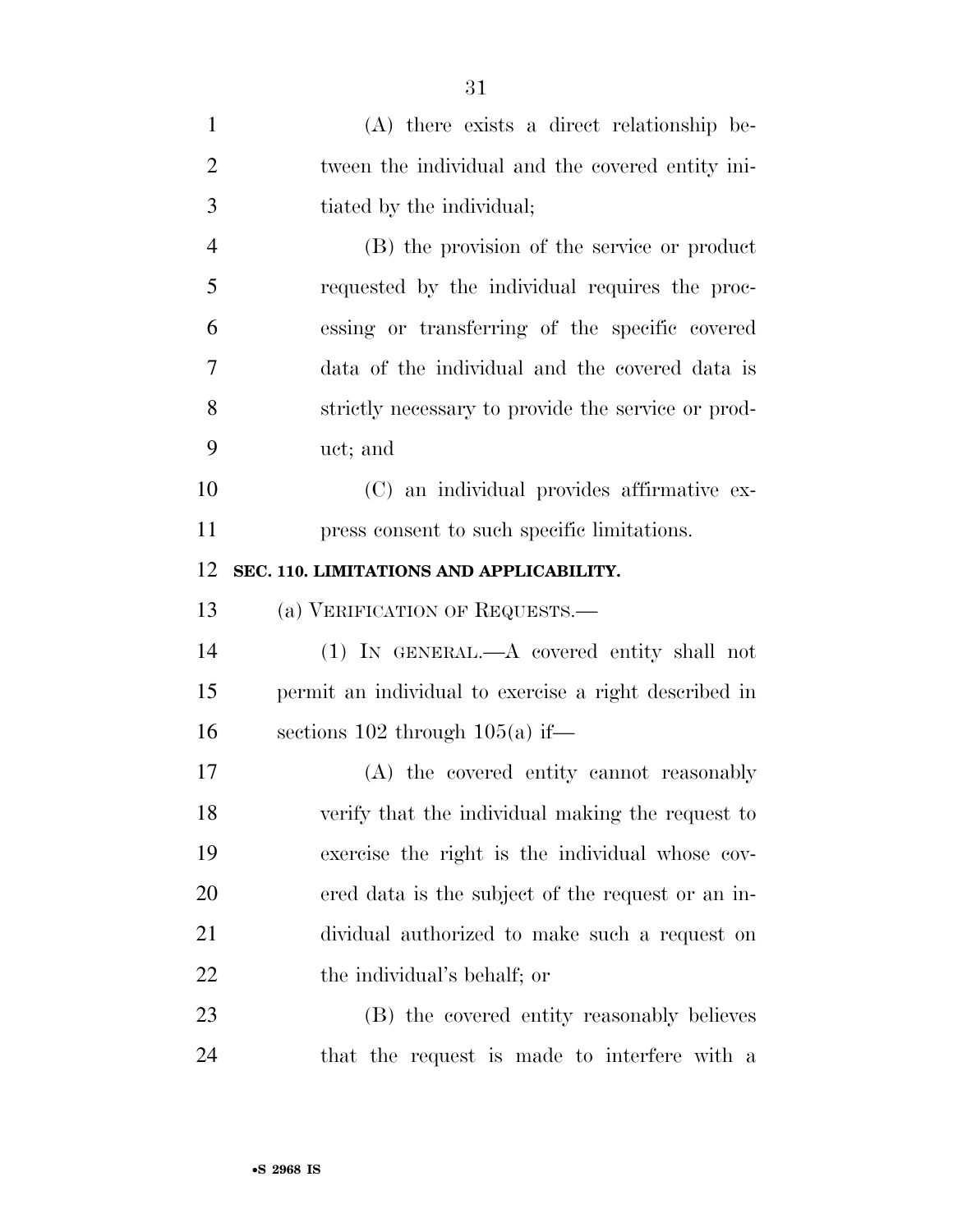contract between the covered entity and another individual.

 (2) ADDITIONAL INFORMATION.—If a covered entity cannot reasonably verify that a request to ex- ercise a right described in sections 102 through  $6 \qquad 105(a)$  is made by the individual whose covered data is the subject of the request (or an individual au- thorized to make such a request on the individual's behalf), the covered entity shall request the provision of additional information necessary for the sole pur- pose of verifying the identity of the individual and shall not process or transfer such additional infor-mation for any other purpose.

 (3) BURDEN MINIMIZATION.—A covered entity shall minimize the inconvenience to consumers relat- ing to the verification or authentication of requests. (b) COST OF ACCESS.—A covered entity shall carry out the rights described in sections 102 through 105(a) free of charge.

 (c) EXCEPTIONS TO SECTIONS 102 THROUGH 105(b).—A covered entity may decline to comply with an individual's request to exercise a right described in sec-23 tions through  $105(b)$  if—

 (1) complying with the request would be demon-strably impossible (for purposes of this paragraph,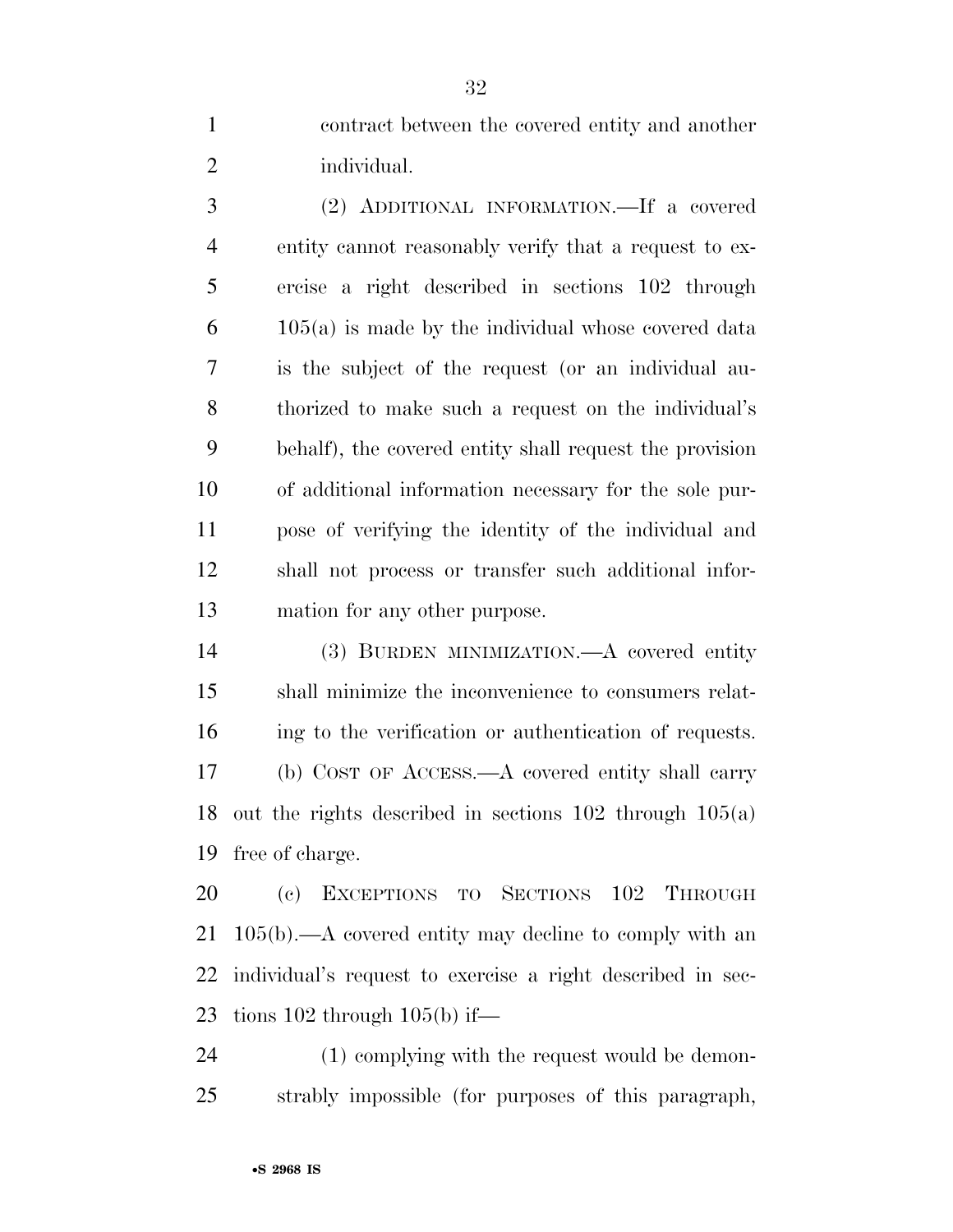| $\mathbf{1}$   | the receipt of a large number of verified requests, on |
|----------------|--------------------------------------------------------|
| $\overline{2}$ | its own, shall not be considered to render compliance  |
| 3              | with a request demonstrably impossible);               |
| $\overline{4}$ | (2) complying with the request would prevent           |
| 5              | the covered entity from carrying out internal audits,  |
| 6              | performing accounting functions, processing refunds,   |
| 7              | or fulfilling warranty claims, provided that the cov-  |
| 8              | ered data that is the subject of the request is not    |
| 9              | processed or transferred for any purpose other than    |
| 10             | such specific activities;                              |
| 11             | (3) the request is made to correct or delete pub-      |
| 12             | licly available information, and then only to the ex-  |
| 13             | tent the data is publicly available information;       |
| 14             | (4) complying with the request would impair            |
| 15             | the publication of newsworthy information of legiti-   |
| 16             | mate public concern to the public by a covered enti-   |
| 17             | ty, or the processing or transfer of information by    |
| 18             | a covered entity for such purpose;                     |
| 19             | (5) complying with the request would impair            |
| 20             | the privacy of another individual or the rights of an- |
| 21             | other to exercise free speech; or                      |
| 22             | (6) the covered entity processes or will process       |
| 23             | the data subject to the request for a specific purpose |
| 24             | described in subsection (d) of this section, and com-  |
| 25             | plying with the request would prevent the covered      |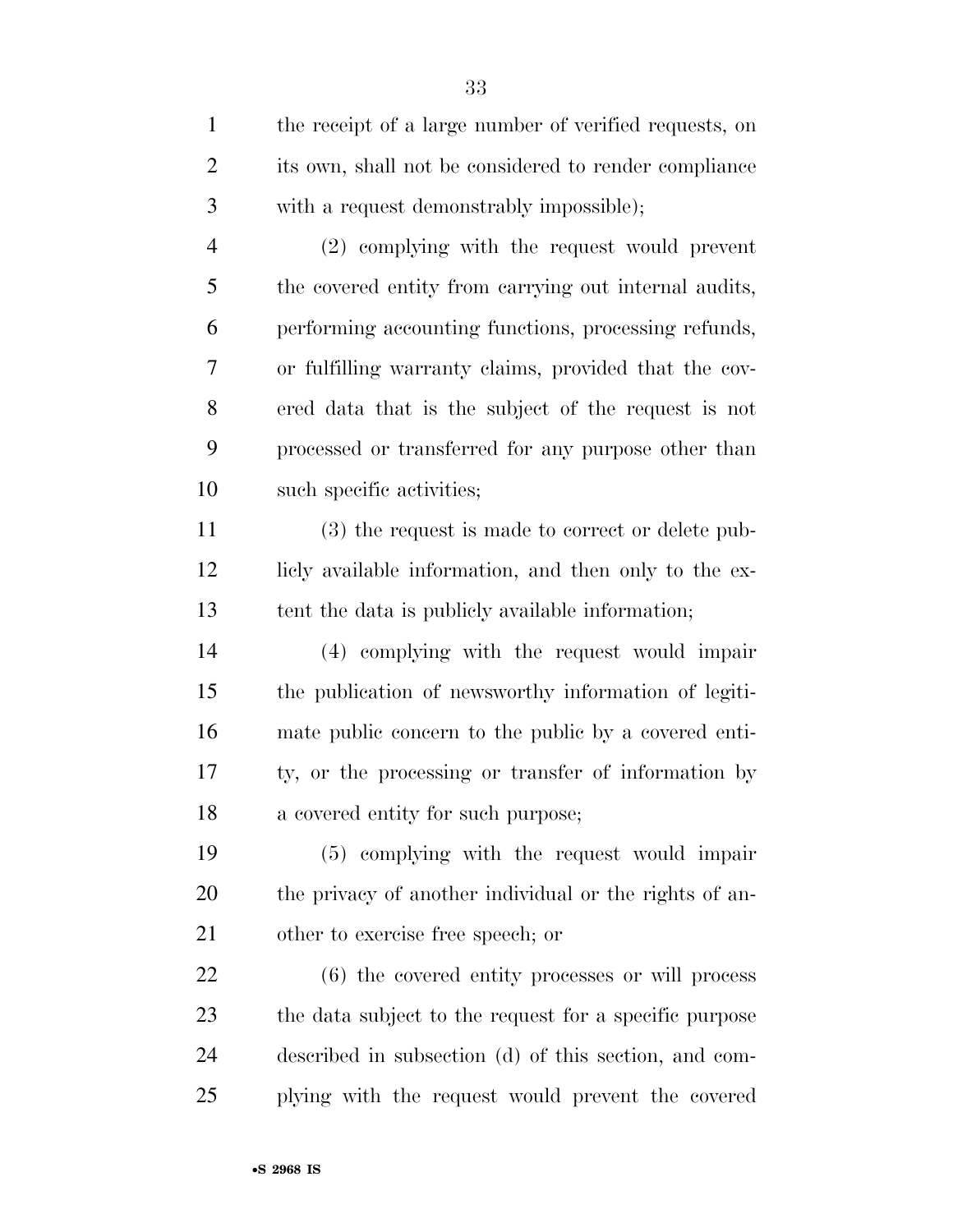entity from using such data for such specific pur-pose.

 (d) EXCEPTIONS TO AFFIRMATIVE EXPRESS CON-SENT.—

 (1) IN GENERAL.—A covered entity may proc- ess or transfer covered data without the individual's affirmative express consent for any of the following purposes, provided that the processing or transfer is reasonably necessary, proportionate, and limited to such purpose:

 (A) To complete a transaction or fulfill an order or service specifically requested by an in- dividual, such as billing, shipping, or account-ing.

 (B) To perform system maintenance, debug systems, or repair errors to ensure the functionality of a product or service provided by 18 the covered entity.

 (C) To detect or respond to a security inci- dent, provide a secure environment, or maintain 21 the safety of a product or service.

 (D) To protect against malicious, decep-23 tive, fraudulent, or illegal activity.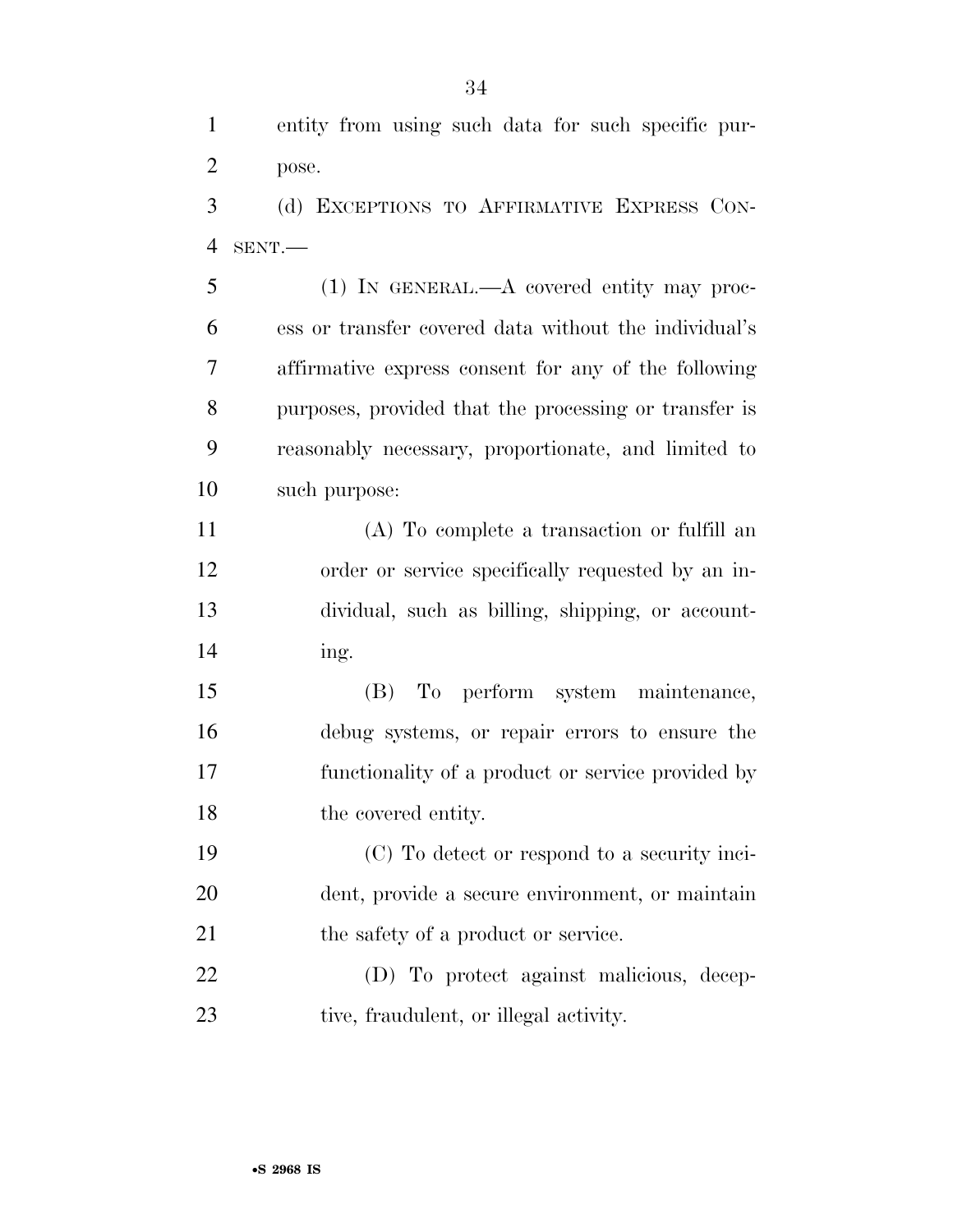| $\mathbf{1}$   | (E) To comply with a legal obligation or               |
|----------------|--------------------------------------------------------|
| $\overline{2}$ | the establishment, exercise, or defense of legal       |
| 3              | claims.                                                |
| $\overline{4}$ | (F) To prevent an individual from suf-                 |
| 5              | fering harm where the covered entity believes in       |
| 6              | good faith that the individual is in danger of         |
| 7              | suffering death or serious physical injury.            |
| 8              | (G) To effectuate a product recall pursu-              |
| 9              | ant to Federal or State law.                           |
| 10             | (H) To conduct scientific, historical, or              |
| 11             | statistical research in the public interest that       |
| 12             | adheres to all other applicable ethics and pri-        |
| 13             | vacy laws and is approved, monitored, and gov-         |
| 14             | erned by an institutional review board or a            |
| 15             | similar oversight entity that meets standards          |
| 16             | promulgated by the Commission pursuant to              |
| 17             | section 553 of title 5, United States Code.            |
| 18             | (2) BIOMETRIC INFORMATION.—Not later than              |
| 19             | 1 year after the date of enactment of this Act, the    |
| 20             | Commission shall promulgate regulations pursuant       |
| 21             | to section 553 of title 5, United States Code, identi- |
| 22             | fying privacy protective requirements for the proc-    |
| 23             | essing of biometric information for a purpose de-      |
| 24             | scribed in subparagraph (C) or (D) of paragraph        |
| 25             | $(1)$ . Such regulations shall include—                |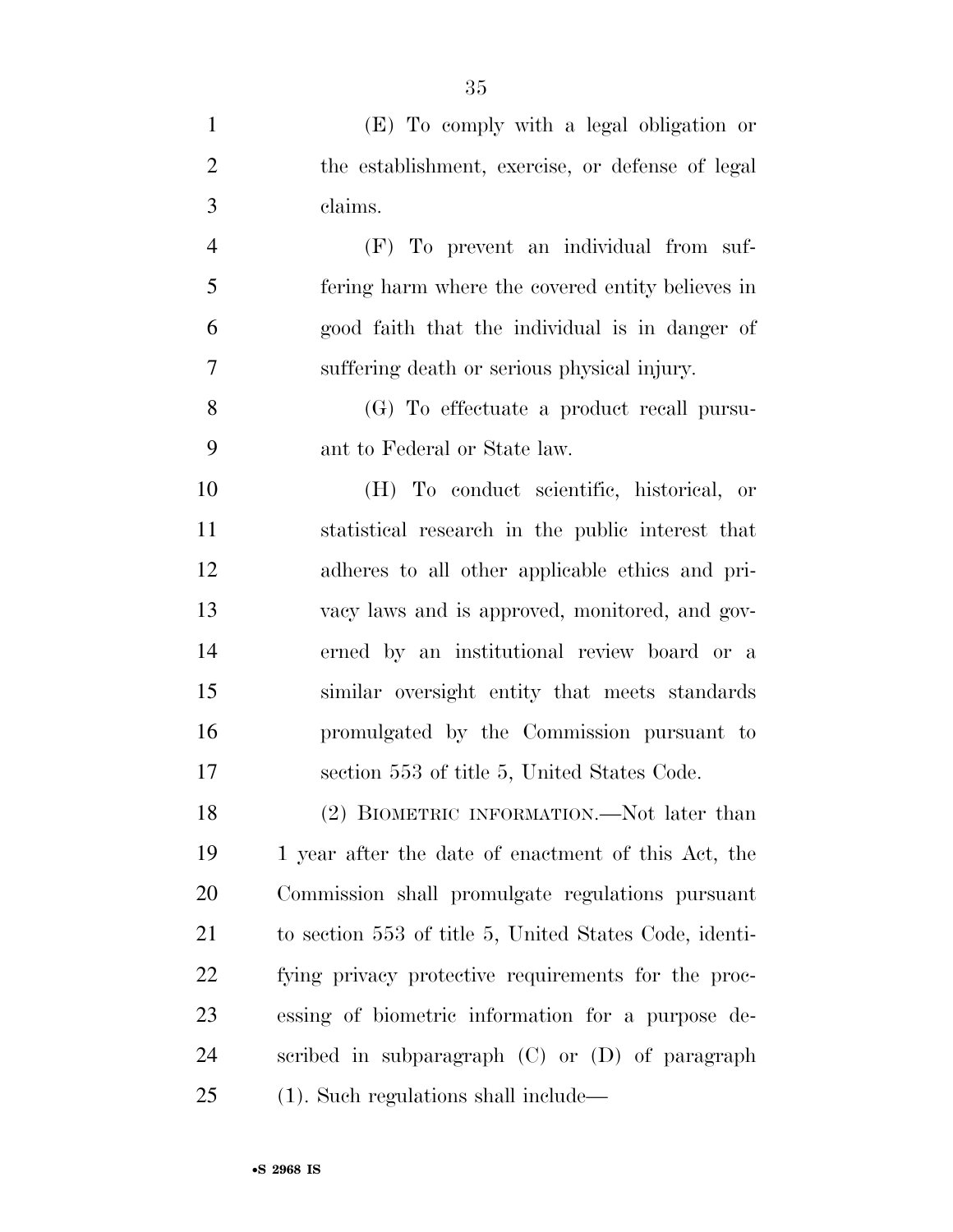| $\mathbf{1}$   | (A) strict data processing limitations, in-                    |
|----------------|----------------------------------------------------------------|
| $\overline{2}$ | cluding a prohibition on the processing of bio-                |
| 3              | metric information unless the covered entity has               |
| $\overline{4}$ | a reasonable suspicion, after a specific criminal              |
| 5              | incident involving the covered entity, that the                |
| 6              | individual may engage in criminal activity;                    |
| 7              | (B) strict data transfer limitations, includ-                  |
| 8              | ing a prohibition on the transfer of biometric                 |
| 9              | information to a third party other than to com-                |
| 10             | ply with a legal obligation or to establish, exer-             |
| 11             | cise, or defend a legal claim; and                             |
| 12             | (C) strict transparency obligations, includ-                   |
| 13             | ing requiring disclosures in a conspicuous and                 |
| 14             | readily accessible manner regarding specific                   |
| 15             | data processing and transfer activities.                       |
| 16             | (e) JOURNALISM EXCEPTION.—Nothing in this title                |
| 17             | shall apply to the publication of newsworthy information       |
|                | 18 of legitimate public concern to the public by a covered en- |
| 19             | tity, or to the processing or transfer of information by a     |
| 20             | covered entity for that purpose.                               |
| 21             | (f) APPLICABILITY OF OTHER DATA PRIVACY RE-                    |
| 22             | QUIREMENTS.—A covered entity that is required to com-          |
| 23             | ply with title V of the Gramm-Leach-Bliley Act (15 U.S.C.      |

 6801 et seq.), the Health Information Technology for Eco-nomic and Clinical Health Act (42 U.S.C. 17931 et seq.),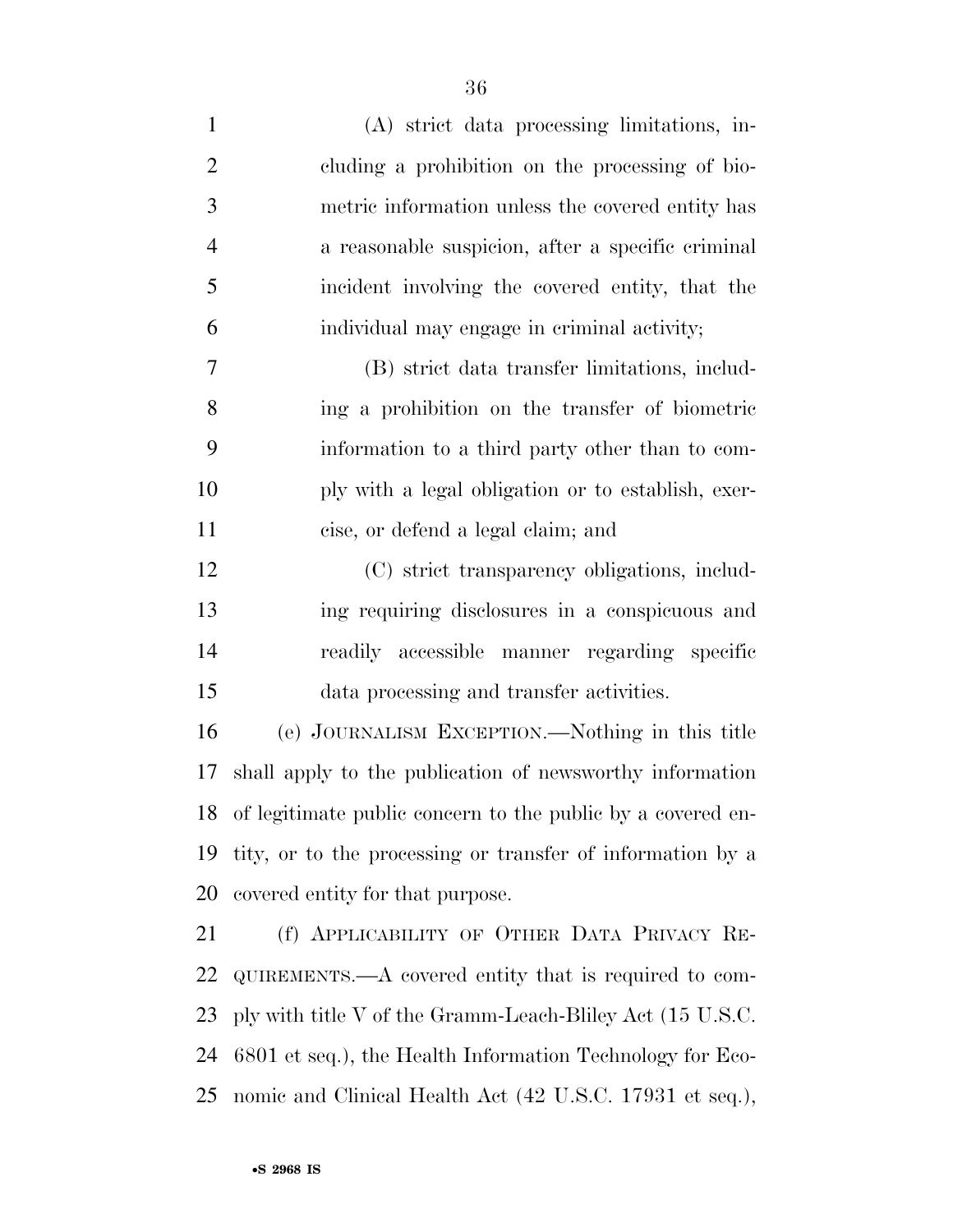part C of title XI of the Social Security Act (42 U.S.C. 1320d et seq.), the Fair Credit Reporting Act (15 U.S.C. 1681 et seq.), the Family Educational Rights and Privacy Act (20 U.S.C. 1232g; part 99 of title 34, Code of Federal Regulations), or the regulations promulgated pursuant to section 264(c) of the Health Insurance Portability and Ac- countability Act of 1996 (42 U.S.C. 1320d–2 note), and is in compliance with the data privacy requirements of such regulations, part, title, or Act (as applicable), shall be deemed to be in compliance with the related require- ments of this title, except for section 107, with respect to data subject to the requirements of such regulations, part, title, or Act. Not later than 1 year after the date of enactment of this Act, the Commission shall issue guid-ance describing the implementation of this subsection.

 (g) APPLICABILITY OF OTHER DATA SECURITY RE- QUIREMENTS.—A covered entity that is required to com- ply with title V of the Gramm-Leach-Bliley Act (15 U.S.C. 6801 et seq.), the Health Information Technology for Eco- nomic and Clinical Health Act (42 U.S.C. 17931 et seq.), part C of title XI of the Social Security Act (42 U.S.C. 1320d et seq.), or the regulations promulgated pursuant to section 264(c) of the Health Insurance Portability and Accountability Act of 1996 (42 U.S.C. 1320d–2 note), and is in compliance with the information security require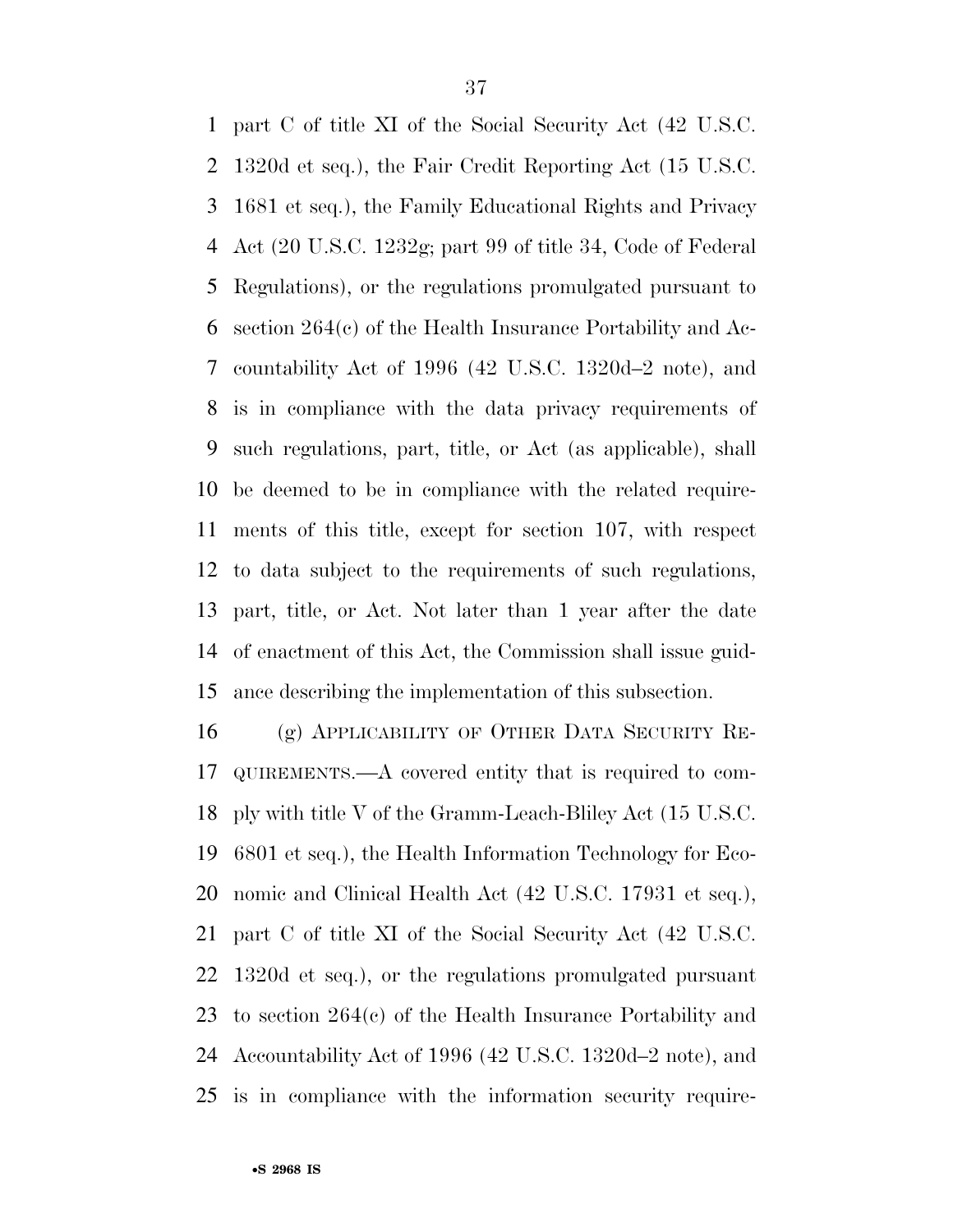ments of such regulations, part, title, or Act (as applica- ble), shall be deemed to be in compliance with the require- ments of section 107 with respect to data subject to the requirements of such regulations, part, title, or Act. Not later than 1 year after the date of enactment of this Act, the Commission shall issue guidance describing the imple-mentation of this subsection.

 (h) IN GENERAL.—The Commission shall have au- thority under section 553 of title 5, United States Code, to promulgate regulations necessary to carry out the provi-sions of this title.

# **TITLE II—OVERSIGHT AND RESPONSIBILITY**

**SEC. 201. EXECUTIVE RESPONSIBILITY.** 

 (a) IN GENERAL.—Beginning 1 year after the date of enactment of this Act, the chief executive officer of a covered entity that is a large data holder (or, if the entity does not have a chief executive officer, the highest ranking officer of the entity) and each privacy officer and data se- curity officer of such entity shall annually certify to the Commission, in a manner specified by the Commission, that the entity maintains—

 (1) adequate internal controls to comply with this Act; and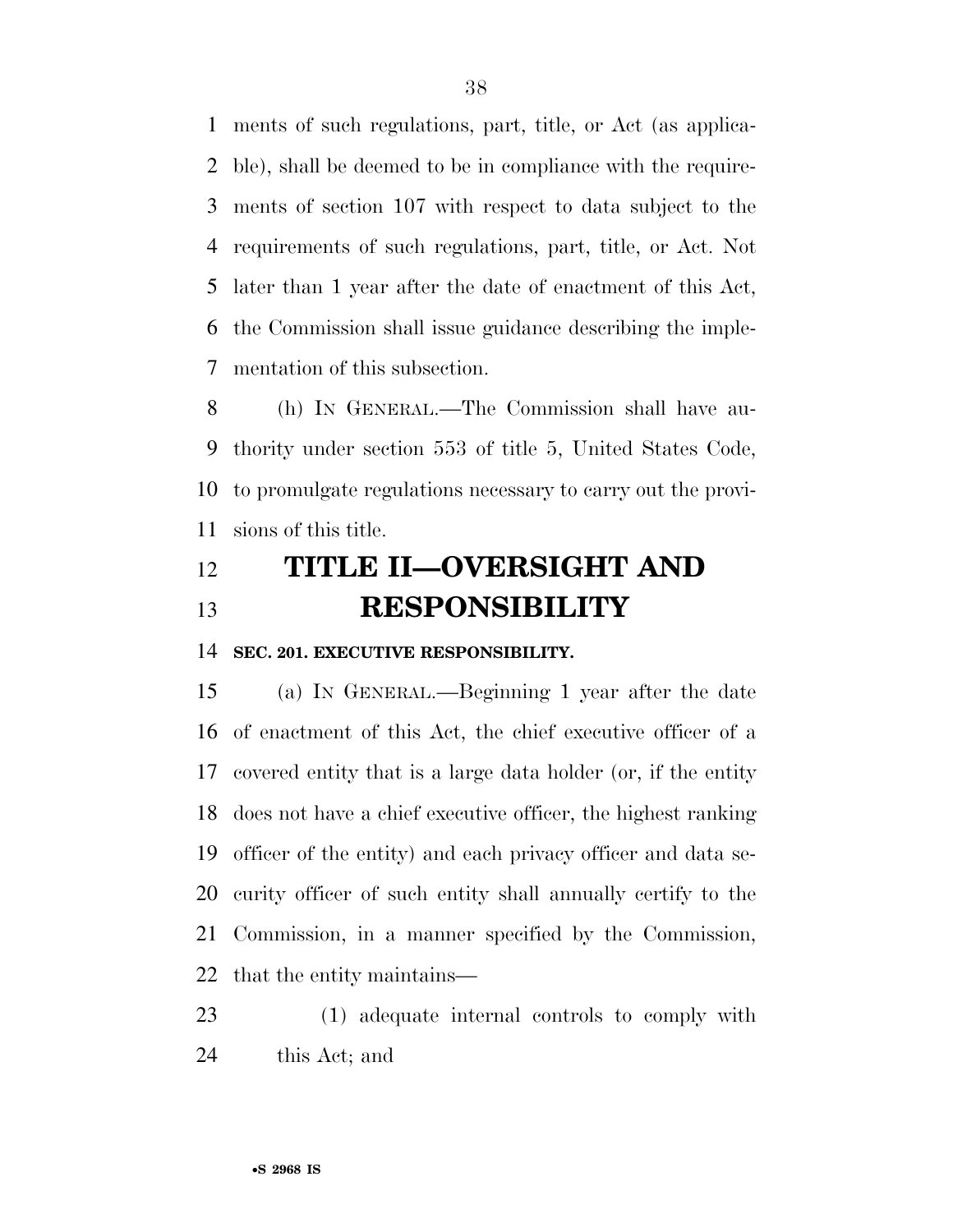(2) reporting structures to ensure that such certifying officers are involved in, and are respon- sible for, decisions that impact the entity's compli-ance with this Act.

 (b) REQUIREMENTS.—A certification submitted under subsection (a) shall be based on a review of the ef- fectiveness of a covered entity's internal controls and re- porting structures that is conducted by the certifying offi- cers no more than 90 days before the submission of the certification.

 **SEC. 202. PRIVACY AND DATA SECURITY OFFICERS; COM- PREHENSIVE PRIVACY AND DATA SECURITY PROGRAMS; RISK ASSESSMENTS AND COM-PLIANCE.** 

 (a) PRIVACY AND DATA SECURITY OFFICER.—A cov-ered entity shall designate—

 (1) 1 or more qualified employees as privacy of-ficers; and

 (2) 1 or more qualified employees (in addition to any employee designated under paragraph (1)) as data security officers.

 (b) COMPREHENSIVE PRIVACY AND DATA SECURITY PROGRAMS, RISK ASSESSMENTS, AND COMPLIANCE.—An employee who is designated by a covered entity as a pri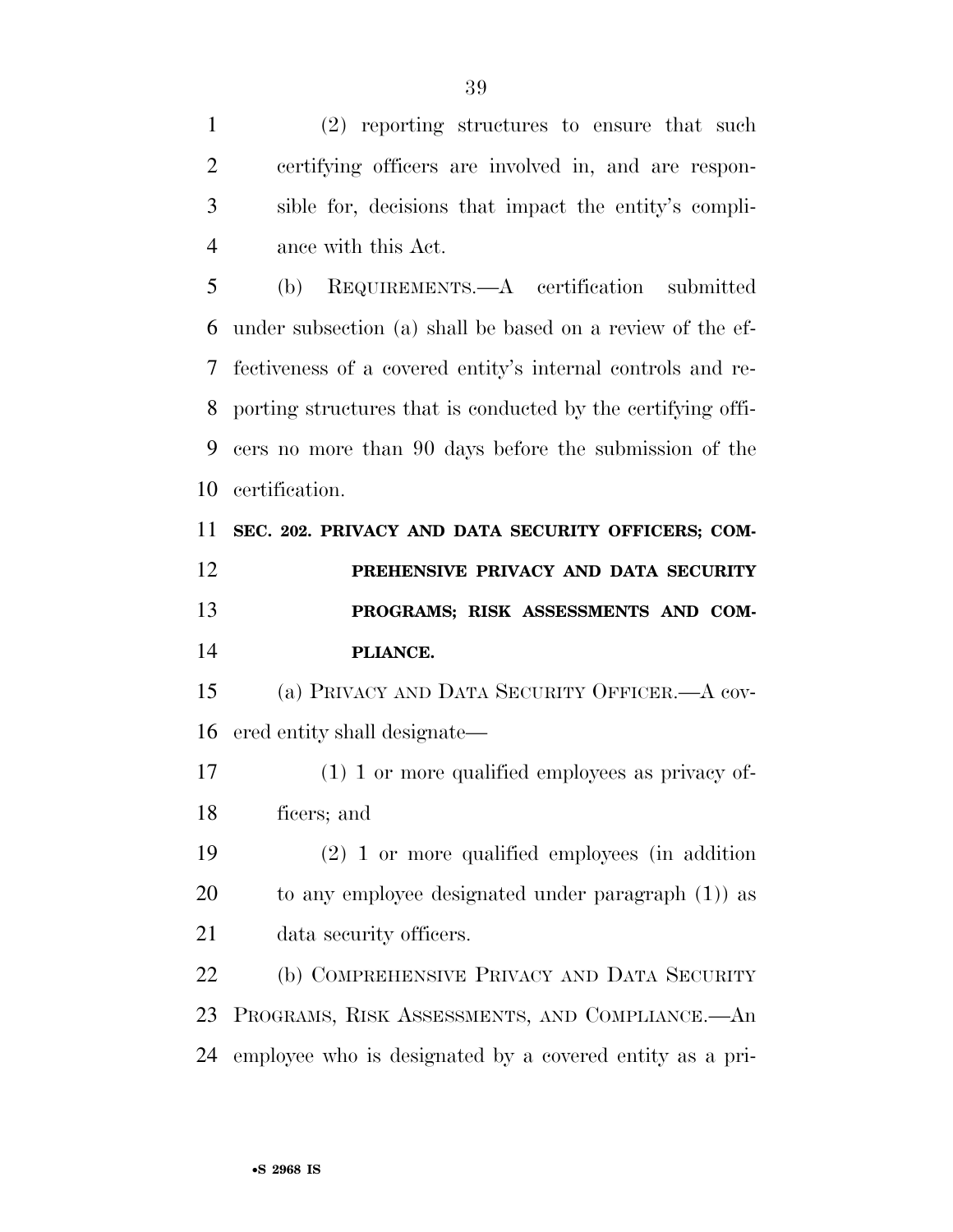vacy officer or a data security officer shall be responsible for, at a minimum—

 (1) implementing a comprehensive written data privacy program and data security program to safe- guard the privacy and security of covered data throughout the life cycle of development and oper- ational practices of the covered entity's products or services;

 (2) annually conducting privacy and data secu- rity risk assessments, data hygiene, and other qual-ity control practices; and

 (3) facilitating the covered entity's ongoing compliance with this Act.

**SEC. 203. SERVICE PROVIDERS AND THIRD PARTIES.** 

(a) SERVICE PROVIDERS.—A service provider—

 (1) shall not process service provider data for any processing purpose other than one performed on behalf of, and at the direction of, the covered entity that transferred such data to the service provider, except that a service provider may process data to comply with a legal obligation or the establishment, exercise, or defense of legal claims;

 (2) shall not transfer service provider data to a third party without the affirmative express consent, obtained by, or on behalf of, the covered entity, of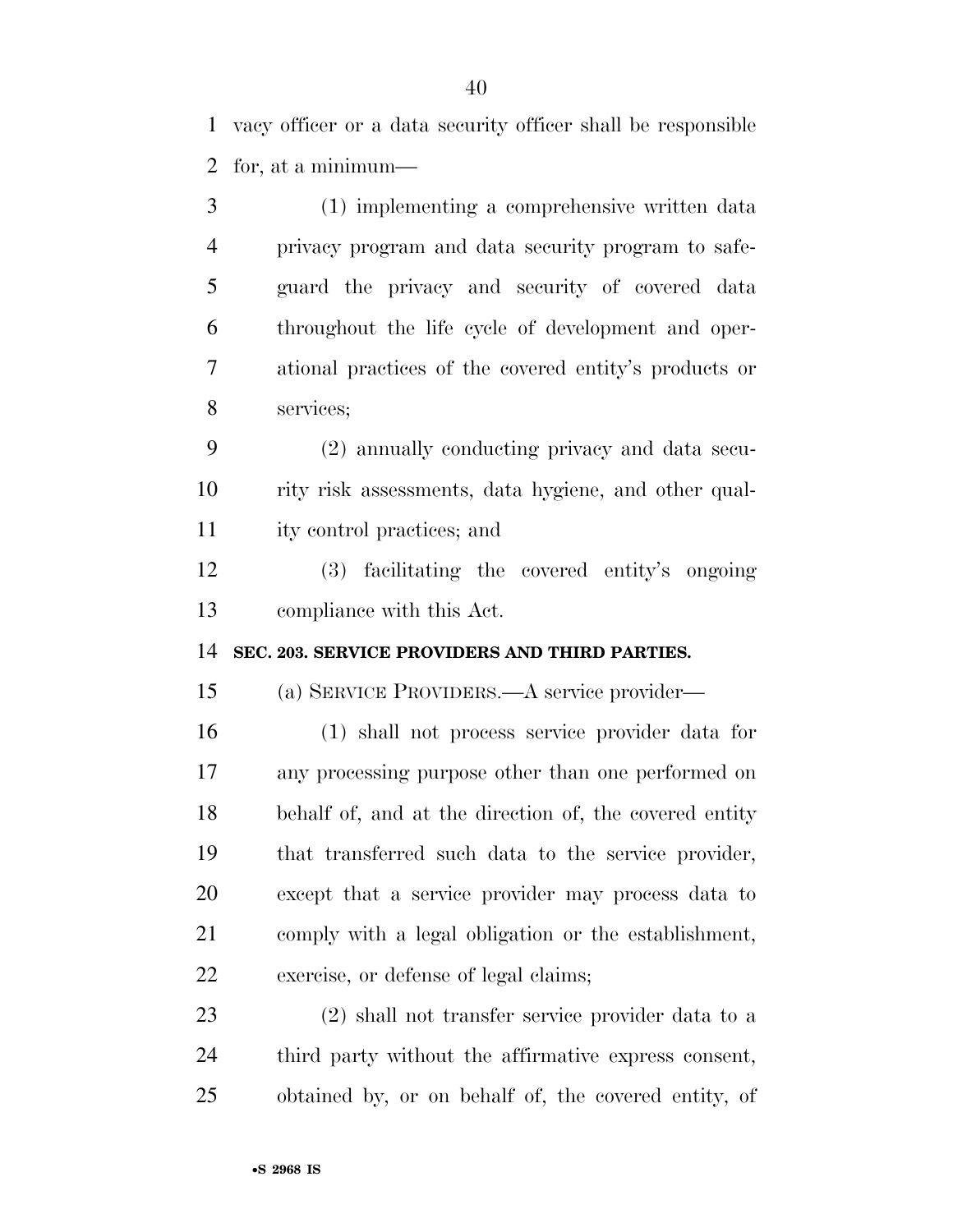| $\mathbf{1}$   | the individual to whom the service provider data is       |
|----------------|-----------------------------------------------------------|
| $\overline{2}$ | linked or reasonably linkable;                            |
| 3              | (3) shall delete or de-identify service provider          |
| $\overline{4}$ | data after the agreed upon end of the provision of        |
| 5              | services;                                                 |
| 6              | $(4)$ is exempt from the requirements of sections         |
| 7              | $102(a)$ , 103, 104, and $105(a)$ with respect to service |
| 8              | provider data, but shall, to the extent practicable—      |
| 9              | (A) assist the covered entity from which it               |
| 10             | received the service provider data in fulfilling          |
| 11             | requests made by individuals under such sec-              |
| 12             | tions; and                                                |
| 13             | (B) shall delete, de-identify, or correct (as             |
| 14             | applicable), any service provider data that is            |
| 15             | subject to a verified request from an individual          |
| 16             | described in section 103 or 104; and                      |
| 17             | $(5)$ is exempt from the requirements of section          |
| 18             | 106 with respect to service provider data, but shall      |
| 19             | have the same responsibilities and obligations as a       |
| 20             | covered entity with respect to such data under all        |
| 21             | other provisions of this Act.                             |
| 22             | (b) THIRD PARTIES.—A third party—                         |
| 23             | (1) shall not process third party data for a pur-         |
| 24             | pose that is inconsistent with the expectations of a      |
| 25             | reasonable individual;                                    |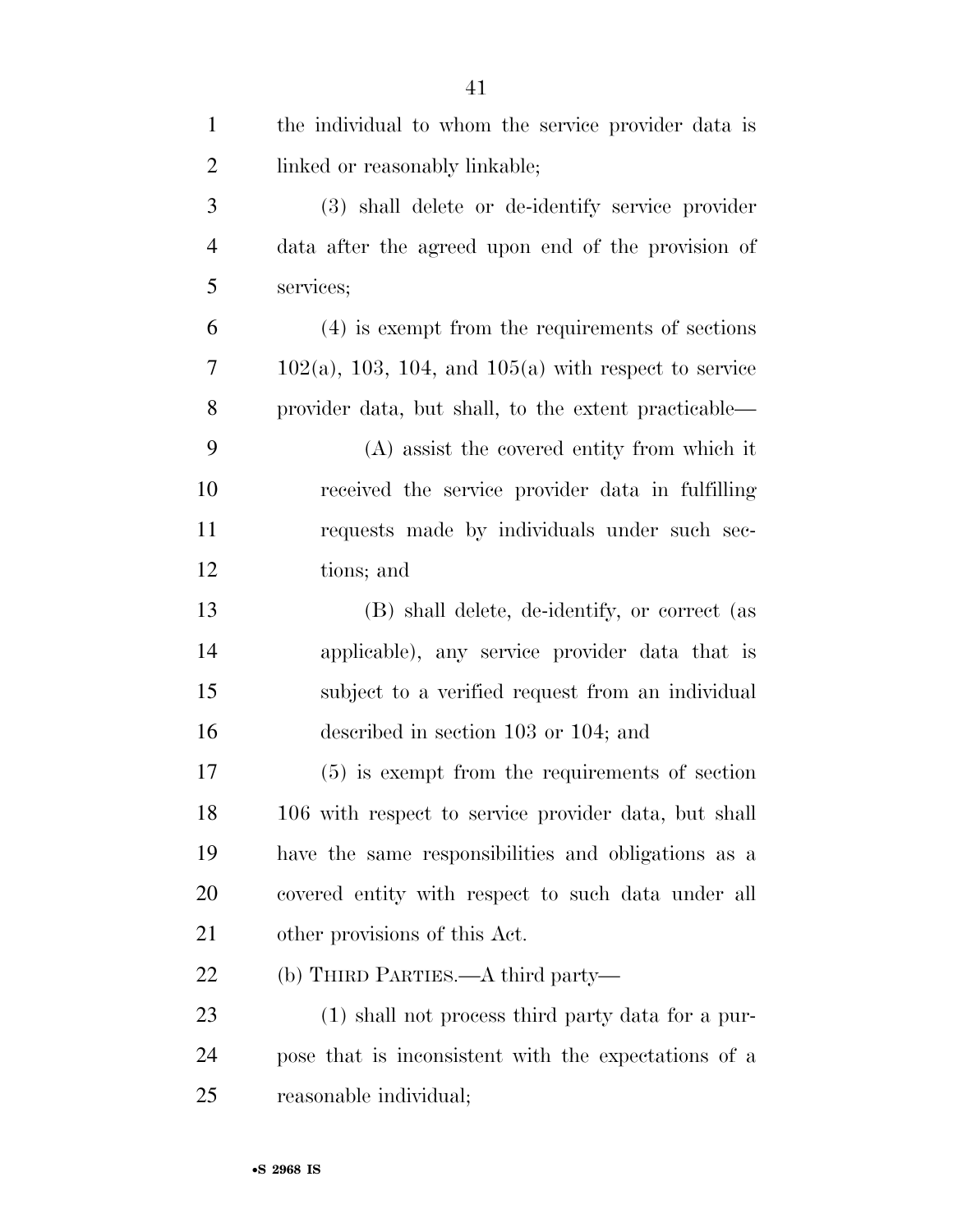| $\mathbf{1}$   | may reasonably rely on representations<br>(2)           |
|----------------|---------------------------------------------------------|
| $\overline{2}$ | made by the covered entity that transferred third       |
| 3              | party data regarding the expectation of a reasonable    |
| $\overline{4}$ | individual, provided the third party conducts reason-   |
| 5              | able due diligence on the representations of the cov-   |
| 6              | ered entity and finds those representations to be       |
| 7              | credible; and                                           |
| 8              | $(3)$ upon receipt of any third party data, is ex-      |
| 9              | empt from the requirements of section $105(e)$ with     |
| 10             | respect to such data, but shall have the same re-       |
| 11             | sponsibilities and obligations as a covered entity with |
| 12             | respect to such data under all other provisions of      |
| 13             | this Act.                                               |
| 14             | (c) ADDITIONAL OBLIGATIONS ON COVERED ENTI-             |
| 15             | TIES.                                                   |
| 16             | $(1)$ In GENERAL.—A covered entity shall—               |
| 17             | (A) exercise reasonable due diligence in se-            |
| 18             | lecting a service provider and conduct reason-          |
| 19             | able oversight of its service providers to ensure       |
| 20             | compliance with the applicable requirements of          |
| 21             | this section; and                                       |
| 22             | (B) exercise reasonable due diligence in de-            |
| 23             | ciding to transfer covered data to a third party,       |
| 24             | and conduct oversight of third parties to which         |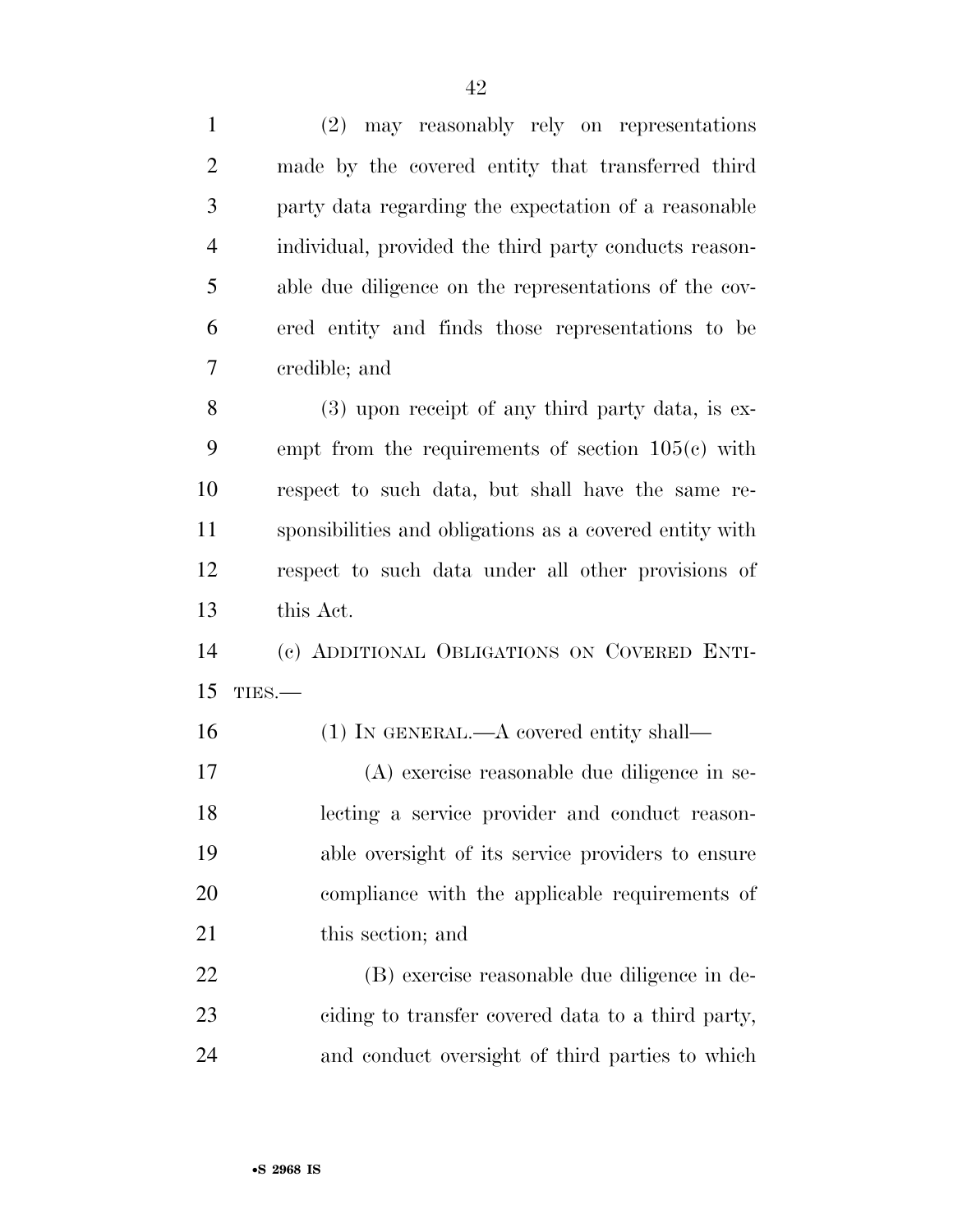| $\mathbf{1}$   | it transfers data to ensure compliance with the     |
|----------------|-----------------------------------------------------|
| 2              | applicable requirements of this subsection.         |
| 3              | $(2)$ GUIDANCE.—Not later than 1 year after         |
| $\overline{4}$ | the date of enactment of this Act, the Commission   |
| 5              | shall issue guidance for covered entities regarding |
| 6              | compliance with this subsection.                    |
| 7              | (d) IN GENERAL.—The Commission shall have au-       |
|                |                                                     |

 thority under section 553 of title 5, United States Code, to promulgate regulations necessary to carry out the provi-sions of this section.

### **SEC. 204. WHISTLEBLOWER PROTECTIONS.**

 (a) IN GENERAL.—A covered entity shall not, directly or indirectly, discharge, demote, suspend, threaten, har- ass, or in any other manner discriminate against a covered individual of the covered entity because—

 (1) the covered individual, or anyone perceived as assisting the covered individual, takes (or the cov- ered entity suspects that the covered individual has taken or will take) a lawful action in providing to the Federal Government or the attorney general of a State information relating to any act or omission 22 that the covered individual reasonably believes to be a violation of this Act or any regulation promulgated under this Act;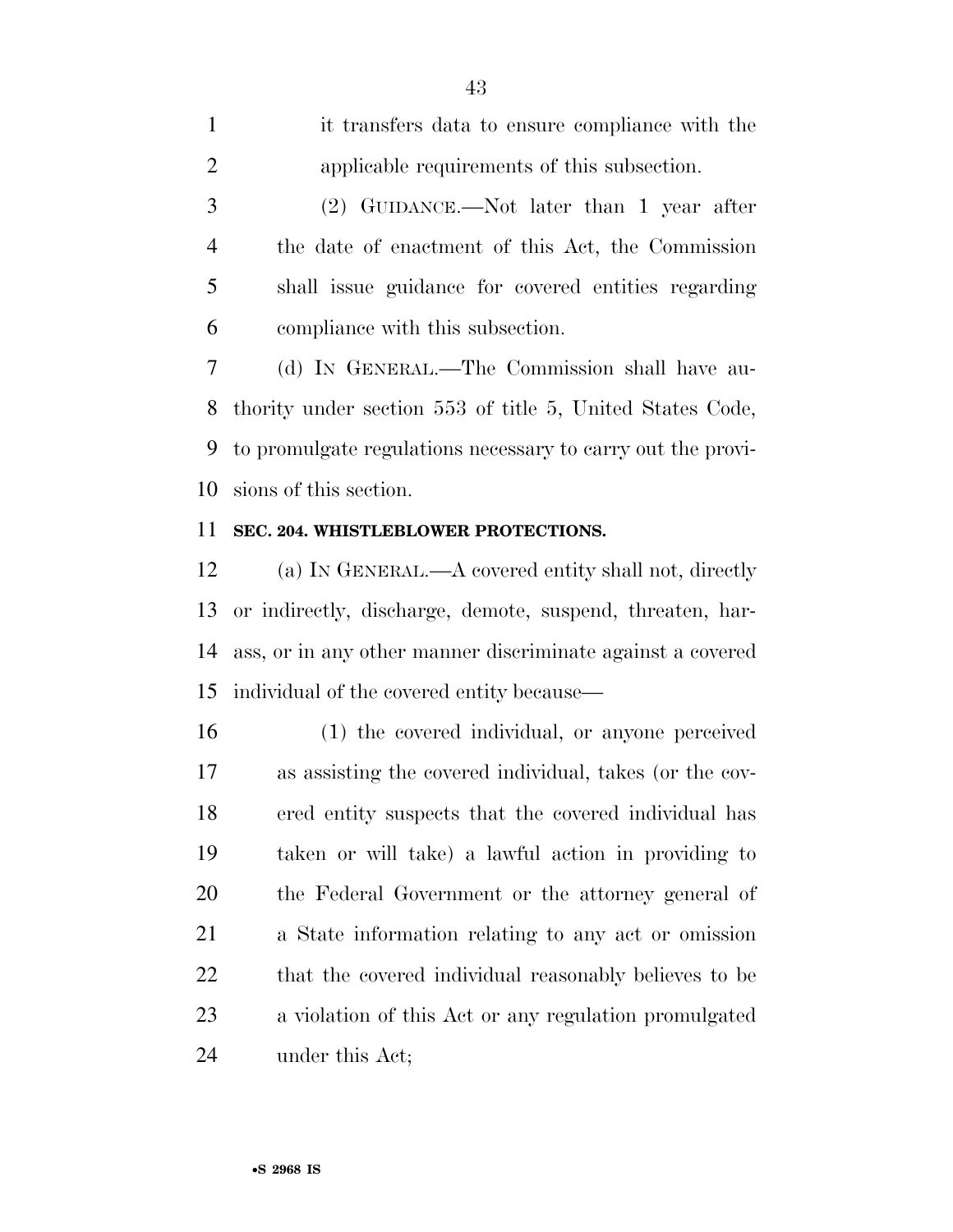| $\mathbf{1}$   | (2) the covered individual provides information               |
|----------------|---------------------------------------------------------------|
| $\overline{2}$ | that the covered individual reasonably believes evi-          |
| 3              | dences such a violation to-                                   |
| $\overline{4}$ | (A) a person with supervisory authority                       |
| 5              | over the covered individual at the covered enti-              |
| 6              | ty; or                                                        |
| 7              | (B) another individual working for the cov-                   |
| 8              | ered entity who the covered individual reason-                |
| 9              | ably believes has the authority to investigate,               |
| 10             | discover, or terminate the violation or to take               |
| 11             | any other action to address the violation;                    |
| 12             | (3) the covered individual testifies (or the cov-             |
| 13             | ered entity expects that the covered individual will          |
| 14             | testify) in an investigation or judicial or administra-       |
| 15             | tive proceeding concerning such a violation; or               |
| 16             | (4) the covered individual assists or participates            |
| 17             | (or the covered entity expects that the covered indi-         |
| 18             | vidual will assist or participate) in such an investiga-      |
| 19             | tion or judicial or administrative proceeding, or the         |
| 20             | covered individual takes any other action to assist in        |
| 21             | carrying out the purposes of this Act.                        |
| 22             | (b) ENFORCEMENT.—An individual who alleges dis-               |
| 23             | charge or other discrimination in violation of subsection     |
| 24             | (a) may bring an action governed by the rules, procedures,    |
| 25             | statute of limitations, and legal burdens of proof in section |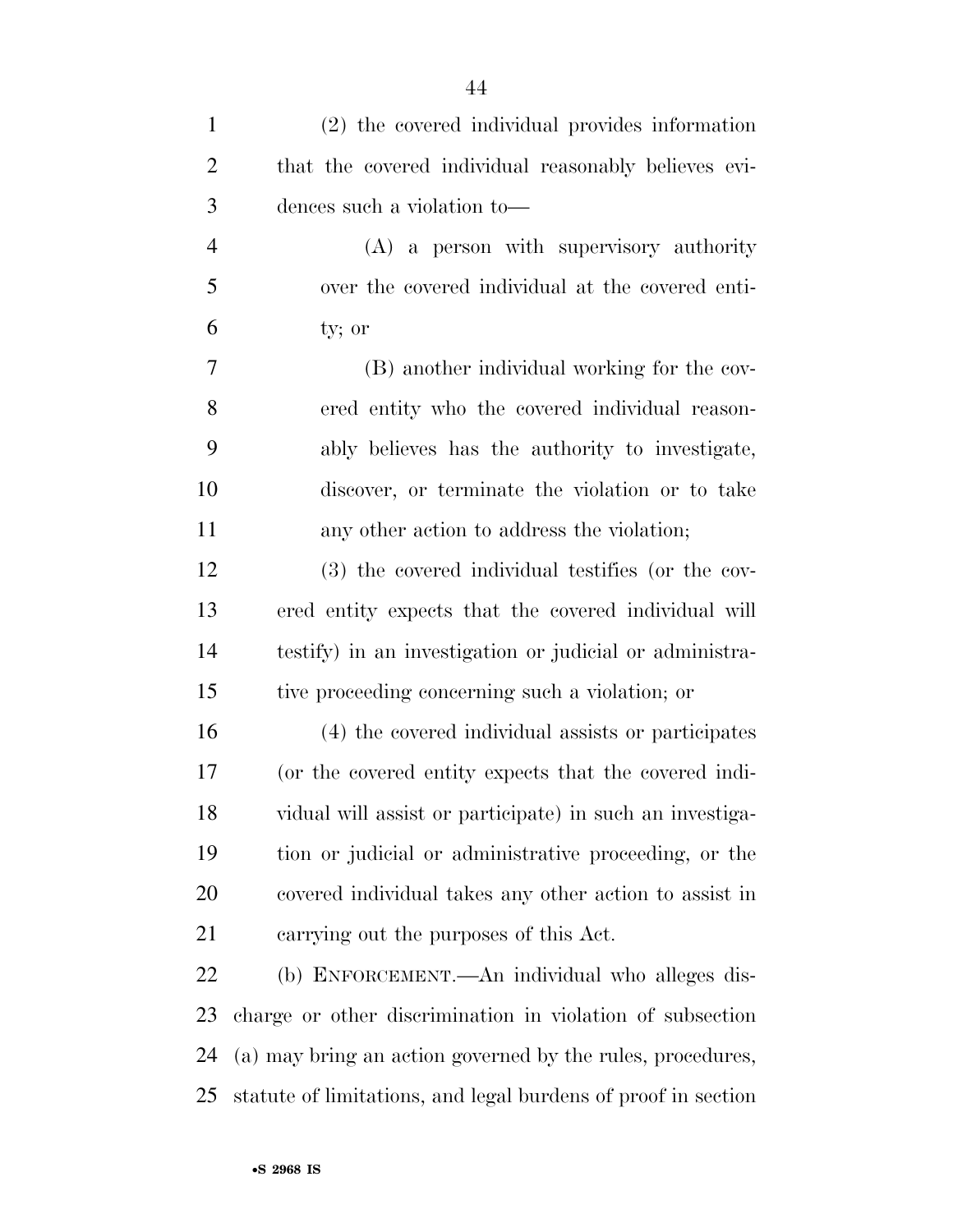42121(b) of title 49, United States Code. If the individual has not received a decision within 180 days and there is no showing that such delay is due to the bad faith of the claimant, the individual may bring an action for a jury trial, governed by the burden of proof in section 42121(b) of title 49, United States Code, in the appropriate district court of the United States for the following relief: (1) Temporary relief while the case is pending. (2) Reinstatement with the same seniority sta- tus that the individual would have had, but for the discharge or discrimination. (3) Three times the amount of back pay other- wise owed to the individual, with interest. (4) Consequential and compensatory damages, and compensation for litigation costs, expert witness fees, and reasonable attorneys' fees. (c) WAIVER OF RIGHTS AND REMEDIES.—The rights and remedies provided for in this section shall not be waived by any policy form or condition of employment, in- cluding by a predispute arbitration agreement. 21 (d) PREDISPUTE ARBITRATION AGREEMENTS. No predispute arbitration agreement shall be valid or enforce- able if the agreement requires arbitration of a dispute arising under this section.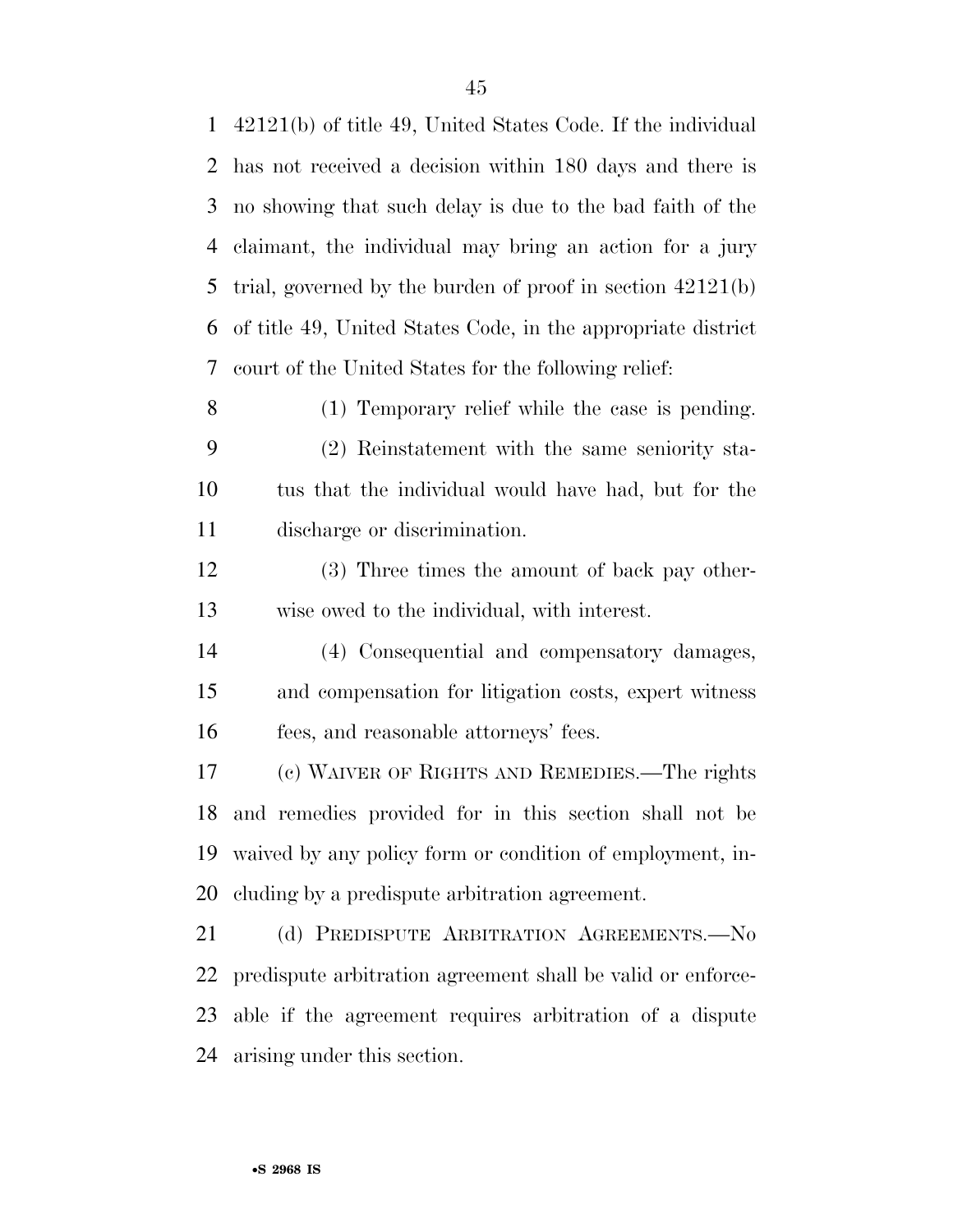(e) COVERED INDIVIDUAL DEFINED.—In this sec- tion, the term ''covered individual'' means an applicant, current or former employee, contractor, subcontractor, grantee, or agent of an employer.

### **SEC. 205. DIGITAL CONTENT FORGERIES.**

 (a) REPORTS.—Not later than 1 year after the date of enactment of this Act, and annually thereafter, the Di- rector of the National Institute of Standards and Tech- nology shall publish a report regarding digital content for-geries.

 (b) REQUIREMENTS.—Each report under subsection (a) shall include the following:

 (1) A definition of digital content forgeries along with accompanying explanatory materials. The definition developed pursuant to this section shall not supersede any other provision of law or be con- strued to limit the authority of any executive agency related to digital content forgeries.

 (2) A description of the common sources in the United States of digital content forgeries and com- mercial sources of digital content forgery tech-nologies.

 (3) An assessment of the uses, applications, and harms of digital content forgeries.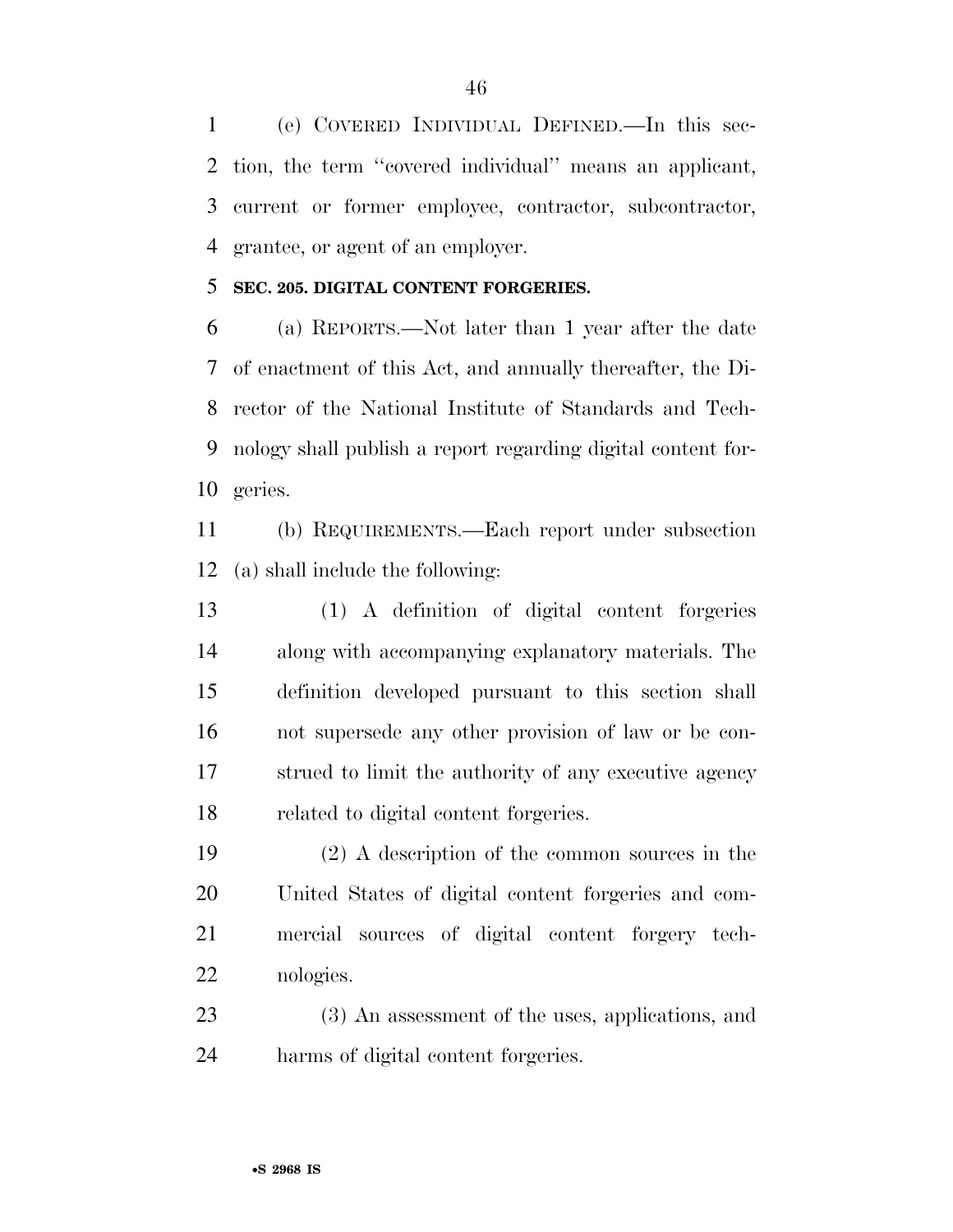| $\mathbf{1}$   | (4) An analysis of the methods and standards            |
|----------------|---------------------------------------------------------|
| $\overline{2}$ | available to identify digital content forgeries as well |
| 3              | as a description of the commercial technological        |
| $\overline{4}$ | counter-measures that are, or could be, used to ad-     |
| 5              | dress concerns with digital content forgeries, which    |
| 6              | may include the provision of warnings to viewers of     |
| 7              | suspect content.                                        |
| 8              | $(5)$ A description of the types of digital content     |
| 9              | forgeries, including those used to commit fraud,        |
| 10             | cause harm or violate any provision of law.             |
| 11             | (6) Any other information determined appro-             |
| 12             | priate by the Director.                                 |
|                |                                                         |
|                | TITLE III–MISCELLANEOUS                                 |
| 13<br>14       | SEC. 301. ENFORCEMENT, CIVIL PENALTIES, AND APPLICA-    |
| 15             | <b>BILITY.</b>                                          |
| 16             | (a) ENFORCEMENT BY THE FEDERAL TRADE COM-               |
| 17             | MISSION.-                                               |
| 18             | $(1)$ NEW BUREAU.—                                      |
| 19             | (A) IN GENERAL.—The Commission shall                    |
| 20             | establish a new Bureau within the Commission            |
| 21             | comparable in structure, size, organization, and        |
| 22             | authority to the existing Bureaus with the Com-         |
| 23             | mission related to consumer protection<br>and           |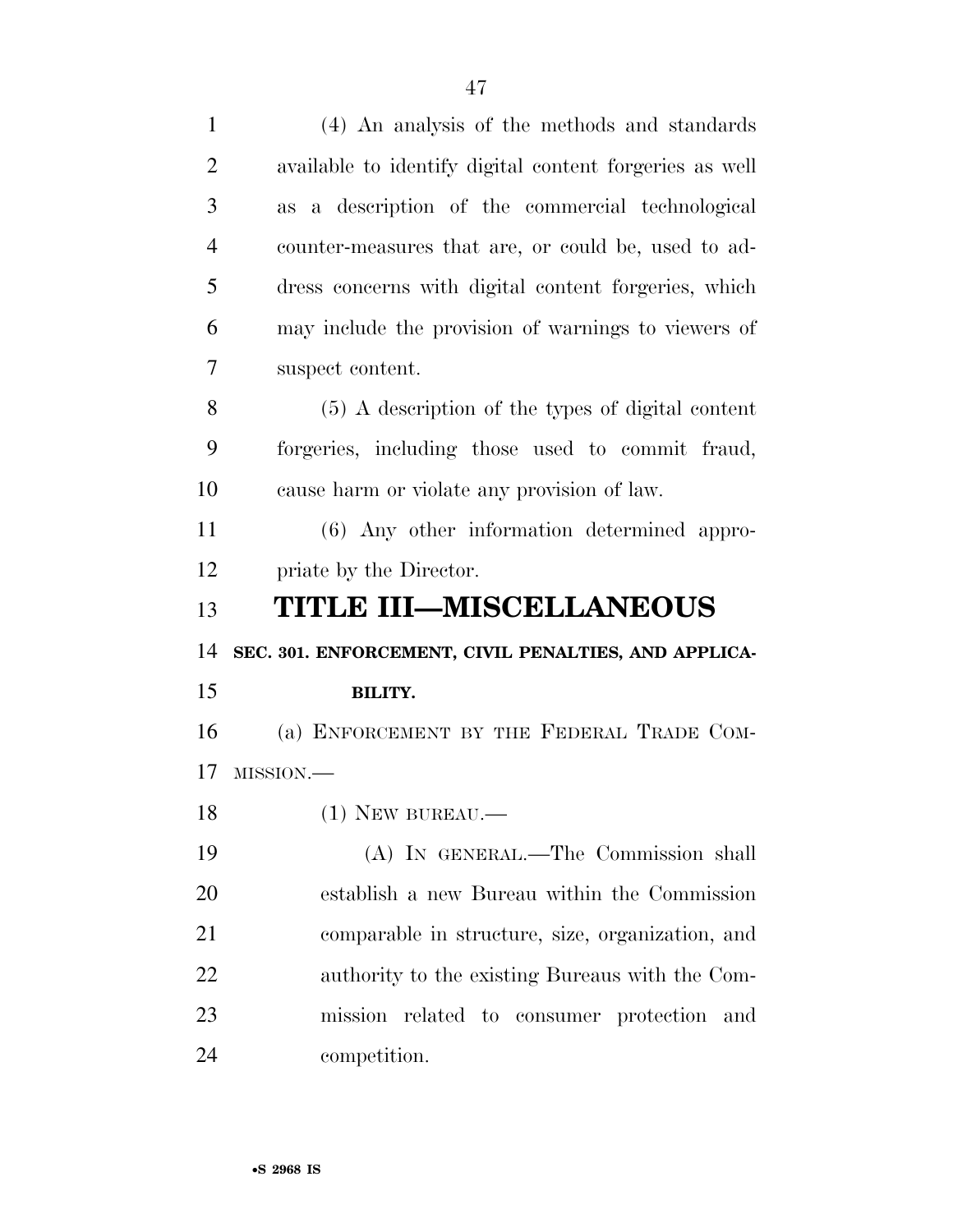| $\mathbf{1}$   | (B) MISSION.—The mission of the Bureau                    |
|----------------|-----------------------------------------------------------|
| $\overline{2}$ | established under this paragraph shall be to as-          |
| 3              | sist the Commission in exercising the Commis-             |
| $\overline{4}$ | sion's authority under this Act and under other           |
| 5              | Federal laws addressing privacy, data security,           |
| 6              | and related issues.                                       |
| 7              | (C) TIMELINE.—Such Bureau shall be es-                    |
| 8              | tablished, staffed, and fully operational within 2        |
| 9              | years of enactment of this Act.                           |
| 10             | (2) TREATMENT AS VIOLATION OF RULE. $-A$                  |
| 11             | violation of this Act or a regulation promulgated         |
| 12             | under this Act shall be treated as a violation of a       |
| 13             | rule defining an unfair or deceptive act or practice      |
| 14             | prescribed under section $18(a)(1)(B)$ of the Federal     |
| 15             | Trade Commission Act $(15 \text{ U.S.C. } 57a(a)(1)(B)).$ |
| 16             | (3) POWERS OF COMMISSION.—                                |
| 17             | (A) IN GENERAL.—Except as provided in                     |
| 18             | subparagraph (C), the Commission shall enforce            |
| 19             | this Act and the regulations promulgated under            |
| 20             | this Act in the same manner, by the same                  |
| 21             | means, and with the same jurisdiction, powers,            |
| 22             | and duties as though all applicable terms and             |
| 23             | provisions of the Federal Trade Commission                |
| 24             | Act (15 U.S.C. 41 et seq.) were incorporated              |
| 25             | into and made a part of this Act.                         |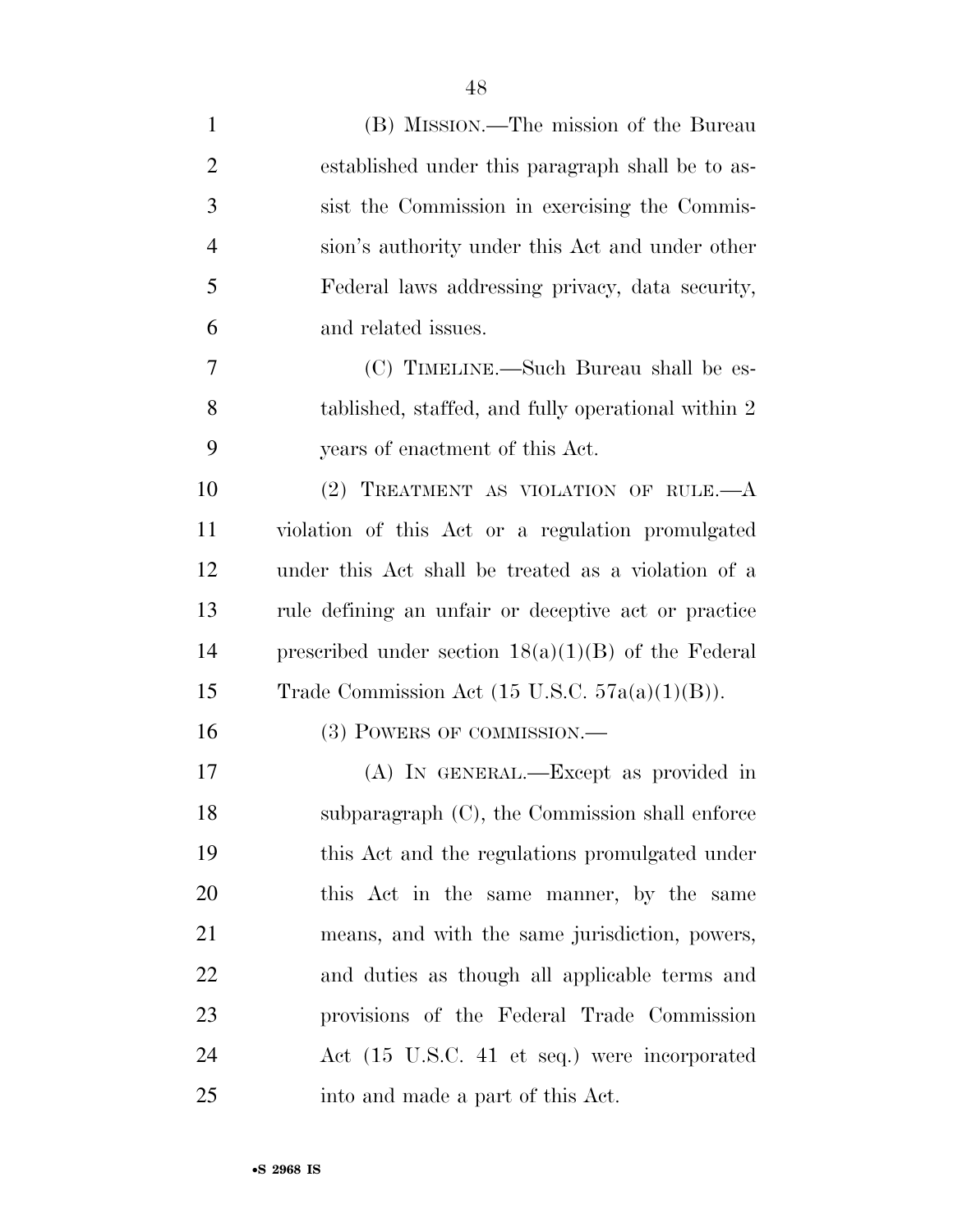| $\mathbf{1}$   | (B) PRIVILEGES AND IMMUNITIES.—Any                     |
|----------------|--------------------------------------------------------|
| $\overline{2}$ | person who violates this Act or a regulation           |
| 3              | promulgated under this Act shall be subject to         |
| $\overline{4}$ | the penalties and entitled to the privileges and       |
| 5              | immunities provided in the Federal Trade Com-          |
| 6              | mission Act $(15 \text{ U.S.C. } 41 \text{ et seq.}).$ |
| 7              | (C) INDEPENDENT LITIGATION AUTHOR-                     |
| 8              | ITY.—The Commission may commence, defend,              |
| 9              | or intervene in, and supervise the litigation of       |
| 10             | any civil action under this subsection (including      |
| 11             | an action to collect a civil penalty) and any ap-      |
| 12             | peal of such action in its own name by any of          |
| 13             | its attorneys designated by it for such purpose.       |
| 14             | The Commission shall notify the Attorney Gen-          |
| 15             | eral of any such action and may consult with           |
| 16             | the Attorney General with respect to any such          |
| 17             | action or request the Attorney General on be-          |
| 18             | half of the Commission to commence, defend, or         |
| 19             | intervene in any such action.                          |
| 20             | (4) DATA PRIVACY AND SECURITY RELIEF                   |
| 21             | FUND.                                                  |
| 22             | (A) ESTABLISHMENT OF RELIEF FUND.                      |
| 23             | There is established in the Treasury of the            |
| 24             | United States a separate fund to be known as           |
| 25             | the "Data Privacy and Security Relief Fund"            |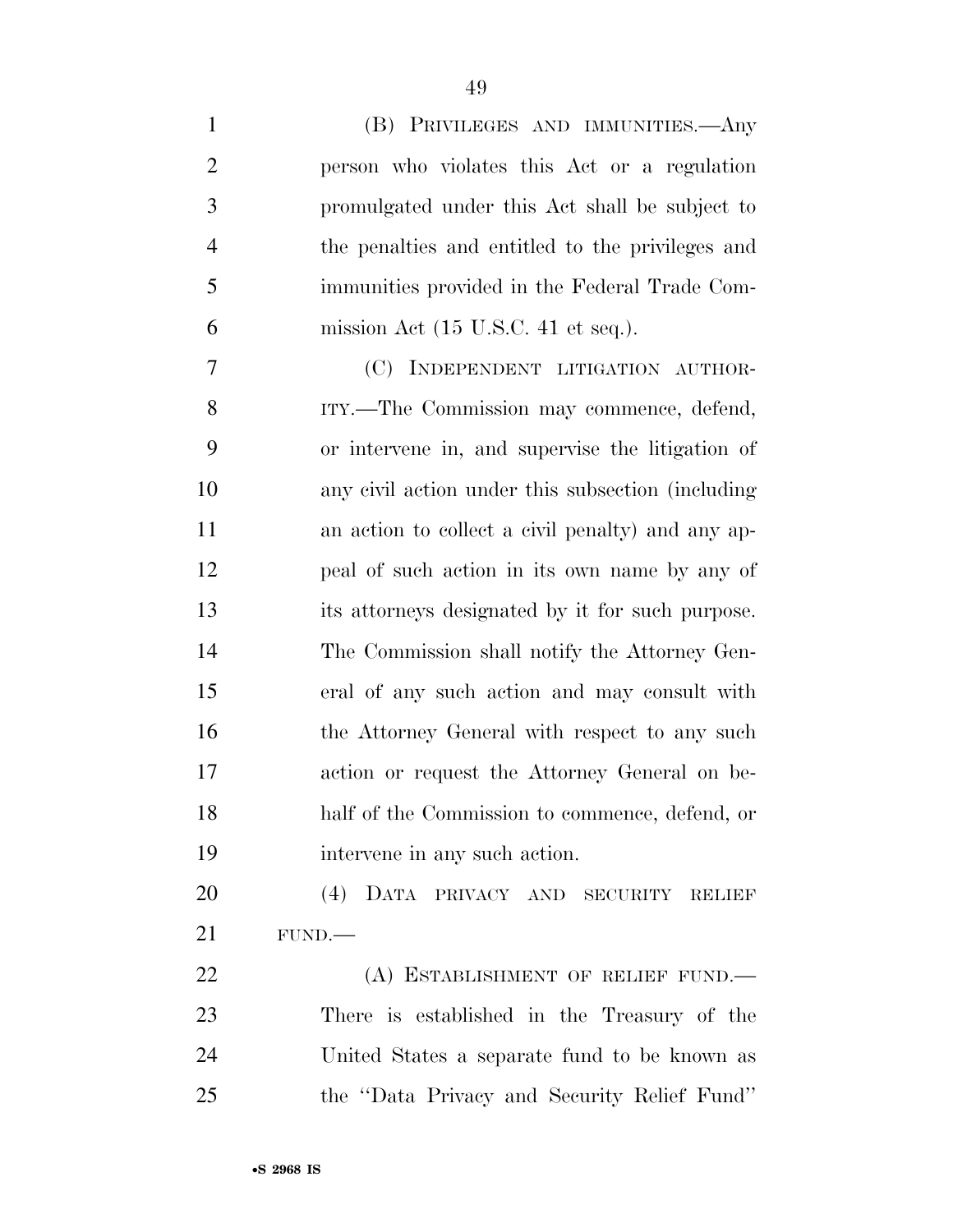(referred to in this paragraph as the ''Relief Fund'').

(B) DEPOSITS.—

 (i) DEPOSITS FROM THE COMMIS- SION.—The Commission shall deposit into the Relief Fund the amount of any civil penalty obtained against any covered entity in any judicial or administrative action the Commission commences to enforce this Act or a regulation promulgated under this Act.

12 (ii) DEPOSITS FROM THE ATTORNEY GENERAL.—The Attorney General of the United States shall deposit into the Relief Fund the amount of any civil penalty ob- tained against any covered entity in any judicial or administrative action the Attor- ney General commences on behalf of the Commission to enforce this Act or a regu-20 lation promulgated under this Act.

21 (C) USE OF FUND AMOUNTS.—Notwith- standing section 3302 of title 31, United States Code, amounts in the Relief Fund shall be available to the Commission, without fiscal year limitation, to provide redress, payments or com-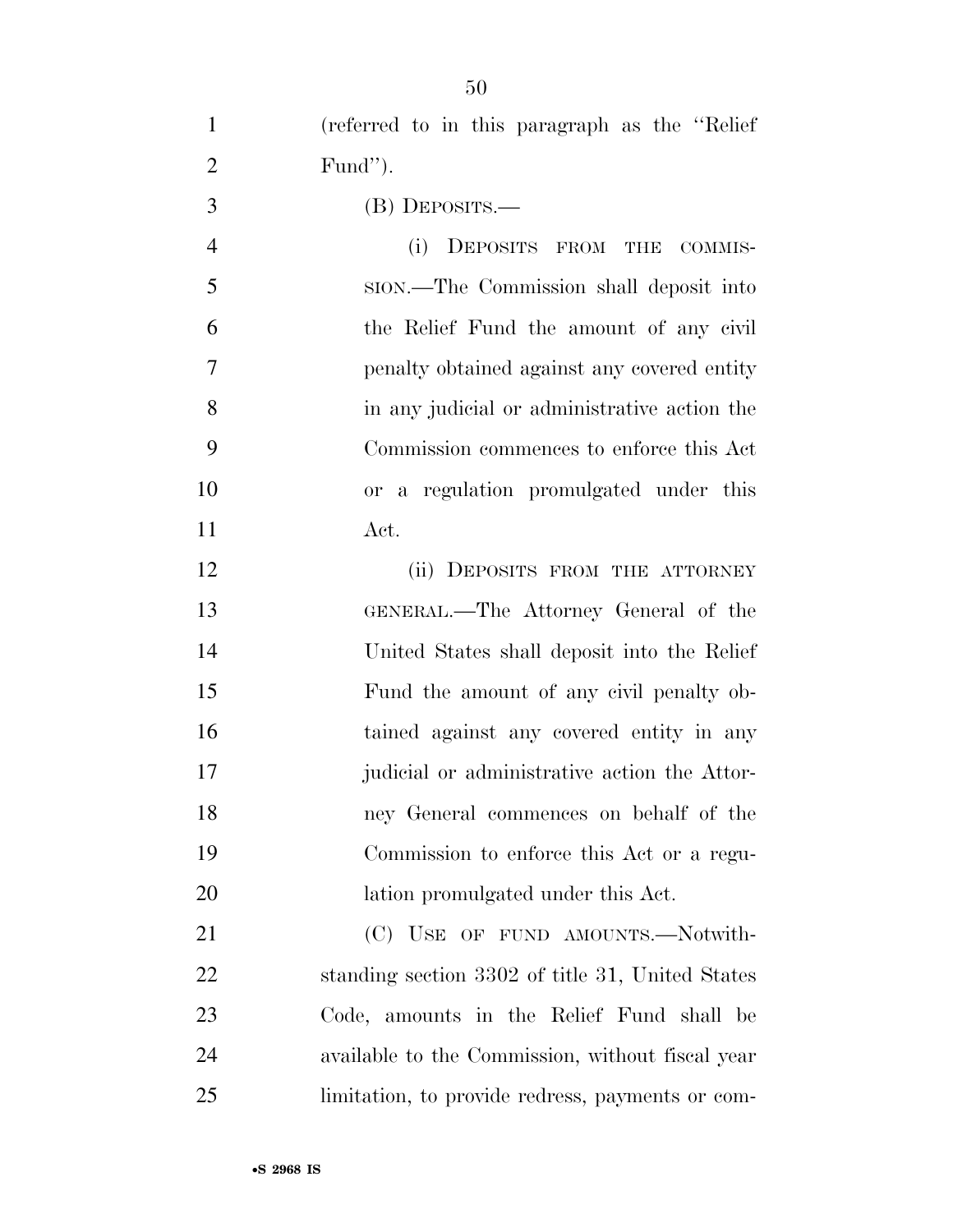pensation, or other monetary relief to individ- uals affected by an act or practice for which civil penalties have been obtained under this Act. To the extent that individuals cannot be lo- cated or such redress, payments or compensa- tion, or other monetary relief are otherwise not practicable, the Commission may use such funds for the purpose of consumer or business education relating to data privacy and security or for the purpose of engaging in technological research that the Commission considers nec-essary to enforce this Act.

 (D) AMOUNTS NOT SUBJECT TO APPOR- TIONMENT.—Notwithstanding any other provi- sion of law, amounts in the Relief Fund shall not be subject to apportionment for purposes of chapter 15 of title 31, United States Code, or under any other authority.

 (b) ENFORCEMENT BY STATE ATTORNEYS GEN-ERAL.—

 (1) CIVIL ACTION.—In any case in which the attorney general of a State or a consumer protection officer of a State has reason to believe that an inter- est of the residents of that State has been or is ad-versely affected by the engagement of any covered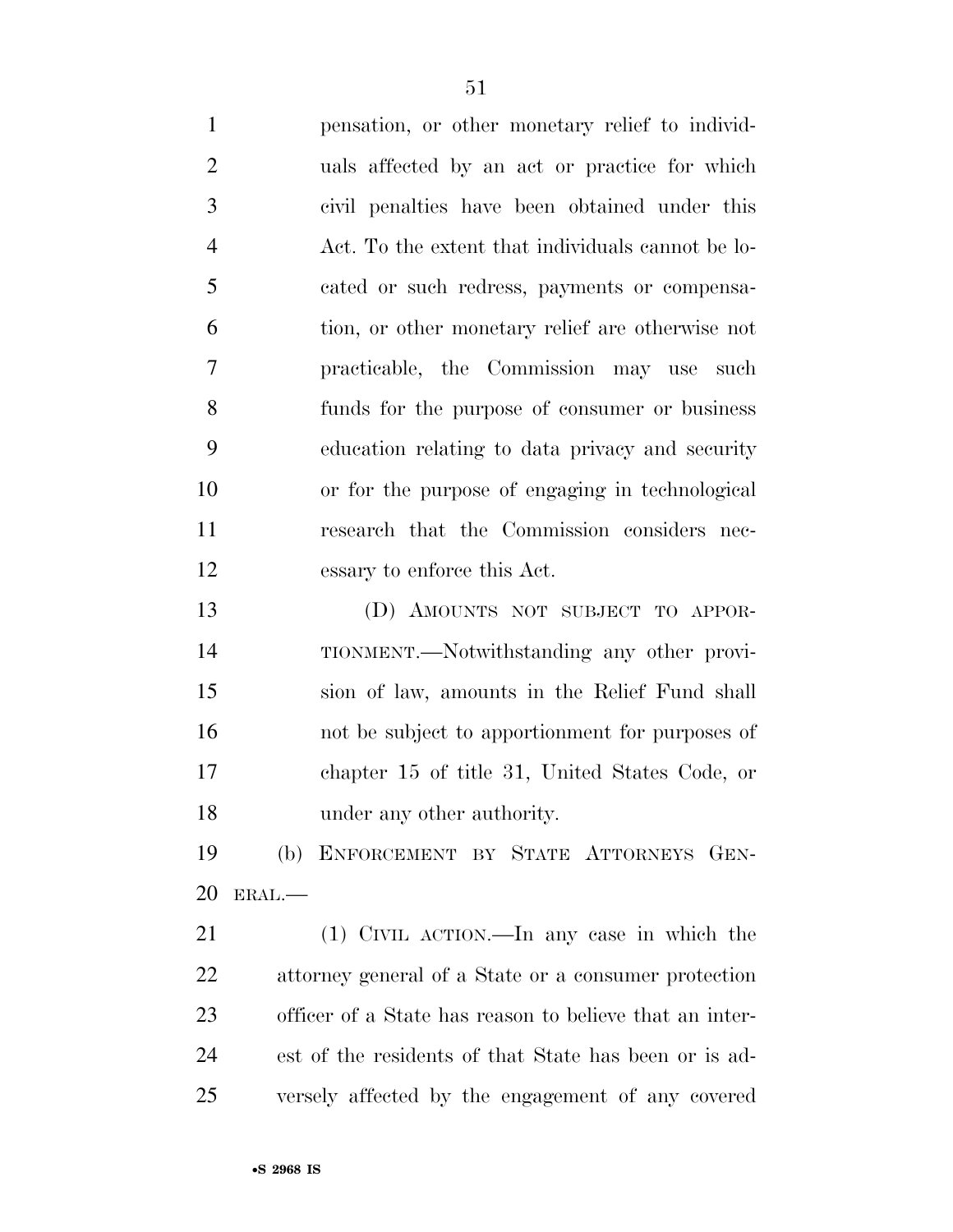| $\mathbf{1}$   | entity in an act or practice that violates this Act or   |
|----------------|----------------------------------------------------------|
| $\overline{2}$ | a regulation promulgated under this Act, the attor-      |
| 3              | ney general of the State, or a consumer protection       |
| $\overline{4}$ | officer of the State acting on behalf of the State, as   |
| 5              | parens patriae, may bring a civil action on behalf of    |
| 6              | the residents of the State in an appropriate district    |
| 7              | court of the United States to-                           |
| 8              | (A) enjoin that act or practice;                         |
| 9              | (B) enforce compliance with this Act or the              |
| 10             | regulation;                                              |
| 11             | (C) obtain damages, civil penalties, restitu-            |
| 12             | tion, or other compensation on behalf of the             |
| 13             | residents of the State; or                               |
| 14             | (D) obtain such other relief as the court                |
| 15             | may consider to be appropriate.                          |
| 16             | (2) NOTICE TO THE COMMISSION AND RIGHTS                  |
| 17             | OF THE COMMISSION. - Except where not feasible,          |
| 18             | the State shall notify the Commission in writing         |
| 19             | prior to initiating a civil action under paragraph (1).  |
| 20             | Such notice shall include a copy of the complaint to     |
| 21             | be filed to initiate such action. If prior notice is not |
| 22             | practicable, the State shall provide a copy of the       |
| 23             | complaint to the Commission immediately upon in-         |
| 24             | stituting the action. Upon receiving such notice, the    |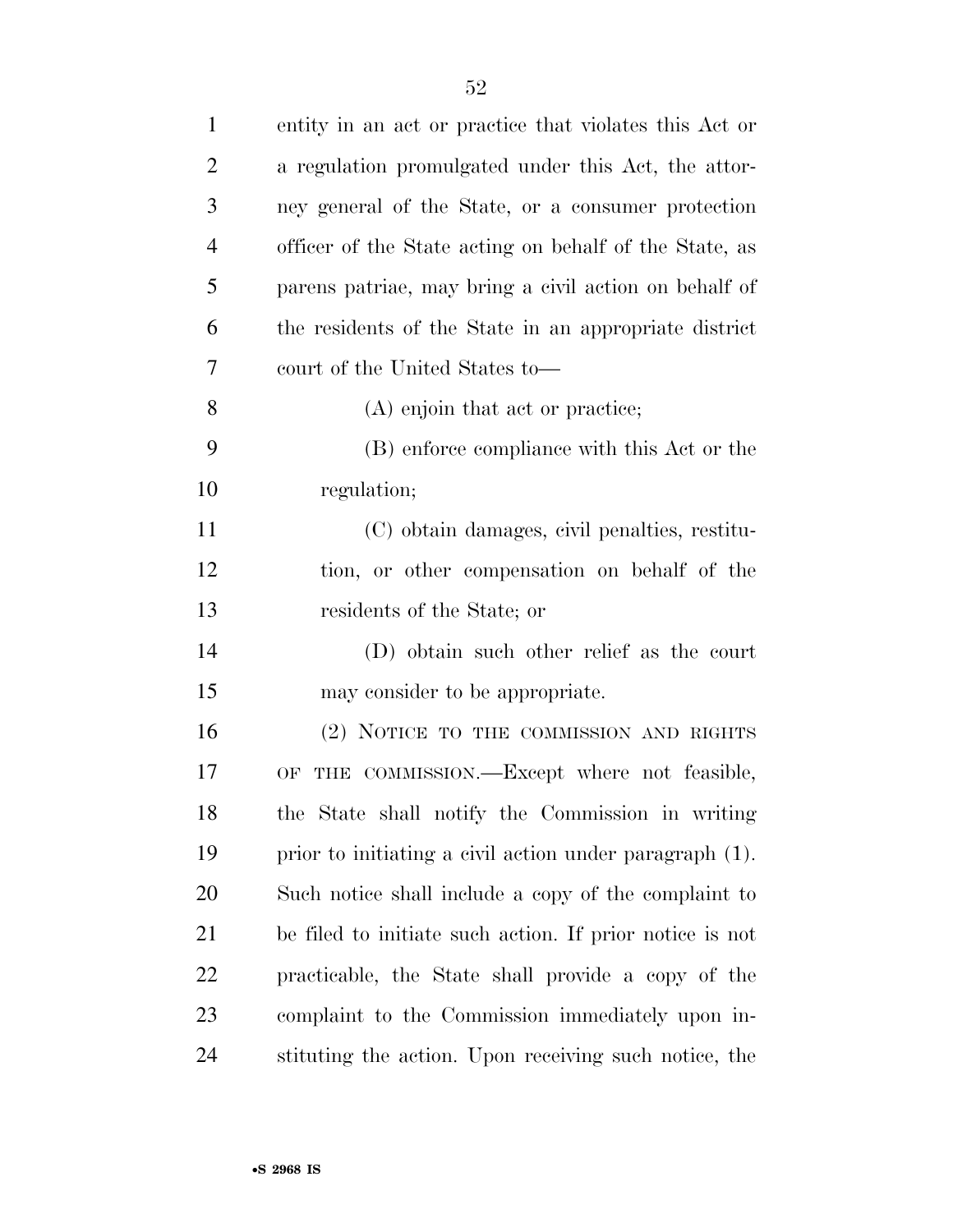| $\mathbf{1}$   | Commission may intervene in such action and, upon        |
|----------------|----------------------------------------------------------|
| $\overline{2}$ | intervening-                                             |
| 3              | (A) be heard on all matters arising in such              |
| $\overline{4}$ | action; and                                              |
| 5              | (B) file petitions for appeal of a decision in           |
| 6              | such action.                                             |
| 7              | <b>(3)</b><br>PRESERVATION OF STATE POWERS.-No           |
| 8              | provision of this section shall be construed as alter-   |
| 9              | ing, limiting, or affecting the authority of a State at- |
| 10             | torney general or a consumer protection officer of a     |
| 11             | State to-                                                |
| 12             | (A) bring an action or other regulatory                  |
| 13             | proceeding arising solely under the law in effect        |
| 14             | in that State; or                                        |
| 15             | (B) exercise the powers conferred on the                 |
| 16             | attorney general or on a consumer protection             |
| 17             | officer of a State by the laws of the State, in-         |
| 18             | cluding the ability to conduct investigations, to        |
| 19             | administer oaths or affirmations, or to compel           |
| 20             | the attendance of witnesses or the production of         |
| 21             | documentary or other evidence.                           |
| 22             | (4) VENUE; SERVICE OF PROCESS.—                          |
| 23             | (A) VENUE.—Any action brought under                      |
| 24             | paragraph (1) may be brought in the district             |
| 25             | court of the United States that meets applicable         |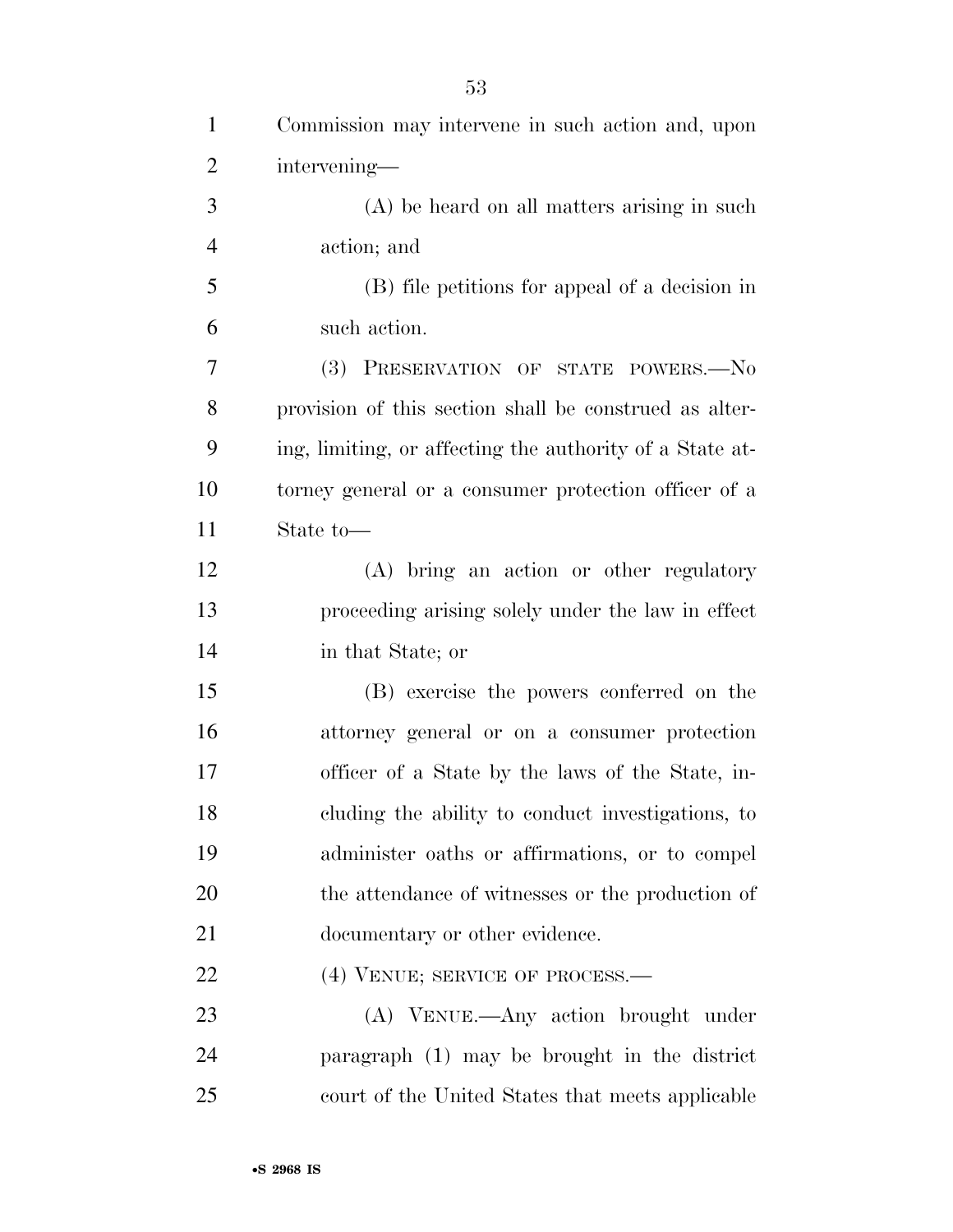| $\mathbf{1}$   | requirements relating to venue under section         |
|----------------|------------------------------------------------------|
| $\overline{2}$ | 1391 of title 28, United States Code.                |
| 3              | (B) SERVICE OF PROCESS.—In an action                 |
| $\overline{4}$ | brought under paragraph (1), process may be          |
| 5              | served in any district in which the defendant—       |
| 6              | (i) is an inhabitant; or                             |
| 7              | (ii) may be found.                                   |
| 8              | (c) ENFORCEMENT BY INDIVIDUALS.—                     |
| 9              | (1) IN GENERAL.—Any individual alleging a            |
| 10             | violation of this Act or a regulation promulgated    |
| 11             | under this Act may bring a civil action in any court |
| 12             | of competent jurisdiction, State or Federal.         |
| 13             | $(2)$ RELIEF.—In a civil action brought under        |
| 14             | paragraph (1) in which the plaintiff prevails, the   |
| 15             | court may award—                                     |
| 16             | $(A)$ an amount not less than \$100 and not          |
| 17             | greater than \$1,000 per violation per day or ac-    |
| 18             | tual damages, whichever is greater;                  |
| 19             | (B) punitive damages;                                |
| 20             | (C) reasonable attorney's fees and litiga-           |
| 21             | tion costs; and                                      |
| 22             | (D) any other relief, including equitable or         |
| 23             | declaratory relief, that the court determines ap-    |
| 24             | propriate.                                           |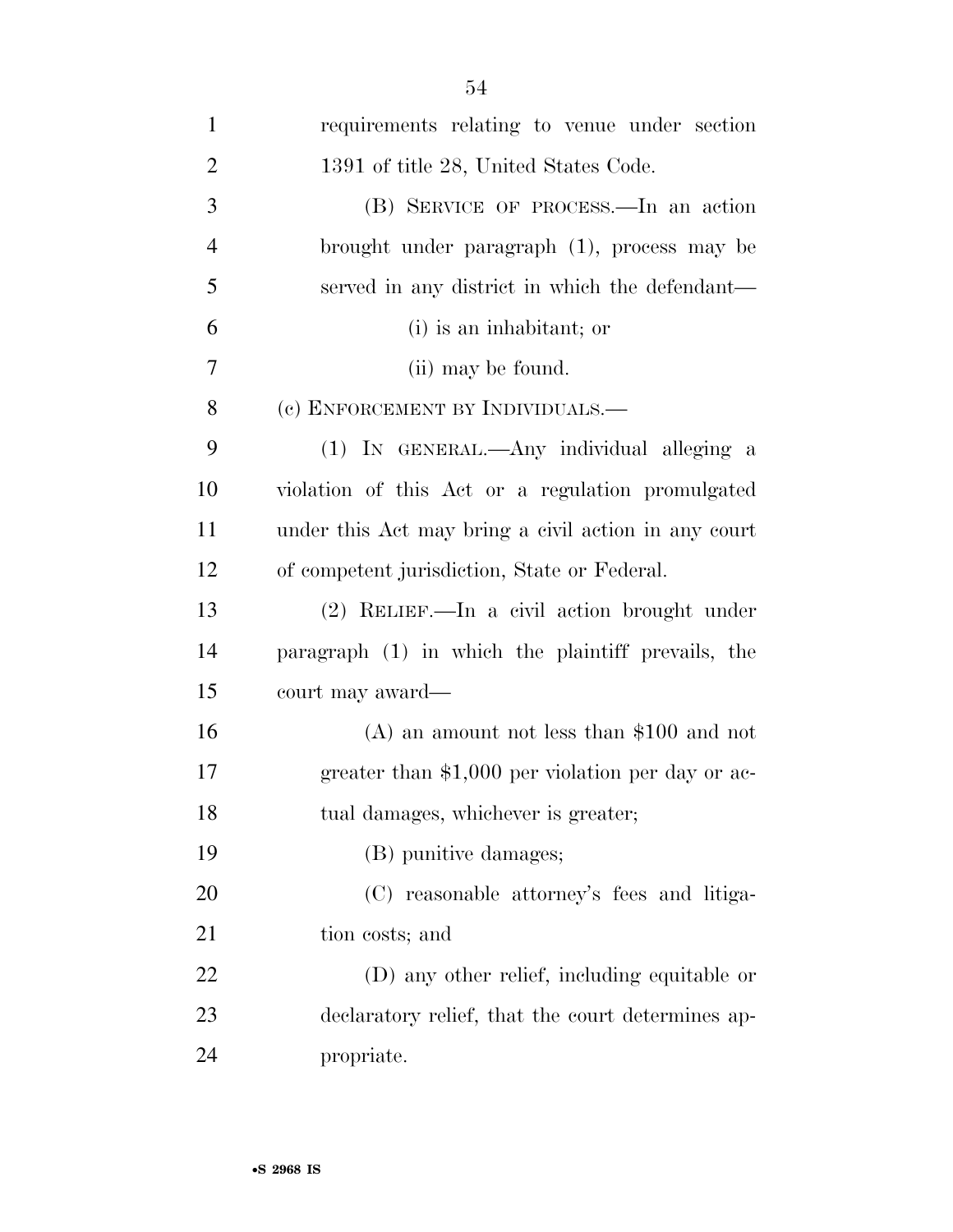(3) INJURY IN FACT.—A violation of this Act or a regulation promulgated under this Act with re- spect to the covered data of an individual constitutes a concrete and particularized injury in fact to that individual.

 (d) INVALIDITY OF PRE-DISPUTE ARBITRATION AGREEMENTS AND PRE-DISPUTE JOINT ACTION WAIV-ERS.—

 (1) IN GENERAL.—Notwithstanding any other provision of law, no pre-dispute arbitration agree- ment or pre-dispute joint action waiver shall be valid or enforceable with respect to a privacy or data secu-rity dispute arising under this Act.

 (2) APPLICABILITY.—Any determination as to whether or how this subsection applies to any pri- vacy or data security dispute shall be made by a court, rather than an arbitrator, without regard to whether such agreement purports to delegate such determination to an arbitrator.

 (3) DEFINITIONS.—For purposes of this sub-section:

 (A) The term ''pre-dispute arbitration agreement'' means any agreement to arbitrate a dispute that has not arisen at the time of the making of the agreement.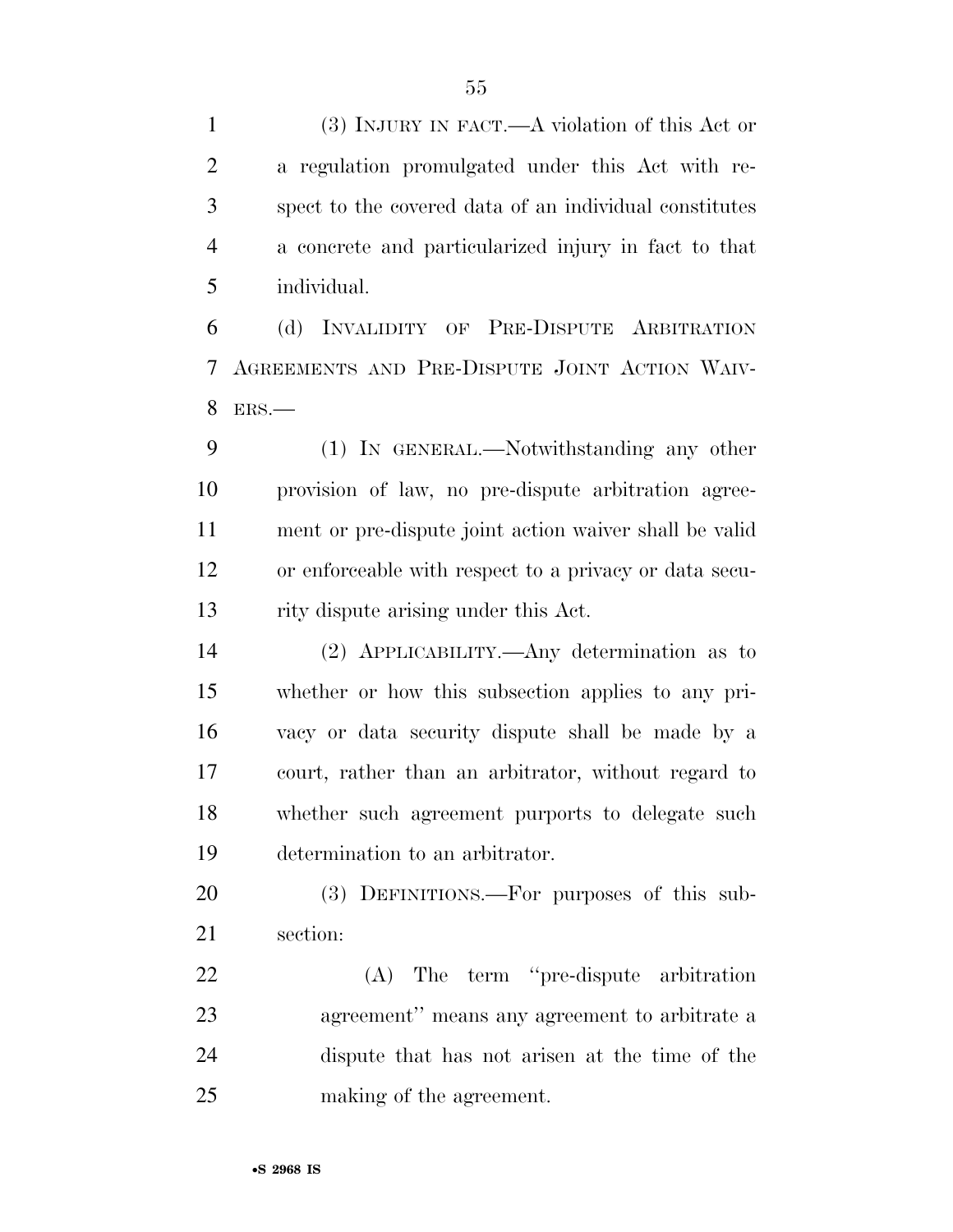(B) The term ''pre-dispute joint-action waiver'' means an agreement, whether or not part of a pre-dispute arbitration agreement, that would prohibit, or waive the right of, one of the parties to the agreement to participate in a joint, class, or collective action in a judicial, arbitral, administrative, or other forum, con- cerning a dispute that has not yet arisen at the time of the making of the agreement. (C) The term ''privacy or data security dis- pute'' means any claim relating to an alleged violation of this Act, or a regulation promul- gated under this Act, and between an individual and a covered entity. **SEC. 302. RELATIONSHIP TO FEDERAL AND STATE LAWS.**  (a) FEDERAL LAW PRESERVATION.—Nothing in this Act or a regulation promulgated under this Act shall be construed to limit— (1) the authority of the Commission, or any

 other Executive agency, under any other provision of law; or

 (2) any other provision of Federal law unless as specifically authorized by this Act.

 (b) STATE LAW PRESERVATION.—Nothing in this Act shall be construed to preempt, displace, or supplant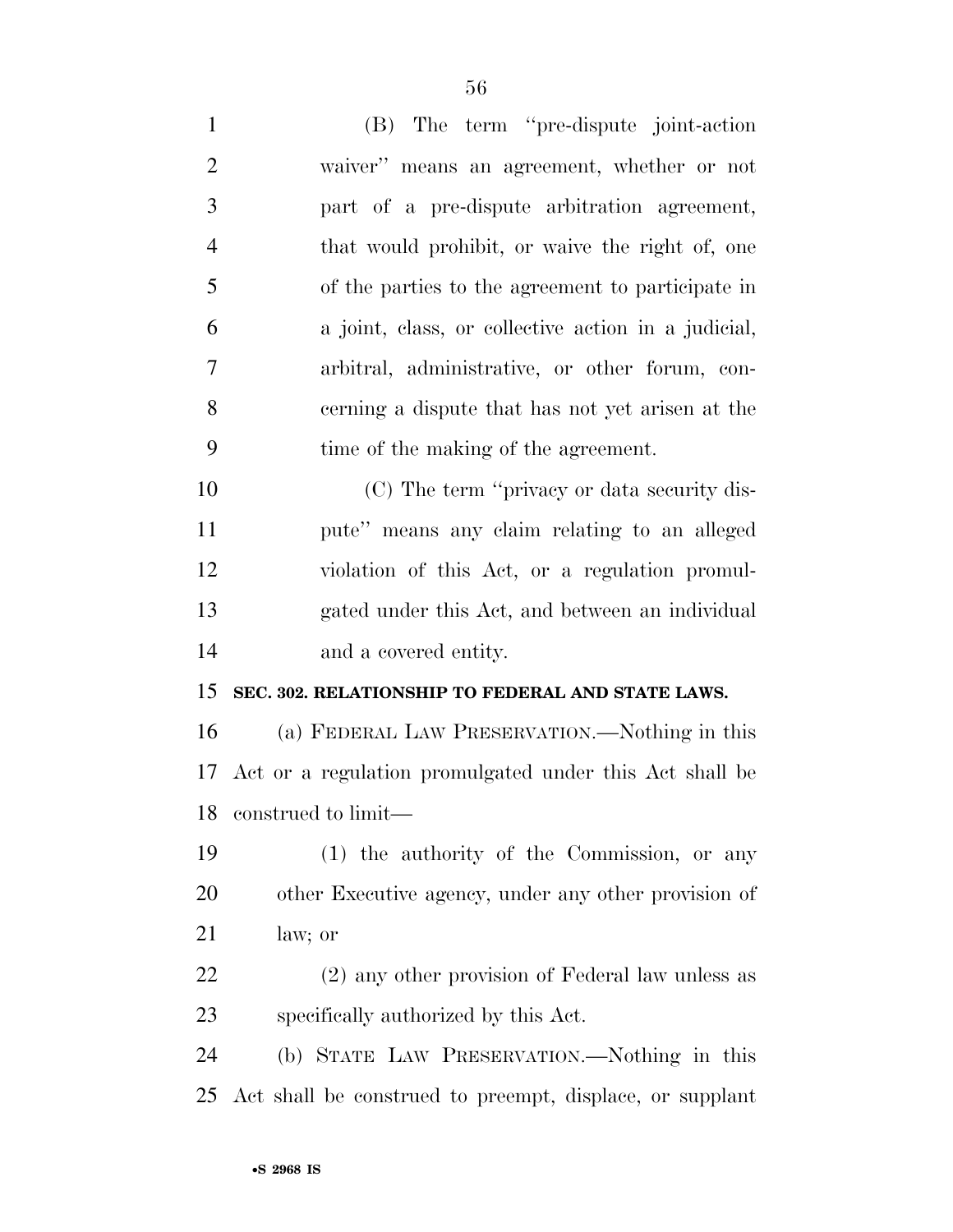the following State laws, rules, regulations, or require-

 ments: (1) Consumer protection laws of general appli- cability such as laws regulating deceptive, unfair, or unconscionable practices. (2) Civil rights laws. (3) Laws that govern the privacy rights or other protections of employees, employee informa- tion, or students or student information. (4) Laws that address notification requirements in the event of a data breach. 12 (5) Contract or tort law.

 (6) Criminal laws governing fraud, theft, unau- thorized access to information or unauthorized use of information, malicious behavior, and similar pro-visions, and laws of criminal procedure.

 (7) Laws specifying remedies or a cause of ac-18 tion to individuals.

 (8) Public safety or sector specific laws unre-lated to privacy or security.

21 (c) PREEMPTION OF DIRECTLY CONFLICTING STATE LAWS.—Except as provided in subsections (b) and (d), this Act shall supersede any State law to the extent such law directly conflicts with the provisions of this Act, or a standard, rule, or regulation promulgated under this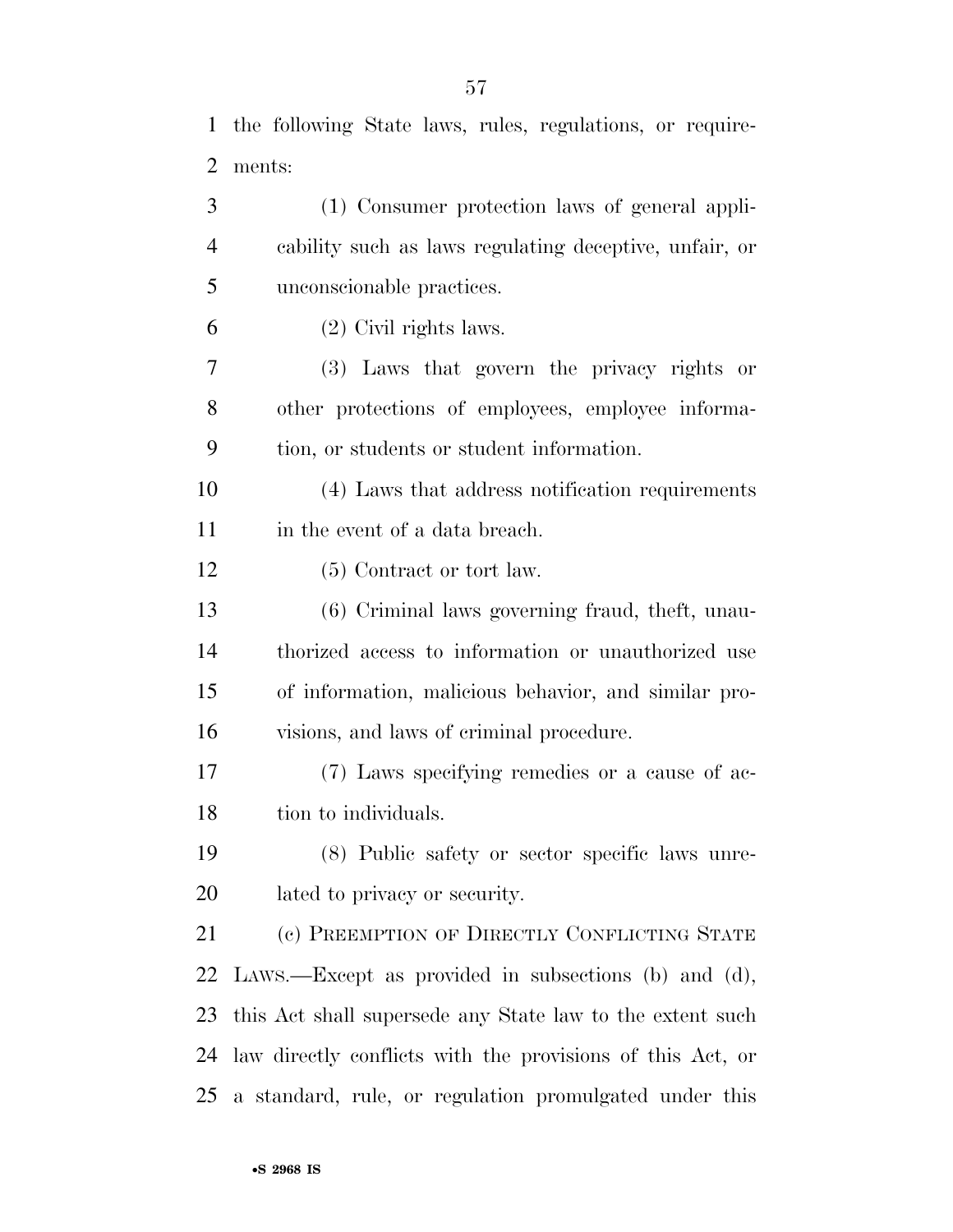Act, and then only to the extent of such direct conflict. Any State law, rule, or regulation shall not be considered in direct conflict if it affords a greater level of protection to individuals protected under this Act.

 (d) PRESERVATION OF COMMON LAW OR STATUTORY CAUSES OF ACTION FOR CIVIL RELIEF.—Nothing in this Act, nor any amendment, standard, rule, requirement, as- sessment, law or regulation promulgated under this Act, shall be construed to preempt, displace, or supplant any Federal or State common law rights or remedies, or any statute creating a remedy for civil relief, including any cause of action for personal injury, wrongful death, prop- erty damage, or other financial, physical, reputational, or psychological injury based in negligence, strict liability, products liability, failure to warn, an objectively offensive intrusion into the private affairs or concerns of the indi- vidual, or any other legal theory of liability under any Fed-eral or State common law, or any State statutory law.

#### **SEC. 303. SEVERABILITY.**

 If any provision of this Act, or the application thereof to any person or circumstance, is held invalid, the remain- der of this Act and the application of such provision to other persons not similarly situated or to other cir-cumstances shall not be affected by the invalidation.